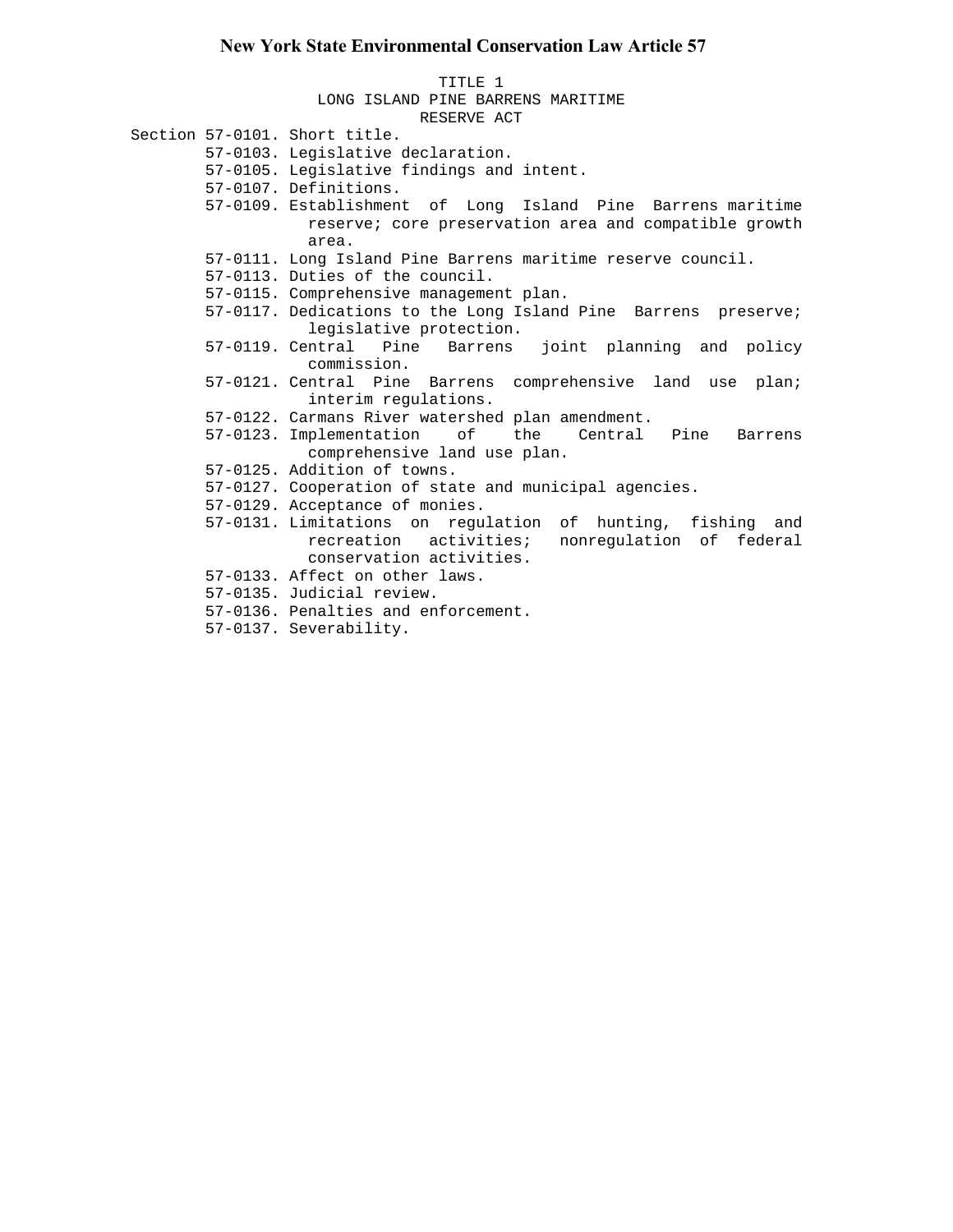# **Environmental Conservation**

```
 § 57-0101. Short title.
 This title shall be known and may be cited as the "Long Island Pine
Barrens maritime reserve act".
```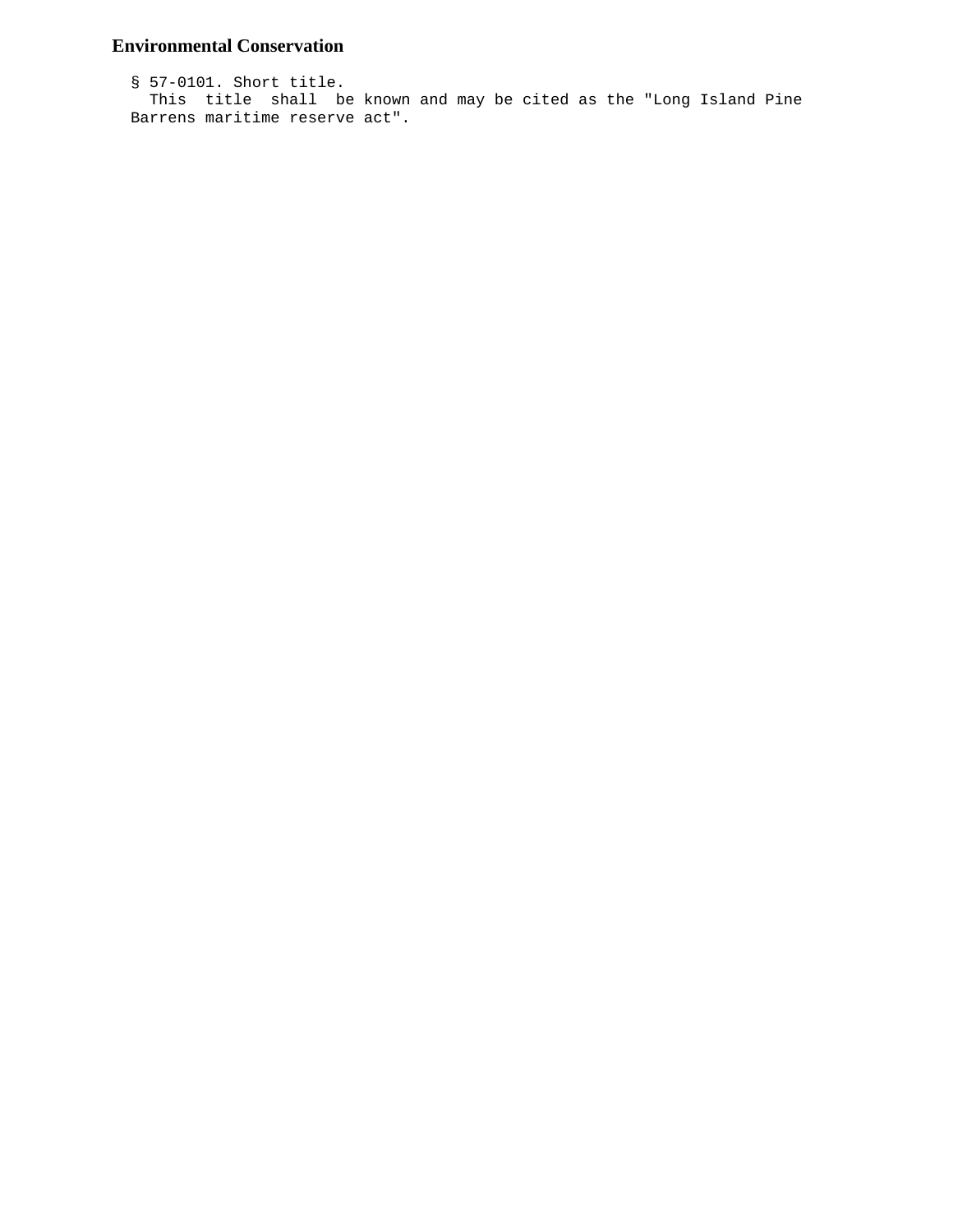§ 57-0103. Legislative declaration.

 The legislature hereby declares it to be in the public interest to protect and manage the Pine Barrens-Peconic Bay system, in the county of Suffolk, by establishing a Long Island Pine Barrens maritime reserve. It is further in the public interest to establish a council made up of representatives of state and local governments and private citizens to prepare a comprehensive management plan and make recommendations to preserve, protect and enhance the natural, recreational, economic and educational values of the region, which the state and local governments may adopt. In addition, it is further in the public interest to establish a commission made up of a governor's appointee, the county executive of Suffolk county and the supervisors of the towns of Brookhaven, Riverhead and Southampton to prepare, oversee and participate in the implementation of a comprehensive land use plan for the Central Pine Barrens area to guide development therein in a manner suitable to the needs for preservation of the core preservation area and compatible growth and development in the compatible growth area.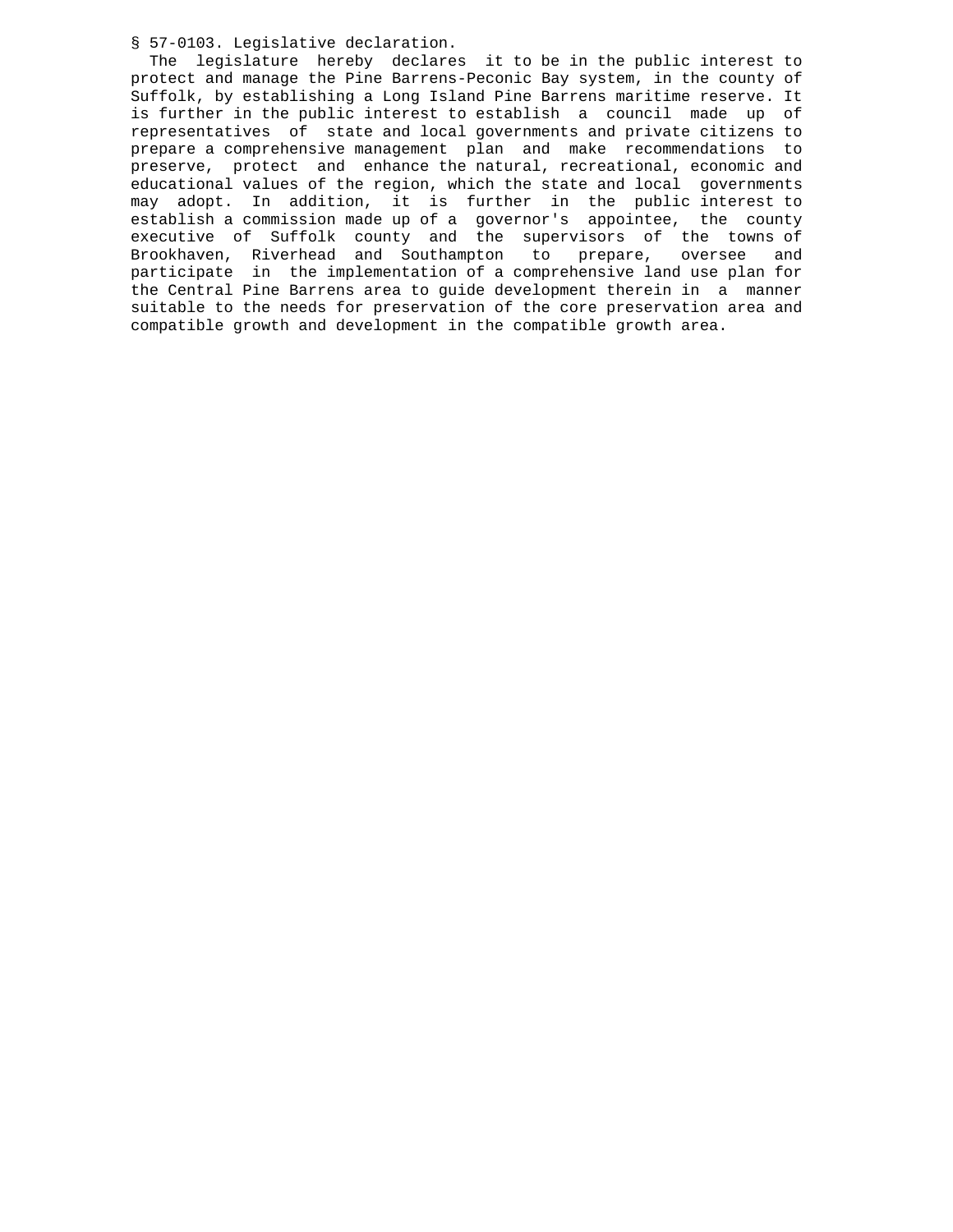§ 57-0105. Legislative findings and intent.

 The legislature hereby finds that eastern Long Island contains a maritime region of statewide importance known as the Pine Barrens-Peconic Bay system.

 The legislature finds that within the Pine Barrens-Peconic Bay system the federal, state, county and local governments own and manage significant properties in the form of parks, preserves, historic sites and protected open space, where there is an interdependent and reciprocal relationship between human activities and natural processes, and where fishing, agriculture and tourism have been the dominant industries for more than three hundred fifty years.

 The legislature also finds that within the Pine Barrens-Peconic Bay system natural processes have created unique landforms such as Robin's Island, Shelter Island, Gardiners' Island, Fisher's Island, Long Island's North and South Forks, and numerous wetlands, bluffs and beaches.

 The legislature finds that the Long Island Pine Barrens, an area encompassing over one hundred thousand acres in the county of Suffolk, is of critical importance to the state because it overlies the largest source of pure groundwater in New York. The Pine Barrens are interconnected to the Peconic Bay system by the Peconic River, the longest groundwater river in New York, and the ecologic and hydrologic integrity of this system should be protected in a comprehensive plan adopted by the state and individual local governments.

 The legislature also finds that the Pine Barrens-Peconic Bay system contains one of the greatest concentrations and diversities of endangered, threatened and special concern species of plants and animals to be found in the state, and that protection of their habitats is in the best interest of the people of New York.

 The legislature further finds that the Pine Barrens-Peconic Bay system contains many other unique natural, agricultural, historical, cultural and recreational resources that are mutually supportive and ultimately dependent upon maintenance of the hydrologic and ecologic integrity of this region.

 Therefore, the legislature finds that the purpose of this title is to allow the state and local governments to protect, preserve and properly manage the unique natural resources of the Pine Barrens-Peconic Bay system and to encourage coordination of existing programs and studies affecting land and water resources in the region and to protect the value of the existing public and private investment that has already been made to acquire land in the region.

The legislature further finds that a portion of the system known as<br>the Central Pine Barrens area requires the preparation and Central Pine Barrens area requires the preparation and implementation of a state supported regional comprehensive land use plan that will provide for the preservation of the core preservation area, protection of the Central Pine Barrens area and for the designation of<br>compatible growth areas to accommodate appropriate patterns of compatible growth areas to accommodate appropriate patterns development and regional growth with recognition of the rights of private land owners and the purpose of preservation of the core area.

 The legislature recognizes that the provisions of this title may restrict the beneficial use of some lands currently in private ownership. These restrictions are deemed to be necessary and desirable to protect and preserve the hydrologic and ecologic integrity of the Central Pine Barrens area as well as the public's health and welfare for future generations. The legislature intends that a comprehensive regional land use plan be implemented whereby private landowners whose property is located within the Central Pine Barrens area are afforded an opportunity to receive benefits from the plan such as transferable development rights, conservation easements, rights and values transfers, purchase of development rights and/or fee acquisition with monetary compensation.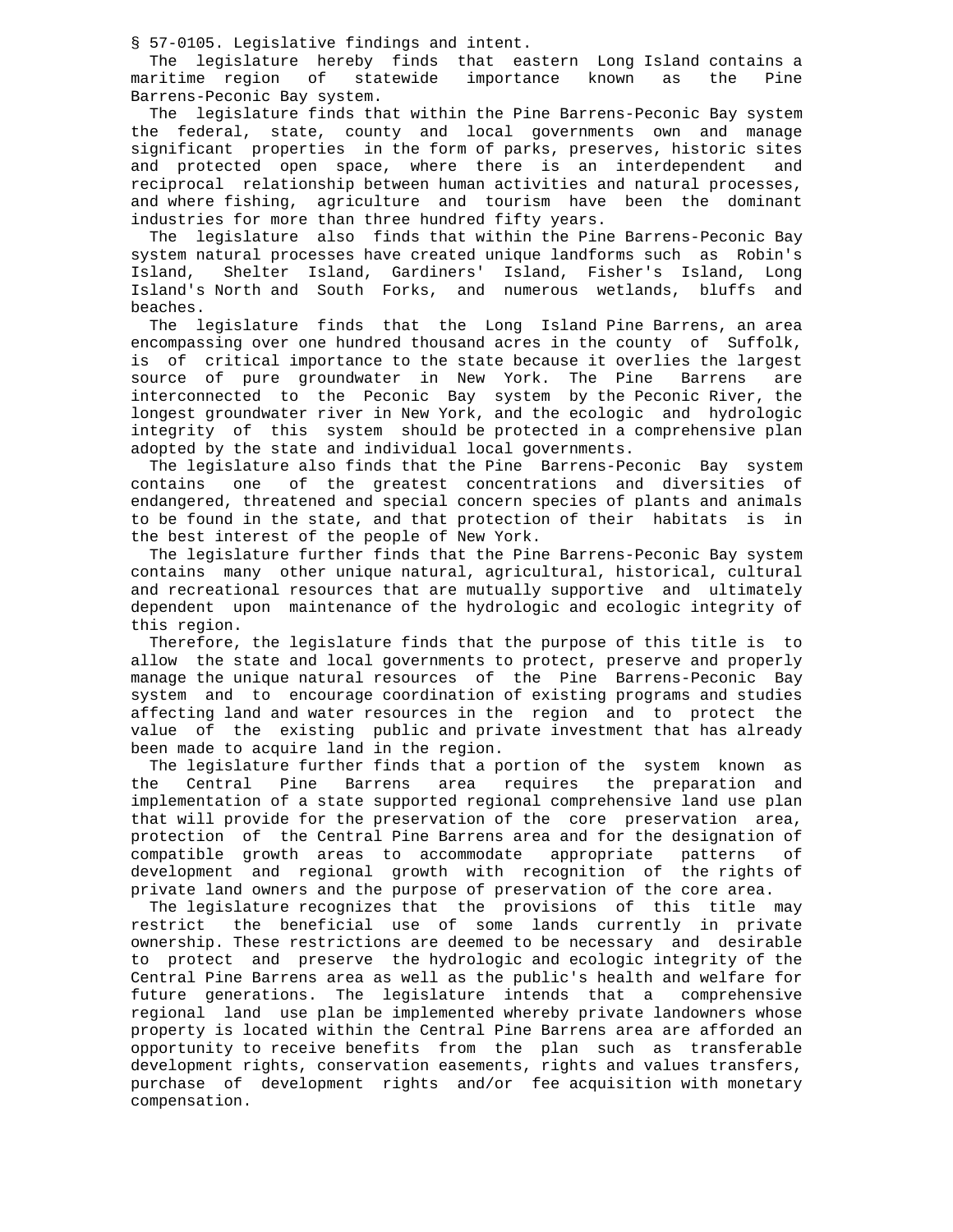§ 57-0107. Definitions.

As used in this title, the following terms shall mean and include:

 1. "Council" shall mean the Long Island Pine Barrens maritime reserve council created by section 57-0111 of this title.

 2. "Long Island Pine Barrens maritime reserve" shall mean the reserve created pursuant to section 57-0109 of this title.

 3. "Long Island Pine Barrens preserve" or "preserve" shall mean lands within the Long Island Pine Barrens Maritime reserve that are critical to the protection of the hydrologic and ecologic integrity of the region including land characterized by the growth of pitch pine, dwarf pine and/or scrub oak pine barrens which are dedicated for protection and beneficial public use pursuant to section 57-0117 of this title. Lands which are not deemed critical may be dedicated pursuant to section 57-0117 of this title as a protective or buffer zone for other dedicated lands, or to otherwise support the management of the preserve.

 4. "Peconic Bay system" shall mean the series of interconnected bodies of surface waters, including Flanders Bay, Great Peconic Bay, Little Peconic Bay, Noyack Bay, Shelter Island Sound, Southold Bay, Northwest Harbor, Orient Harbor, Gardiners Bay, Napeague Bay, Fort Pond Bay, the western portion of Block Island Sound, other semi-enclosed bays and harbors contiguous thereto, and all of the tidal creeks and freshwater streams that discharge into these interconnected basins.

 5. "Plan" shall mean the comprehensive management plan created pursuant to section 57-0115 of this title.

 6. "Reserve" shall mean a region in which there is a combination of publicly and privately owned lands and land uses, within a defined area where there are traditional cultural patterns including agriculture, finfishing, shellfishing and tourism, which due to their pattern and configuration, and because of the need for sustained productivity could best be protected and managed through the development of a comprehensive management plan around a preserve of protected, publicly owned lands and/or privately owned land dedicated for such purposes.

 7. "Land use plan" shall mean the comprehensive Central Pine Barrens land use plan pursuant to section 57-0121 of this title, including the generic environmental impact statement thereon.

 8. "Commission" shall mean the Central Pine Barrens Joint Planning and Policy Commission established pursuant to section 57-0119 of this title.

 9. "Advisory committee" shall mean the Central Pine Barrens advisory committee to the commission established pursuant to subdivision nine of section 57-0119 of this title.

 10. "Central Pine Barrens area" shall mean the contiguous area as described and bounded as follows:

 Beginning at a point where the southerly side of Route 25A intersects the easterly side of Miller Place Road; thence southward along the easterly boundary of Miller Place Road to Helme Avenue; thence southward along the easterly boundary of Helme Avenue to Miller Place-Middle Island Road; thence southward along the easterly boundary of Miller Place-Middle Island Road to Whiskey Road; thence westward along the southerly boundary of Whiskey Road to Mount Sinai-Coram Road; thence southward along the easterly boundary of Mount Sinai-Coram Road to Middle Country Road (Route 25); thence westward along the southerly boundary of Route 25 to Patchogue-Mount Sinai Road (County Route 83); thence southward along the easterly boundary of County Route 83 to Bicycle Path Drive; thence southeastward along the easterly side of Bicycle Path Drive to Mt. McKinley Avenue; thence southward along the easterly boundary of Mt. McKinley Avenue to Granny Road; thence northeastward along the northerly boundary of Granny Road to Port Jefferson-Patchogue Road (Route 112); thence southward along the easterly boundary of Route 112 to Horse Block Road (County Route 16);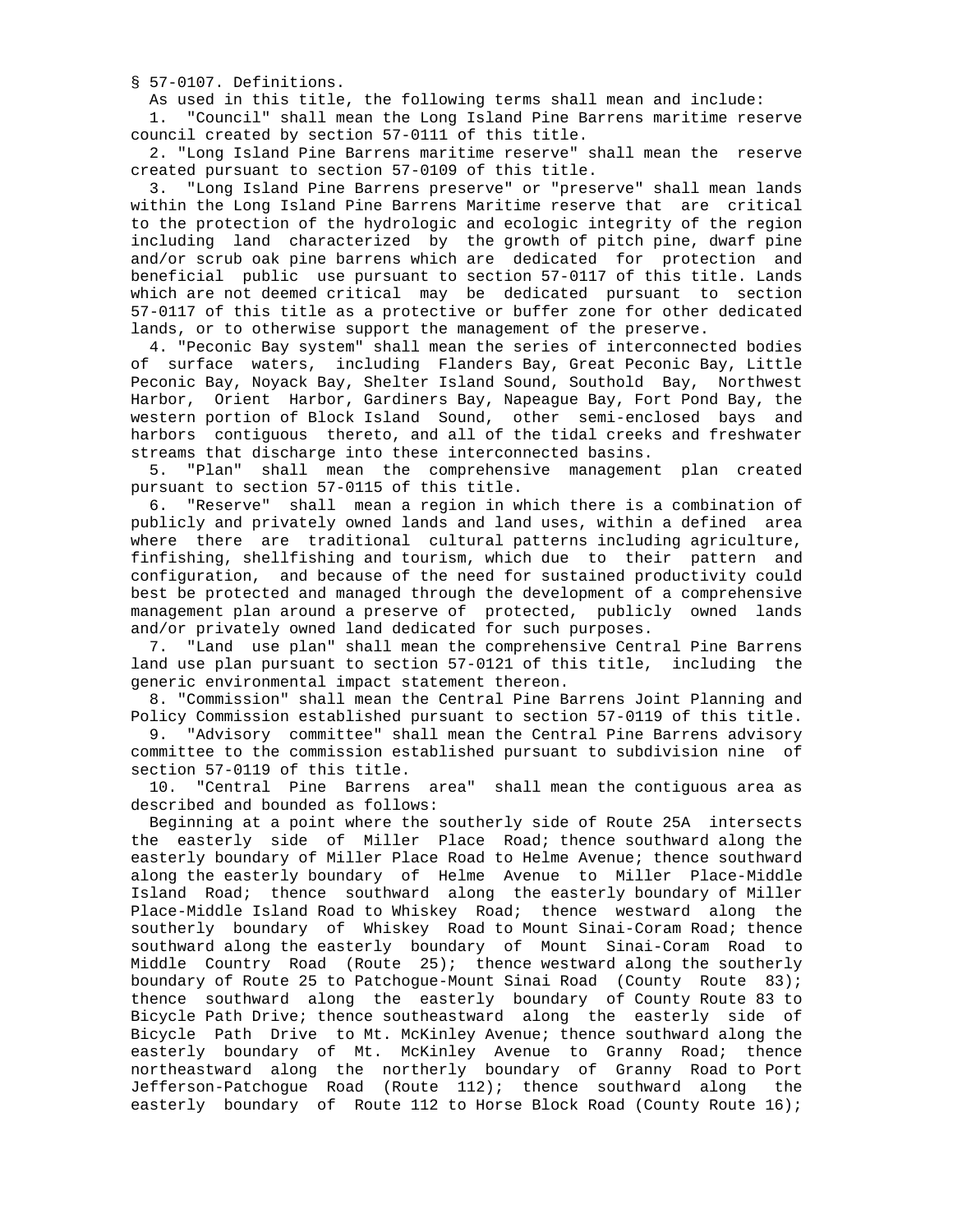thence eastward along the northerly boundary of County Route 16 to Maine Avenue; thence northward along the westerly boundary of Maine Avenue to Fire Avenue; thence eastward along the northerly boundary of Fire Avenue to John Roe Smith Avenue; thence southward along the easterly boundary of John Roe Smith Avenue to Jeff Street; thence eastward along the northerly boundary of Jeff Street to Hagerman Avenue; thence southward along the easterly boundary of Hagerman Avenue to the Long Island Expressway (Route 495); thence eastward along the northerly boundary of Route 495 to the westerly side of Yaphank Avenue (County Road 21); thence southward along the westerly side of Yaphank Avenue to the south side of the Long Island Expressway (Route 495); thence eastward along the southerly side of the Long Island Expressway (Route 495) to the easterly side of Yaphank Avenue; thence southward along the easterly side of Yaphank Avenue, crossing Sunrise Highway (Route 27) to the south side of Montauk Highway (County Road 80); thence southwestward along the south side of Montauk Highway (County Road 80) to South Country Road; thence southward along the easterly side of South Country Road to Fireplace Neck Road; thence southward along the easterly side of Fireplace Neck Road to Beaver Dam Road; thence eastward along the northerly side of Beaver Dam Road to the westerly boundary of the Carmans River and the lands owned by the United States known as Wertheim National Wildlife Refuge (the "Refuge"); thence generally westerly and southerly to the waters of Bellport Bay; thence generally easterly across the Bay and northerly along the easterly boundary of the Refuge, including all lands currently part of the Refuge and any lands which may become part of the Refuge in the future, to the east side of the southern terminus of Smith Road; thence northward along the easterly side of Smith Road to the southwesterly corner of the property identified as District 200, Section 974.50, Block 1, Lot 11; thence eastward, northward and westward in a counter-clockwise direction along the southern, eastern and northern boundaries of that property to the easterly side of Smith Road; thence northward along the east side of Smith Road to Merrick Road; thence northeasterly along the northerly side of Merrick Road to the easterly side of Surrey Circle and the southwest corner of the property identified as District 200, Section 880, Block 3, Lot 58.1; running thence easterly along the southerly side of said lot to the west side of William Floyd Parkway (County Road 46); thence northerly along the westerly side of William Floyd Parkway (County Road 46), crossing Route 27, to the Long Island Railroad (LIRR); thence eastward along the northerly boundary of the Long Island Rail Road tracks 7,500 feet; thence southward 500 feet; thence eastward 525 feet to the intersection of North Street and Manor-Yaphank Road; thence<br>southward along the easterly boundary of Manor-Yaphank, Road, to southward along the easterly boundary of Manor-Yaphank Road Moriches-Middle Island Road; thence eastward along the northerly boundary of Moriches-Middle Island Road to Sunrise Highway (Route 27); thence eastward along the northerly boundary of Route 27 to an old railroad grade (unpaved); thence southeastward along the northerly boundary of the old railroad grade (unpaved) to Old County Road (Route 71); thence eastward along the northerly boundary of Route 71 to the Long Island Rail Road tracks; thence eastward along the northerly boundary of the Long Island Rail Road tracks to Montauk Highway; thence eastward along the northerly boundary of Montauk Highway to Route 24; thence northward along the westerly boundary of Route 24 to Sunrise Highway (Route 27); thence eastward along the northerly boundary of Route 27 to Squiretown Road; thence northward along the westerly boundary of Squiretown Road to Upper Red Creek Road; thence westward along the southern boundary of Upper Red Creek to Lower Red Creek Road; thence southward along the easterly boundary of Lower Red Creek Road to Hubbard County Park; thence westward along the northern boundary of Hubbard County Park to Riverhead-Hampton Bays Road (Route 24); thence westward along the southerly boundary of Route 24 to Peconic Avenue;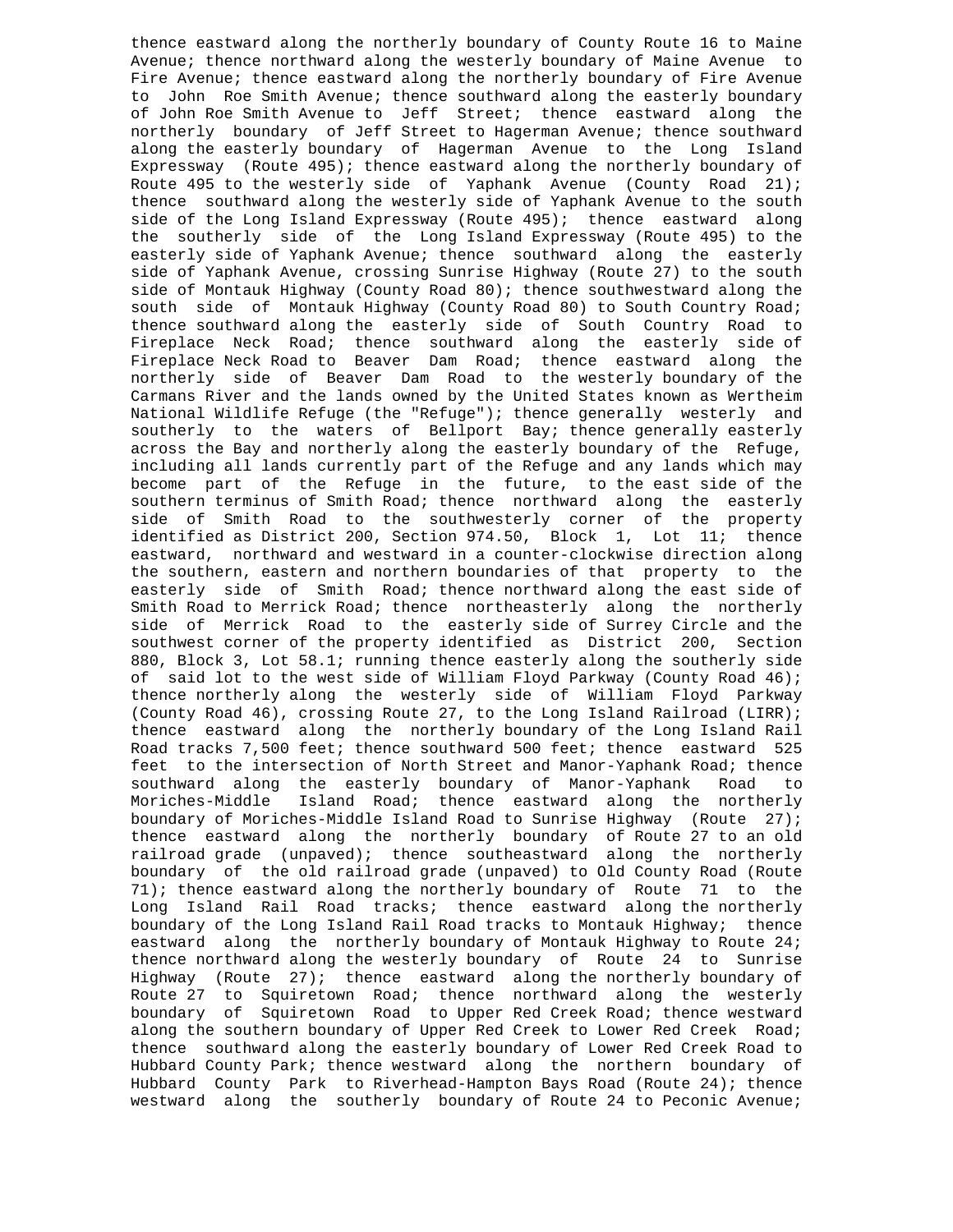thence northward along the westerly boundary of Peconic Avenue to the<br>Riverhead-Southampton border; thence westward along the border; thence westward Riverhead-Southampton border and the Riverhead-Brookhaven border to the Forge Road Bridge; thence northward along the westerly boundary of the Forge Road Bridge to Forge Road; thence northwestward along the westerly boundary of Forge Road to the railroad tracks; thence northward along the westerly boundary of Forge Road (unpaved) to the intersection of Route 25 and River Road; thence westward along the southerly boundary of River Road to Edwards Avenue; thence northward along the westerly boundary of Edwards Avenue 3,800 feet; thence westward 4,400 feet to an unnamed, unpaved road; thence northward along the westerly boundary of the unnamed, unpaved road 150 feet; thence westward and northwestward along the eastern boundary of the United States Navy/Grumman Aerospace Corporation property (as of 1982) up to its intersection with Middle Country Road (Route 25); thence westward along the southerly boundary of Route 25 to the intersection of Route 25 and 25A; thence northeastward, westward, and southwestward along the eastern and northern boundary of the United States Navy/Grumman Aerospace Corporation (as of 1982) and located immediately east of Route 25A, to its intersection with Route 25A; thence westward along the southerly boundary of Route 25A to the point or place of beginning, and excluding one distinct area described as follows: The area defined as beginning at a point where the westerly side of William Floyd Parkway (County Road 46) meets northerly side of the Long Island Railroad (LIRR); thence westward along the northerly side of the LIRR to Moriches-Middle Island Road; thence generally northwestward along the northerly side of Moriches-Middle Island Road to the southerly side of Long Island Expressway (Route 495); thence eastward along the southerly side of the Long Island Expressway (Route 495) to the westerly side of William Floyd Parkway (County Road 46); thence southward along the westerly side of William Floyd Parkway (County Road 46) and containing the subdivision known as RB Industrial Park, to the point or place of beginning.

 11. "Core preservation area" shall mean the core preservation area of the Central Pine Barrens area which comprise the largest intact areas of undeveloped pine barrens as described and bounded as follows:

 Beginning at a point where the northwestern corner of the New York State Rocky Point Natural Resource Management Area (the "NYS Rocky Point Land") intersects the southerly side of NYS Route 25A; thence generally southward and eastward along the generally westerly and southerly boundaries of the NYS Rocky Point Land (including the Currans Road Pond State Wildlife Management Area, all adjacent or contiguous undeveloped Town of Brookhaven parks, preserves, open space areas, or reserved areas, and the crossings of the undeveloped Suffolk County property known as the Port Jefferson - Westhampton road right of way, Whiskey Road, County Route 21, and Currans Road), and including those properties identified as District 200, Section 346, Block 1, Lots 3 and 4, to the point where the NYS Rocky Point Land meets the northerly side of NYS Route 25 (Middle Country Road); thence eastward along the northerly boundary of NYS Route 25 to the southeastern corner of that property west of Woodlots Road which is identified as District 200, Section 349, Block 2, Lot 1.3; thence northward along the easterly boundary of that property to the Suffolk County Pine Trail Nature Preserve; thence eastward and southeastward along the southerly boundary of the Suffolk County Pine Trail Nature Preserve where the Preserve is adjacent to developed parcels or parcels in agricultural or horticultural use, or along a line parallel to, and 100 (one hundred) feet south of, the Preserve where the Preserve is adjacent to parcels which are undeveloped as of June 1, 1993, to County Route 46; thence southward along the easterly boundary of County Route 46 to NYS Route 25; thence eastward along the southerly boundary of NYS Route 25 to the Suffolk County Pine Trail Nature Preserve; thence southward along the westerly boundary of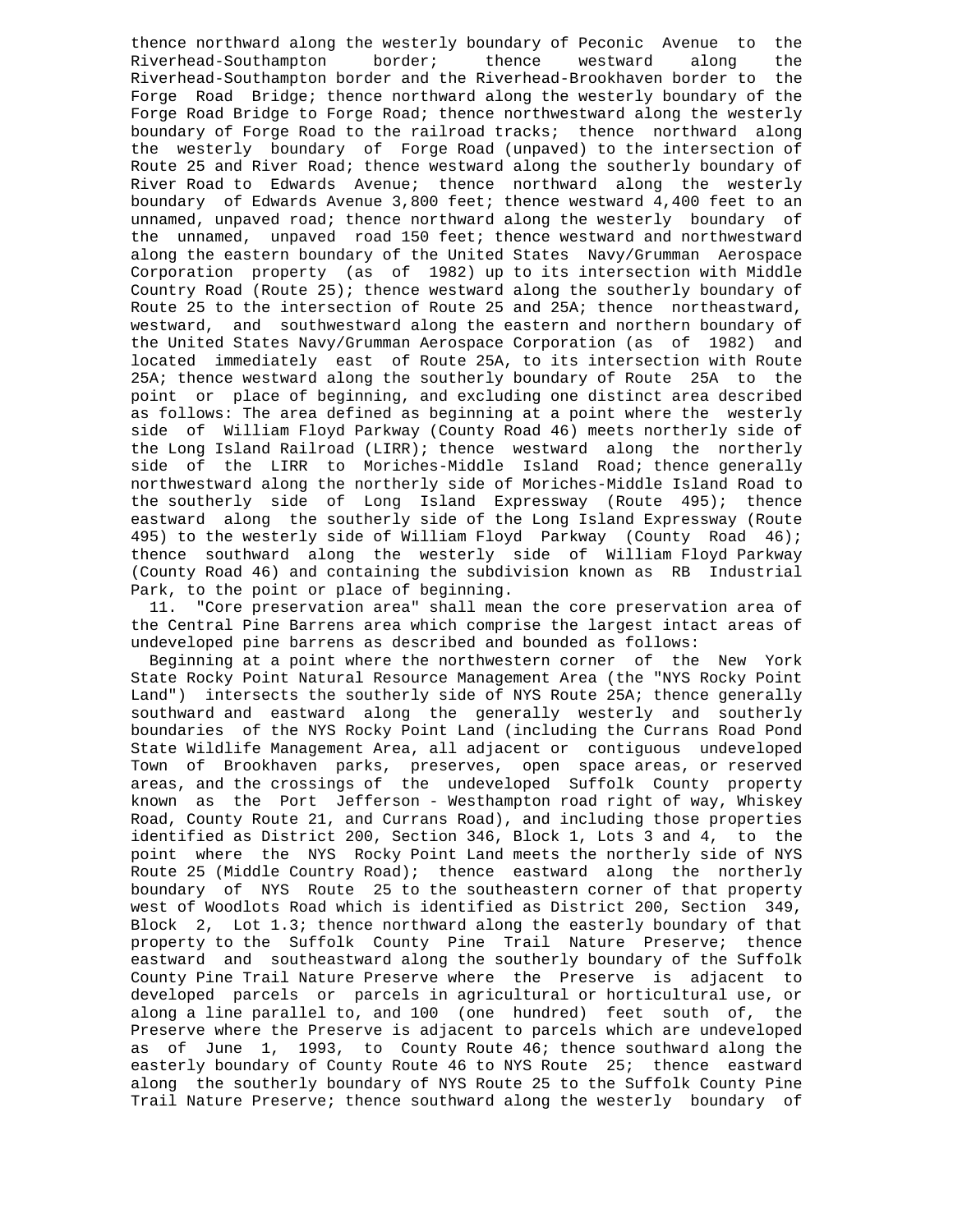the Suffolk County Pine Trail Nature Preserve where the Preserve is adjacent to developed parcels, or along a line parallel to, and 100 (one hundred) feet west of, the Preserve where the Preserve is adjacent to parcels which are undeveloped as of June 1, 1993, to the northern boundary of the United States land known as Brookhaven National Laboratory; thence generally westward along the northerly boundary of Brookhaven National Laboratory to County Route 46 (William Floyd Parkway); thence generally northwestward on a straight line to the intersection of Sally Lane and Pond Lane; thence westward along the southerly side of Pond Lane to Ruth Lane; thence northward along the westerly side of Ruth Lane to NYS Route 25; thence westward along the northerly side of NYS Route 25 to the southeast corner of the NYS Middle Island State Game Farm and Environmental Education Center; thence northward, westward, and southward along the easterly, northerly, and westerly boundaries of the NYS Middle Island State Game Farm and Environmental Education Center to NYS Route 25; thence westward along the southerly side of NYS Route 25, excluding all parcels abutting that road which are developed as of June 1, 1993, to Giant Oak Road; thence southward along the easterly side of Giant Oak Road to Medford Road; thence southwestward along the southeasterly side of Medford Road crossing to the west side of Smith Road; thence southerly along the westerly side of Smith Road to the southeast corner of District 200, Section 406, Block 1, Lot 6; thence westward and northward along the southerly and westerly sides of said parcel to the southerly side of the developed lands known as Strathmore Ridge; thence westward, northward and eastward along the southerly, westerly and northerly sides of the developed lands known as Strathmore Ridge to the westerly side of Smith Road; thence northerly along the westerly side of Smith Road to the southerly side of NYS Route 25; thence westerly along the southerly side of NYS Route 25, to the northwestern corner of that property which is identified as District 200, Section 406, Block 1, Lot 4.3; thence southerly along the westerly boundary of that property and continuing southward along the westerly sides of the properties identified as District 200, Section 406, Block 1, Lot 4.6; District 200, Section 406, Block 1, Lot 4.4 and District 200, Section 504, Block 1, Lot 2 to the southerly side of Longwood Road; thence eastward along the southerly side of Longwood Road to the northwest corner of the property identified as District 200, Section 504, Block 1, Lot 7.2; thence southward and westward along the generally westerly boundary of that parcel to the eastern end of Rugby Lane (also known as Rugby Avenue or Rugby Road), a paper street shown on Suffolk County tax maps District 200, Sections 500, 502, and 503; thence westward along the northerly boundary of Rugby Lane, across County Route 21, to the westerly boundary of County Route 21 (Yaphank - Middle Island Road); thence southward along the westerly boundary of County Route 21 to the northeastern corner of the parcel identified as District 200, Section 529, Block 1, Lot 28, and which is coterminous with the southerly boundaries of the parcels located on the south side of Rustic Lane; thence westward along the northerly boundary of that parcel to the southwest corner of the parcel identified as District 200, Section 528, Block 5, Lot 2; thence northward along a portion of the easterly boundary of the Carmans River, which comprises the easterly boundary of the parcel identified as District 200, Section 528, Block 5, Lot 1, to its intersection with the southern boundary of the Suffolk County Nature Preserve parcel identified as District 200, Section 500, Block 1, Lot 1.4; thence eastward along the southern boundary of that parcel to the southeast corner of that parcel; thence northward along the easterly boundary of that Suffolk County Nature Preserve parcel to the southeast corner of the Suffolk County Nature Preserve parcel identified as District 200, Section 500, Block 1, Lot 3.1, thence generally northward along the easterly boundary of that parcel to the north side of East Bartlett Road; thence easterly along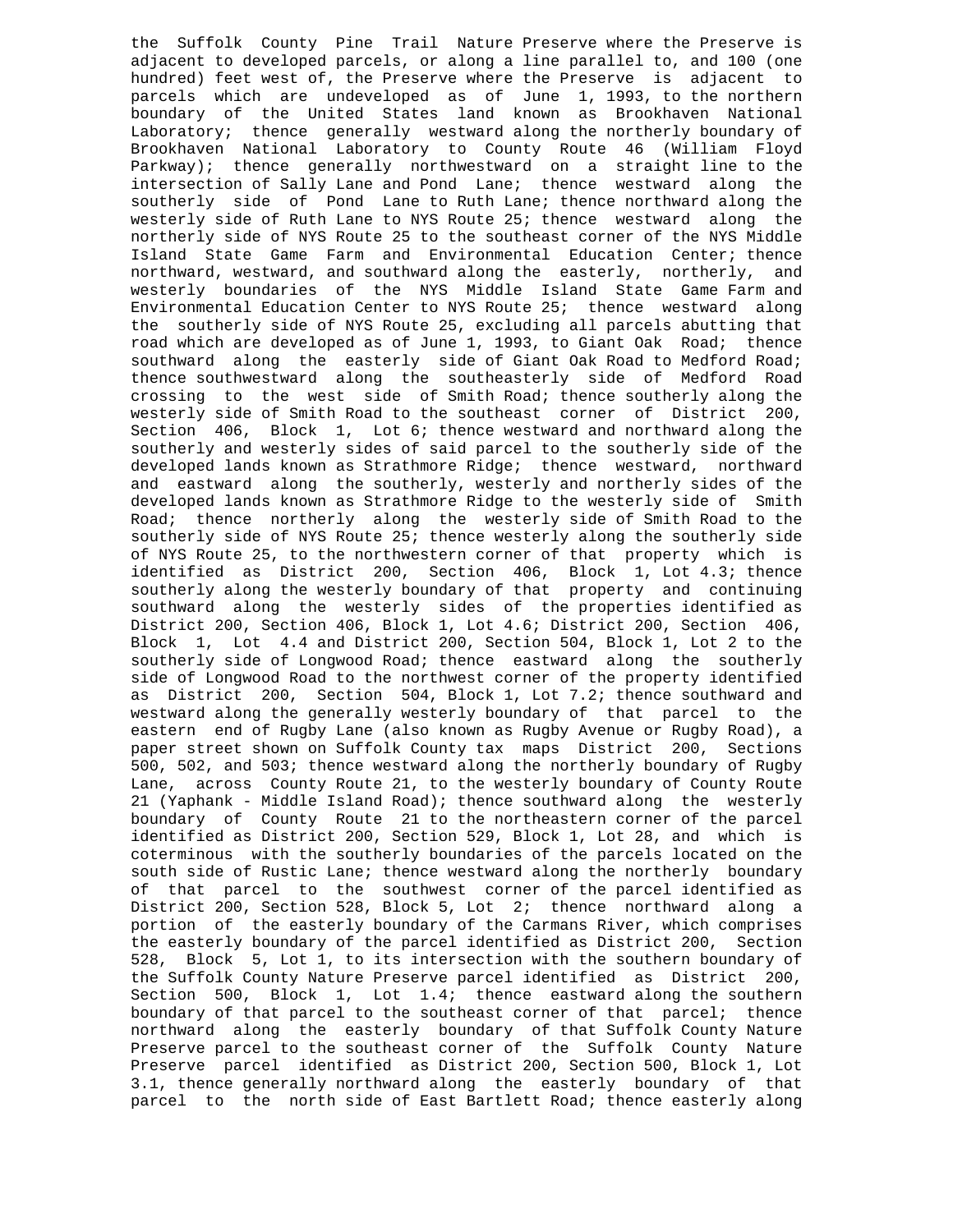the north side of East Bartlett Road to the east side of County Road 21; thence southerly along the east side of County Road 21 to the southwest corner of District 200, Section 501, Block 1, Lot 2.1; thence easterly and northerly along the southern and eastern sides of that property and northward along the easterly side of District 0200, 50100, Block 0100, Lot 002002 and across to the north side of Longwood Road; thence westerly along the north side of Longwood Road to the southeast corner of District 200, Section 482, Block 1, Lot 3.1; thence northward and eastward along the easterly and southerly boundaries of that parcel to the northwest corner of the parcel identified as District 200, Section 483, Block 2, Lot 1.4; thence eastward along the southerly property boundary of the parcel identified as District 200, Section 482, Block 1, Lot 4 to the southeast corner of that parcel; thence northward along the easterly boundary of that parcel to the northeast corner of that parcel;<br>thence eastward and northward along the southerly and easterly thence eastward and northward along the southerly boundaries of the parcel identified as District 200, Section 456, Block 2, Lot 4 to the northeast corner of that parcel; thence generally northerly and westerly along the easterly and northerly boundary of Prosser Pines County Nature Preserve to County Road 21; thence westward (directly across County Route 21) along the southerly boundary of the property identified as District 200, Section 434, Block 1, Lot 12.1, to the southwest corner of the property identified as District 200, Section 434, Block 1, Lot 14.3, adjacent to the eastern side of Cathedral Pines County Park; thence northward along the eastern boundary of Cathedral Pines County Park to the southeast corner of the property identified as District 200, Section 402, Block 1, Lot 23.1, thence continuing northward along the easterly boundary of that property to the southerly side of Lafayette Road; thence westward along the southerly side of Lafayette Road to the eastern boundary of the property identified as District 200, Section 402, Block 1, Lot 24.7; thence generally in a counter-clockwise direction along the easterly, northerly, westerly and northerly boundaries of that property to the easterly boundary of the parcel identified as District 200, Section 402, Block 1, Lot 19.2; thence northerly along the easterly side of said lot to the southeast corner of the property identified as District 200, Section 402, Block 1, Lot 20, thence westward and northward along the southerly and westerly sides of that property to the southerly side of NYS Route 25; thence<br>westward along the southerly boundary of NYS Route 25 to the along the southerly boundary of NYS Route 25 to the northwestern corner of the parcel identified as District 200, Section 402, Block 1, Lot 16.4; thence generally southward along the westerly boundary of that parcel to the northerly boundary of the parcel identified as District 200, Section 454, Block 1, Lot 9.1; thence westward along the northerly boundary of that parcel to East Bartlett Road; thence southward along the easterly boundary of East Bartlett Road to its intersection with Ashton Road; thence westward to the northeastern corner of the old filed map shown on District 200, Section 499; thence westward and southward along the northerly and westerly boundaries of the old filed map shown on Suffolk County tax maps District 200, Sections 498, 499, and 527 to Hillcrest Road; thence eastward along the southerly boundary of Hillcrest Road to Ashton Road; thence southward along the easterly side of Ashton Road to Granny Road; thence eastward along the southerly side of Granny Road to the northwesterly corner of District 200, Section 547, Block 1, Lot 18.1; thence generally southward, westward, southward, eastward and northward in a counter-clockwise direction along the western, northern, southern and eastern boundaries of said parcel to the southeast corner of the parcel identified as District 200, Section 548, Block 1, Lot 3; thence northward along the easterly boundary of that parcel to its northeast corner; thence generally northward, northeastward and eastward along the westerly, northwesterly and northerly sides of German Boulevard to its intersection with the northeasterly side of Lakeview Boulevard; thence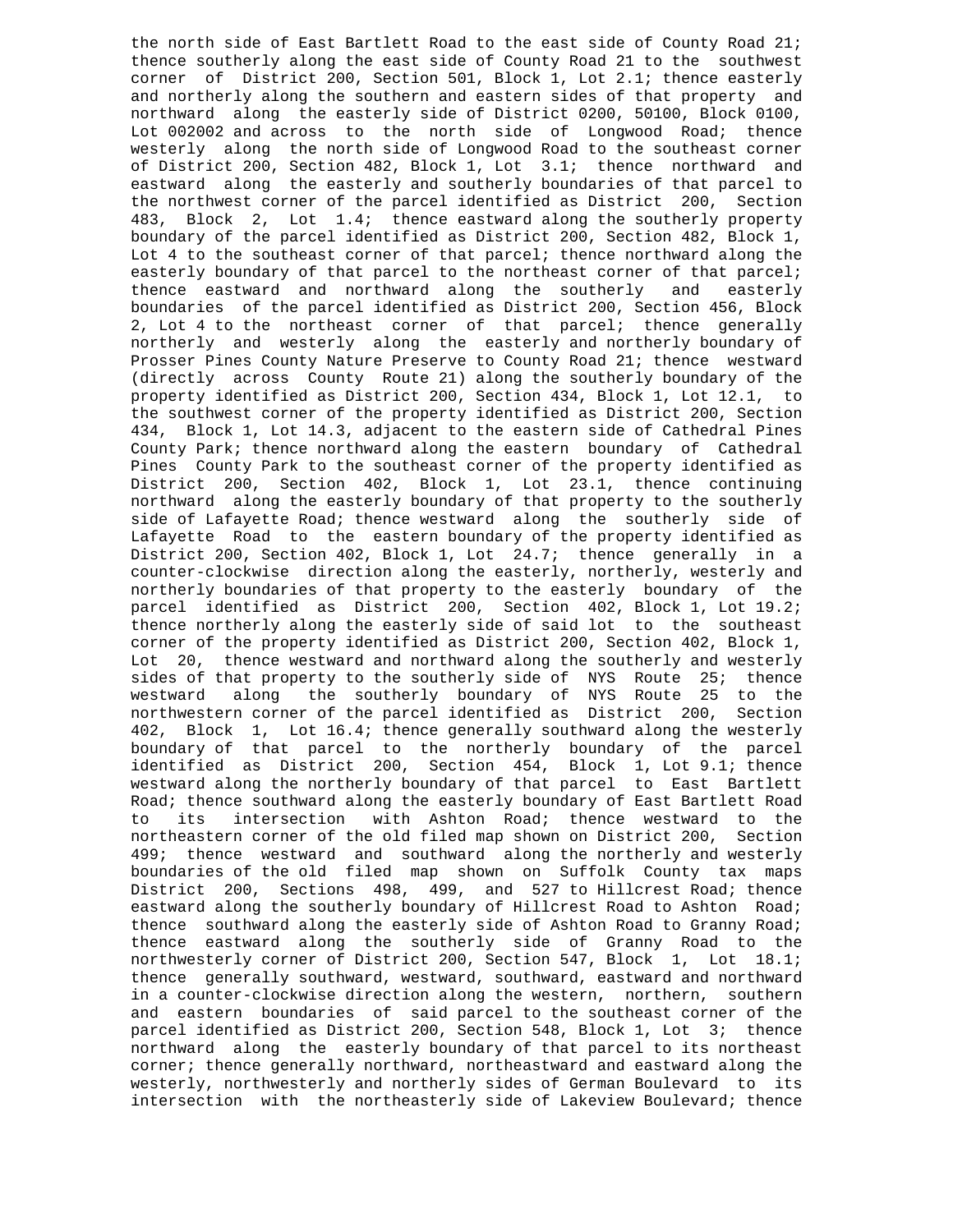southeastward along the northeasterly side of Lakeview Boulevard to the westerly boundary of the parcel identified as District 200, Section 611, Block 1, Lot 5; thence northward along the westerly boundary of that parcel to its northwest corner; thence southward along the westerly boundary of the parcel identified as District 200, Section 579, Block 3, Lot 1, comprising part of the western bank of the Carmans River also known as Upper Lake, to the northerly side of Mill Road, also known as County Route 101; thence eastward along the northerly side of Mill Road to the northeast corner of the parcel identified as District 200, Section 579, Block 3, Lot 19; thence westerly along the northerly boundary of that parcel to the eastern boundary of the parcel identified as District 200, Section 579, Block 3, Lot 1; thence northward along the easterly side of that parcel, comprising part of the eastern bank of the Carmans River also known as Upper Lake, to the southwest corner of the parcel identified as District 200, Section 548, Block 2, Lot 5.1; thence eastward along the southern boundary of that parcel to its southeast corner; thence eastward across County Route 21 to its easterly side; thence northward along the easterly boundary of County Route 21 to the southwest corner of the Suffolk County Nature Preserve parcel known as Warbler Woods and identified as District 200, Section 551, Block 1, Lot 4; thence generally eastward along the southerly boundary of the Warbler Woods parcel and then southward along the westerly boundary of an extension of that parcel's southerly boundary to the southeast corner of the southern terminus of Harold Road; thence generally westward, southward and westward in a counter-clockwise direction along the northerly, westerly, northerly and westerly boundaries of the Suffolk County Nature Preserve parcel known as Fox Lair, and identified as District 200, Section 580, Block 3, Lot 24.2, to the northwest corner of the parcel Suffolk County Water Authority parcel identified as District 200, Section 580, Block 3, Lot 24.6; thence southward, eastward and southward along the westerly boundary and southerly boundaries of that Suffolk County Water Authority parcel to Main Street; thence eastward along the north side of Main Street to the southeast corner of said Suffolk County Water Authority parcel to its southeast corner; thence northward along the easterly boundary of that parcel to the southwest property boundary of the Suffolk County Nature Preserve parcel known as Fox Lair and identified as District 200, Section 580, Block 3, Lot 24.2, thence generally eastward, southward, eastward, northward and eastward along the southerly boundaries of said parcel and eastward along the southerly boundary of the Suffolk County Nature Preserve parcel identified as District 200, Section 583, Block 1, Lot 4.1, to the west side of the unimproved north-south oriented road known variously as Smith Road, Longwood Road and Private Road; thence southward along the westerly boundary of Smith Road to the north side of the Long Island Expressway; thence westward along the northerly boundary of the Long Island Expressway to the south side of Main Street in Yaphank; thence westward along the southerly boundary of Main Street in Yaphank to the westernmost extent along Main Street of the Southaven County Park boundary; thence westward across County Road 21 to the western boundary of the County Road 21 right-of-way; thence southward along the western boundary of the County Road 21 right-of-way to the northerly side of the parcel identified as District 200, Section 611, Block 3, Lot 16, comprising the northerly bank of the Carmans River known as Lower Lake; thence westward along the northerly side of that property to the southwest corner of the parcel identified as District 200, Section 612, Block 4, Lot 1; thence northward along the westerly boundary of that parcel to the southerly side of County Route 21 known as Main Street; thence westward along the southerly side of County Route 21 known as Main Street to the northeast corner of the parcel identified as District 200, Section 612, Block 2, Lot 12; thence southward along the easterly boundary of that parcel to the southeast corner of the parcel identified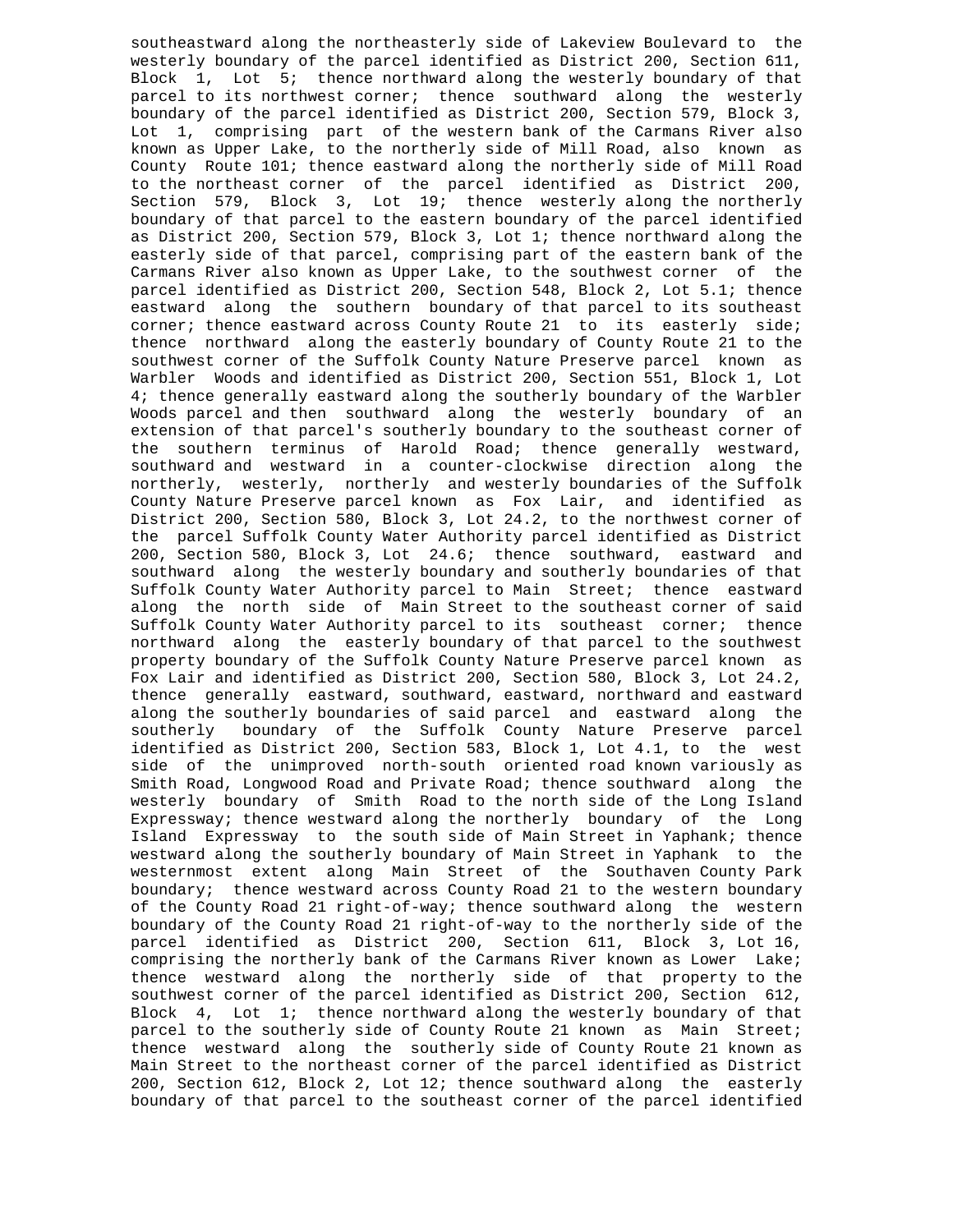as District 200, Section 612, Block 2, Lot 11; thence westward and northwestward along the northerly and northeasterly boundaries of the Town of Brookhaven parcel identified as District 200, Section 611, Block 3, Lot 9 to the south side of Mill Road, also known as County Road 101; thence generally westward and southward along the southerly side of Mill<br>Road and continuing southward along the eastern side of and continuing southward along the Patchogue-Yaphank Road, also known as County Road 101, to the southerly side of Gerard Road; thence eastward along the southerly side of Gerard Road to its westerly boundary known as the map of Grand Heights, filed in the offices of the Suffolk County clerk; thence southward along the westerly map line of the filed map known as Grand Heights to the north side of the Long Island Expressway NYS Route 495; thence easterly along the northerly side of the Long Island Expressway NYS Route 495 to the westerly side of County Route 21 known as Yaphank Avenue; thence southward along the westerly side of Yaphank Avenue to the south side of the Long Island Expressway; thence eastward along the south side of the Long Island Expressway to the westerly boundary of Southaven County Park, thence generally southward along the westerly boundary of Southaven County Park to the northeast corner of the lands of Suffolk County identified as District 200, Section 665, Block 2, Lot 1; thence generally southward along the easterly boundary of said lot, crossing the LIRR and Park Street and continuing southward along the westerly boundary of Davenport Avenue as shown on the old filed map known as Bellhaven Terrace; thence southward and eastward along the westerly and southerly boundaries of the parcel identified as District 200, Section 744, Block 1, Lot 10 to the westerly boundary of the parcel identified as District 200, Section 781, Block 1, Lot 3.1; thence continuing southerly along the westerly boundary of that parcel to the easterly boundary of Gerard Road; thence southward along the easterly boundary of Gerard Road to Victory Avenue; thence eastward along the northerly boundary of Victory Avenue to a point where the west bank of the Carmans River passes under Victory Avenue and Route 27; thence south under Route 27 to the southerly side of Montauk Highway also known as County Road 80; thence westward along the southerly side of Montauk Highway County Road 80, including lands owned by the United States known as Wertheim National Wildlife Refuge (the "Refuge"), to the eastern side of Old Stump Road; thence southward along the easterly side of Old Stump Road to the northerly side of Beaver Dam Road; thence eastward along the northerly side of Beaver Dam Road to the lands owned by the United States known as Wertheim National Wildlife Refuge (the "Refuge"), including the Carmans River; thence generally westerly and southerly to the waters of Bellport Bay; thence generally easterly across the Bay and northerly along the easterly boundary of the Refuge, including all lands currently part of the Refuge and any lands which may become part of the Refuge in the future to the east side of the southern terminus of Smith Road; thence northward along the easterly side of Smith Road to the southwesterly corner of the property identified as District 200, Section 974.50, Block 1, Lot 11; thence eastward, northward and westward in a counter-clockwise direction along the southern, eastern and northern boundaries of that property to the easterly side of Smith Road; thence northward along the easterly side of Smith Road to the northerly side of Montauk Highway County Road 80; thence northeasterly to the Montauk Highway County Road 80; thence northeasterly to the southwesterly corner of the property identified as District 200, Section 849, Block 2, Lot 2; thence eastward along the northerly boundary of Montauk Highway to the southeasterly corner of the property identified as District 200, Section 850, Block 3, Lot 8; thence northward to the northeasterly corner of that parcel, including all lands owned by the United States known as Wertheim National Wildlife Refuge (the "Refuge") at any time between June 1, 1993 and the present, and any lands which may become part of the Refuge in the future; thence northwestward across Sunrise Highway (NYS Route 27) to the southwesterly corner of the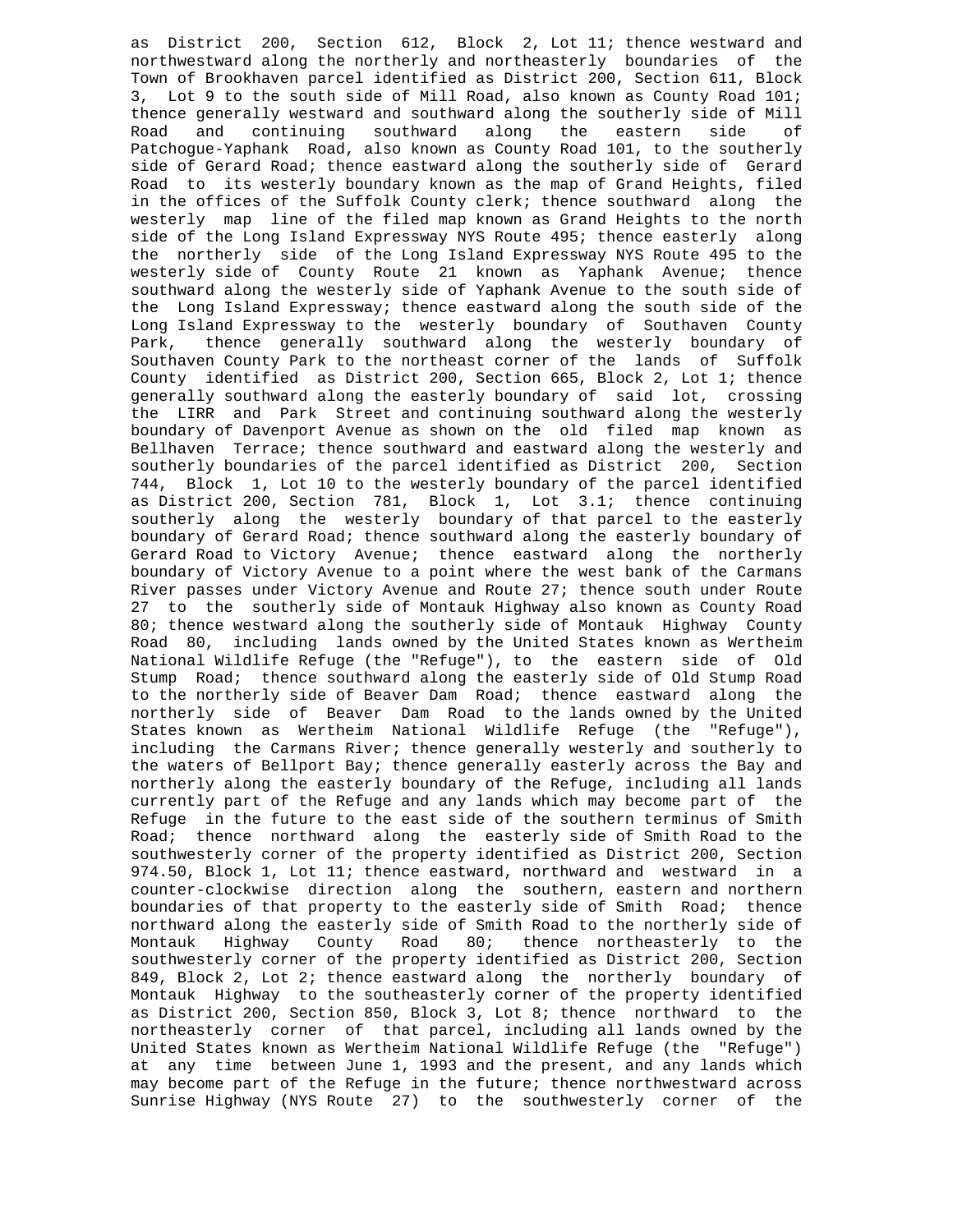property identified as District 200, Section 850, Block 2, Lot 1; thence northward along the westerly boundary of that parcel across to the northerly boundary of Victory Avenue; thence westward along the northerly boundary of Victory Avenue to the westerly boundary of River Road; thence northward along the westerly boundary of River Road to the north side of the Long Island Rail Road right-of-way; thence easterly along the northerly side of the Long Island Rail Road right-of-way to the north side of Moriches-Middle Island Road; thence generally northward and westward along the northerly side of Moriches-Middle Island Road to the northerly side of the Long Island Expressway; thence westward along the northerly boundary of the Long Island Expressway to the southeasterly corner of the Longwood Greenbelt property (the property identified as District 200, Section 583, Block 2, Lot 1.1); thence northward along the easterly boundary of the Longwood Greenbelt property to its northeast corner; thence eastward to the southwesterly corner of the property known as District 200, Section 552, Block 1, Lot 8; thence generally northeastward along the easterly boundary of the property identified as District 200, Section 552, Block 1, Lot 1.7 to the northeasterly corner of that parcel; thence eastward along the southerly boundaries of the parcels identified as District 200, Section 504, Block 1, Lot 8, and District 200, Section 504, Block 1, Lot 11, to the westerly boundary of the William Floyd Parkway (County Route 46); thence northward along the westerly side of County Route 46 to a point 2000 (two thousand) feet south of the southern bank of the Peconic River crossing of County Route 46; thence generally southeastward along a line parallel to, and 2000 (two thousand) feet generally south or southwest of, and parallel to, the southernmost bank of the Peconic River to a point where the Peconic River crosses the unpaved, unnamed, north-south firebreak and patrol road on the eastern half of the Brookhaven National Laboratory property; thence southward and southwestward along the easterly and southeasterly boundaries of the unpaved, unnamed, north-south firebreak and patrol road starting on the eastern half of the Brookhaven National Laboratory property to the Brookhaven National Laboratory road known as Brookhaven Avenue; thence due westward along a straight line to the Brookhaven National Laboratory road known as Princeton Avenue; thence westward along the southerly boundary of Princeton Avenue to the unnamed Laboratory road which diverts southwest in the vicinity of the Laboratory gate house; thence southwestward along the southerly side of the unnamed Laboratory road just described to County Route 46; thence southward along the easterly side of County Route 46 to NYS Route 495; thence eastward along the northerly boundary of NYS Route 495 to County Route 111; thence southeastward along the northerly boundary of County Route 111 to NYS Route 27 (Sunrise Highway); thence generally southward across NYS Route 27 to the westernmost extent along NYS Route 27 of the undeveloped portion (as of June 1, 1993) of the parcel assemblage comprised of those parcels identified as District 200, Section 594, Block 2, Lot 4 and District 900, Section 325, Block 1, Lot 41.2; thence southward along the westerly boundary of the undeveloped portion (as of June 1, 1993) of that parcel assemblage to County Route 71 (Old Country Road); thence eastward along the northerly boundary of County Route 71 to the southeastern corner of the Suffolk County Nature Preserve lands which run from NYS Route 27 south to County Route 111 and which adjoin the easterly side of the preceding assemblage; thence northward along the easterly boundary of that Suffolk County Nature Preserve assemblage (crossing the County Route 111 right of way) to NYS Route 27; thence eastward along the southerly boundary of NYS Route 27 to the westerly end of 19th Street as shown in the old filed map contained within the tax map identified as District 900, Section 276, Block 2; thence southward along the westerly boundary of that old filed map (shown in District 900, Sections 276, 302, 303, 327, and 328), and coterminous with the westerly side of those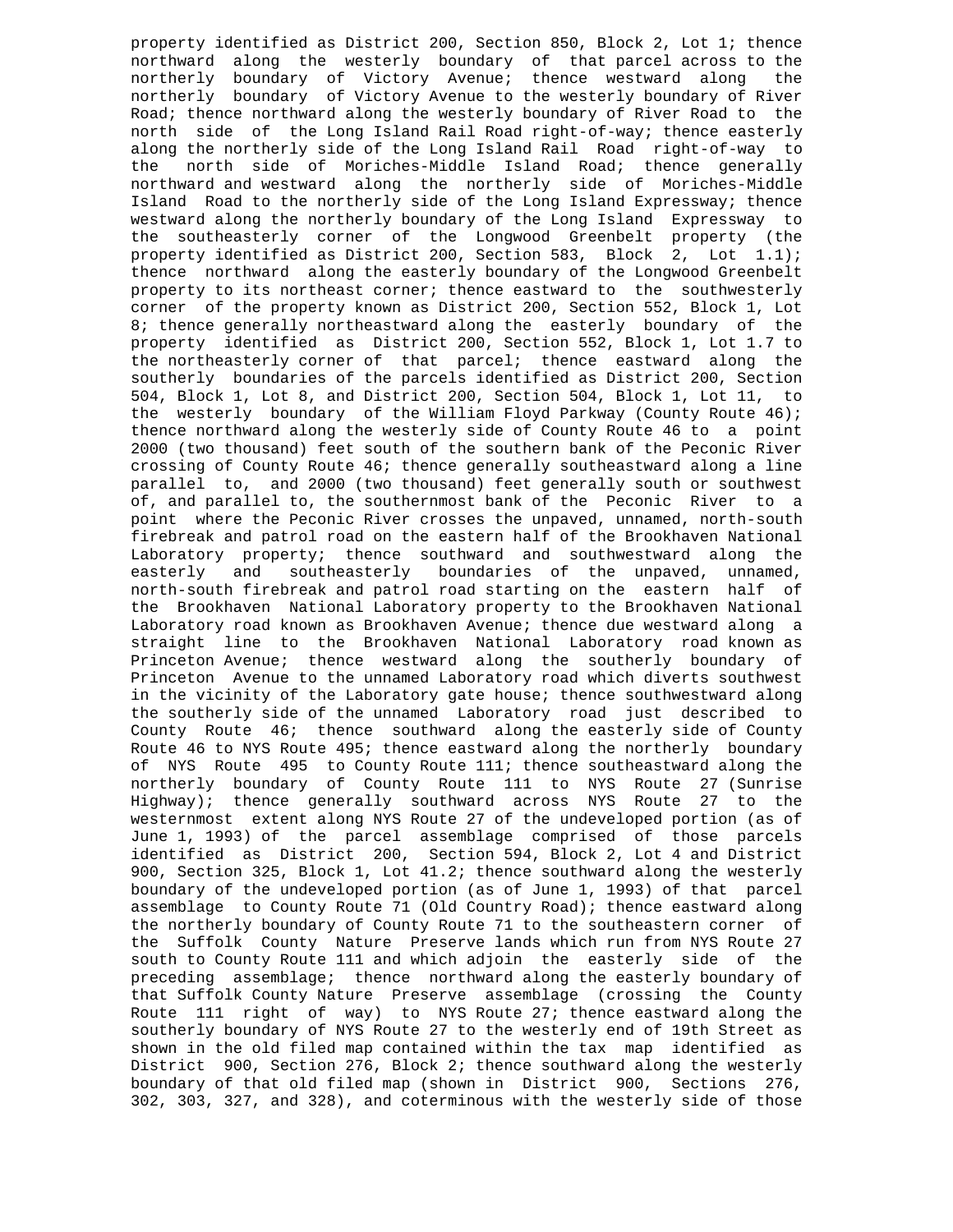parcels along the westerly side of Oishei Road, to County Route 71; thence eastward along the northerly boundary of County Route 71 to the southeasterly corner of the parcel identified as District 900, Section 328, Block 2, Lot 19; thence northward along the easterly boundary of that old filed map surrounding Oishei Road, and coterminous with the easterly side of those parcels along the easterly side of Oishei Road, to a point along that line due west of the northwesterly corner of the parcel containing the Suffolk County facilities identified as District 900, Section 331, Block 1, Lot 1; thence due eastward along a straight line to the northwesterly corner of that parcel; thence eastward along the northerly boundary of that parcel to its northeasterly corner shown in District 900, Section 307; thence due eastward along a straight line to Summit Boulevard; thence southward along the westerly side of Summit Boulevard to County Route 71; thence eastward along the northerly side of County Route 71, excluding all parcels abutting that road which are developed as of June 1, 1993, to the Long Island Rail Road tracks; thence eastward along the northerly boundary of the Long Island Rail Road tracks to County Route 31 (Old Riverhead Road); thence northward along the westerly boundary of County Route 31 to that point opposite the point along the easterly side of County Route 31 (north of the Stewart Avenue intersection) at which the undeveloped portion (as of June 1, 1993) of the Suffolk County Airport (Gabreski Airport) occurs; thence generally northward, eastward and southward around the westerly, northerly and easterly boundaries of the undeveloped portion (as of June 1, 1993) of the airport property (excluding from the Core Preservation Area those portions of the airport property which are occupied by the runways, their associated maintenance areas, and those areas identified for future use in the Suffolk County Airport Master Plan approved by the County Legislature) to the Long Island Rail Road tracks (including in the Core Preservation Area those portions of the airport property which are adjacent to the Quogue Wildlife Refuge's westerly boundary and which are in their natural state); thence eastward along the northerly boundary of the Long Island Rail Road tracks to the southeasterly corner of the Town of Southampton parcel identified as District 902, Section 1, Block 1, Lot 22.1; thence generally northward and eastward along the easterly border of that parcel and the Town of Southampton parcels to the immediate north identified as District 900, Section 313, Block 1, Lot 42.1 and District 900, Section 287, Block 1, Lot 1.55 to County Route 104; thence northward along the westerly boundary of County Route 104 to a point 1000 (one thousand) feet southward of NYS Route 27; thence eastward along a line parallel to, and 1000 (one thousand) feet south of, NYS Route 27, to the westerly boundary of the parcel identified as District 900, Section 252, Block 1, Lot 1; thence southward along the westerly boundary of that parcel to the Long Island Rail Road tracks; thence eastward along the northerly boundary of the Long Island Rail Road tracks to Montauk Highway; thence eastward along the northerly boundary of Montauk Highway to that point where the boundary of Sears-Bellows County Park heads northward along the eastern side of the Munns Pond portion; thence northward along the easterly boundary of Sears-Bellows County Park, to NYS Route 27; thence eastward along the northerly boundary of NYS Route 27 to NYS Route 24 (Riverhead - Hampton Bays Road); thence generally northwestward and westward along the southwesterly boundary of NYS Route 24 to the easternmost extent along NYS Route 24 of the Suffolk County Parkland known as Flanders or Hubbard County Park; thence generally northward, westward, and southward along the easterly, northerly, and westerly boundaries of Flanders or Hubbard County Park, including all adjacent or contiguous undeveloped Town of Southampton parks, preserves, open space areas, or reserved areas, to NYS Route 24; thence westward along the southerly boundary of NYS Route 24 to Pleasure Drive; thence southward along the easterly boundary of Pleasure Drive a distance of 2000 (two thousand) feet,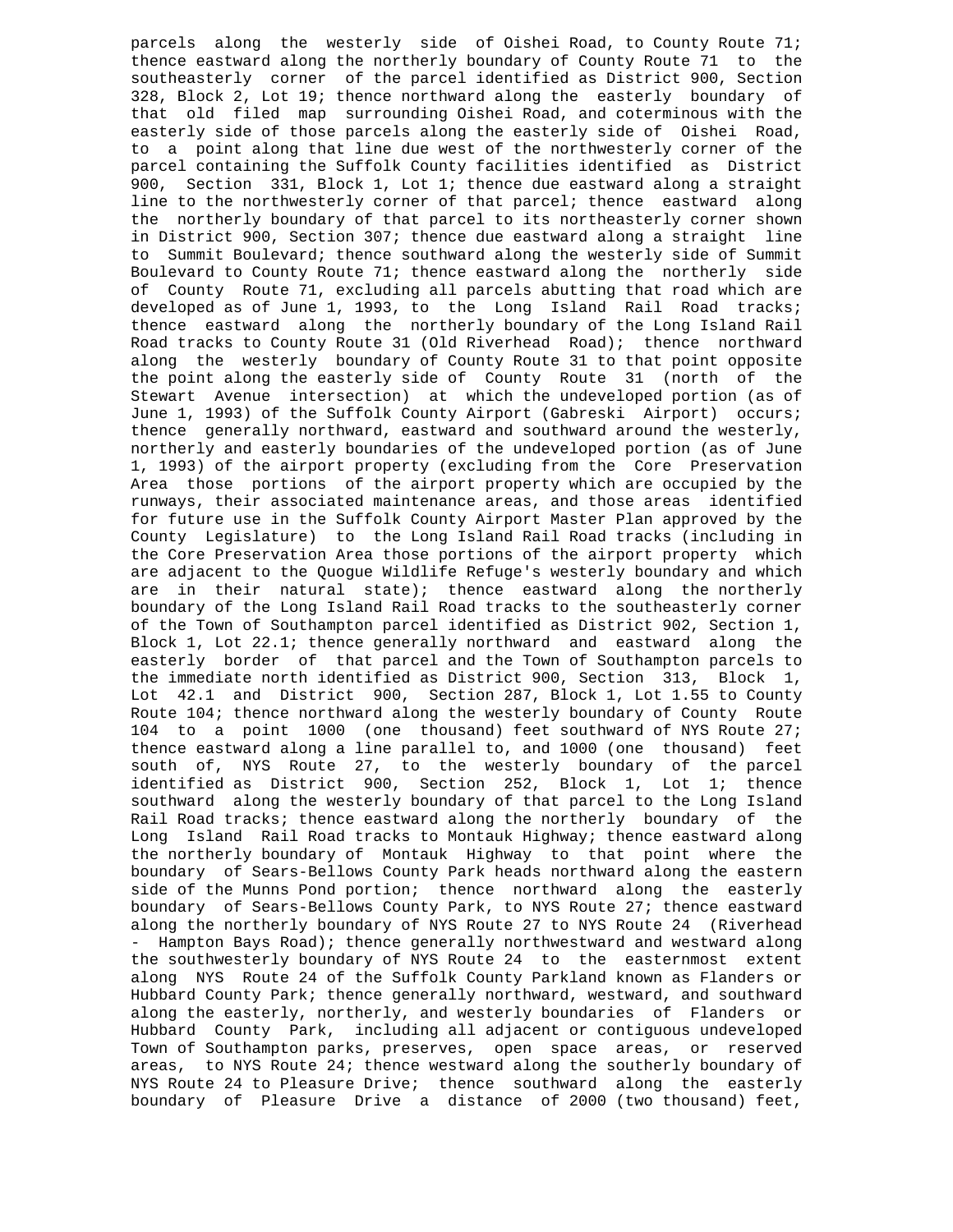excluding all parcels abutting that road which are developed as of June 1, 1993; thence generally westward along a straight line to the southernmost extent of the NYS David Sarnoff Preserve along the westerly boundaries of the parcels on the westerly side of Brookhaven Avenue; thence generally northward and westward along the easterly and northerly boundary of the NYS David Sarnoff Pine Barrens Preserve, crossing County Routes 105 and 104, to County Route 63 (Riverhead-Moriches Road); thence generally westward and northward along the northerly boundary of the Suffolk County Cranberry Bog County Nature Preserve to County Route 51; thence southwesterly along the westerly side of County Route 51 to the boundary of the Cranberry Bog County Nature Preserve; thence westward and northward along the northeasterly boundary of Cranberry Bog County Nature Preserve to County Route 94 (also known as NYS Route 24, or Nugent Drive); thence eastward along the northerly side of County Route 94 to the County Route 94A bridge; thence northward along the westerly side of the County Route 94A bridge to the Riverhead-Southampton border;<br>thence westward along the Riverhead-Southampton border, and the along the Riverhead-Southampton border, and the Riverhead-Brookhaven Border, to the Forge Road Bridge; thence northward along the westerly boundary of the Forge Road Bridge to Forge Road; thence northwestward along the westerly boundary of Forge Road to the Long Island Rail Road tracks; thence northward along the westerly boundary of Forge Road (unpaved) to the intersection of NYS Route 25 and River Road; thence westward along the southerly boundary of River Road to Edwards Avenue; thence westward along the southerly boundary of River Road (Grumman Boulevard or Swan Pond Road) to the southeast corner of that parcel containing Conoe (or Canoe) Lake and identified as District 600, Section 137, Block 1, Lot 1; thence northward, westward, and southward along the borders of that parcel containing Conoe (or Canoe) Lake to River Road (Grumman Boulevard); thence westward along the northerly boundary of Grumman Boulevard to the southeasternmost corner of the undeveloped portion (as of June 1, 1993) of the United States Navy/Grumman Corporation property located on the north side of Grumman Boulevard and adjacent to the Grumman entrance known as the South Gate; thence due north along the easternmost edge of that undeveloped portion (as of June 1, 1993) of the United States Navy/Grumman Corporation property to NYS Route 25; thence along a straight line to the northerly side of NYS Route 25 to a point occupied by the southeasternmost corner of the parcel assemblage comprised of District 600, Section 75, Block 3, Lot 10.1, and District 600, Section 96, Block 1, Lot 14, and otherwise known as Camp Wauwepex; thence northward, westward, and generally southward along the easterly, northerly, and generally westerly boundaries of the Camp Wauwepex assemblage to NYS Route 25; thence westward along the northerly side of NYS Route 25 to Montauk Trail; thence northeastward along the northwesterly side of Montauk Trail to Panamoka Trail; thence northward along the westerly side of Panamoka Trail, excluding all parcels abutting that road which are developed as of June 1, 1993, to Matinecock Trail; thence westward along the southerly side of Matinecock Trail to the easterly boundary of Brookhaven State Park; thence generally northward along the easterly boundary of Brookhaven State Park, including all adjacent or contiguous undeveloped Town of Brookhaven parks, preserves, open space areas, or reserved areas, to its intersection with NYS Route 25A; thence westward along the southerly side of NYS Route 25A to the northeast corner of the Shoreham-Wading River school district property; thence southward, westward, and northward along the easterly, southerly, and westerly boundaries of the Shoreham-Wading River school district property to NYS Route 25A; thence westward along the southerly side of NYS Route 25A to County Route 46; thence southward along the easterly side of County Route 46 to its intersection with the Suffolk County Pine Trail Nature Preserve; thence westward along the northerly boundary of the Suffolk County Pine Trail Nature Preserve where the Preserve is adjacent to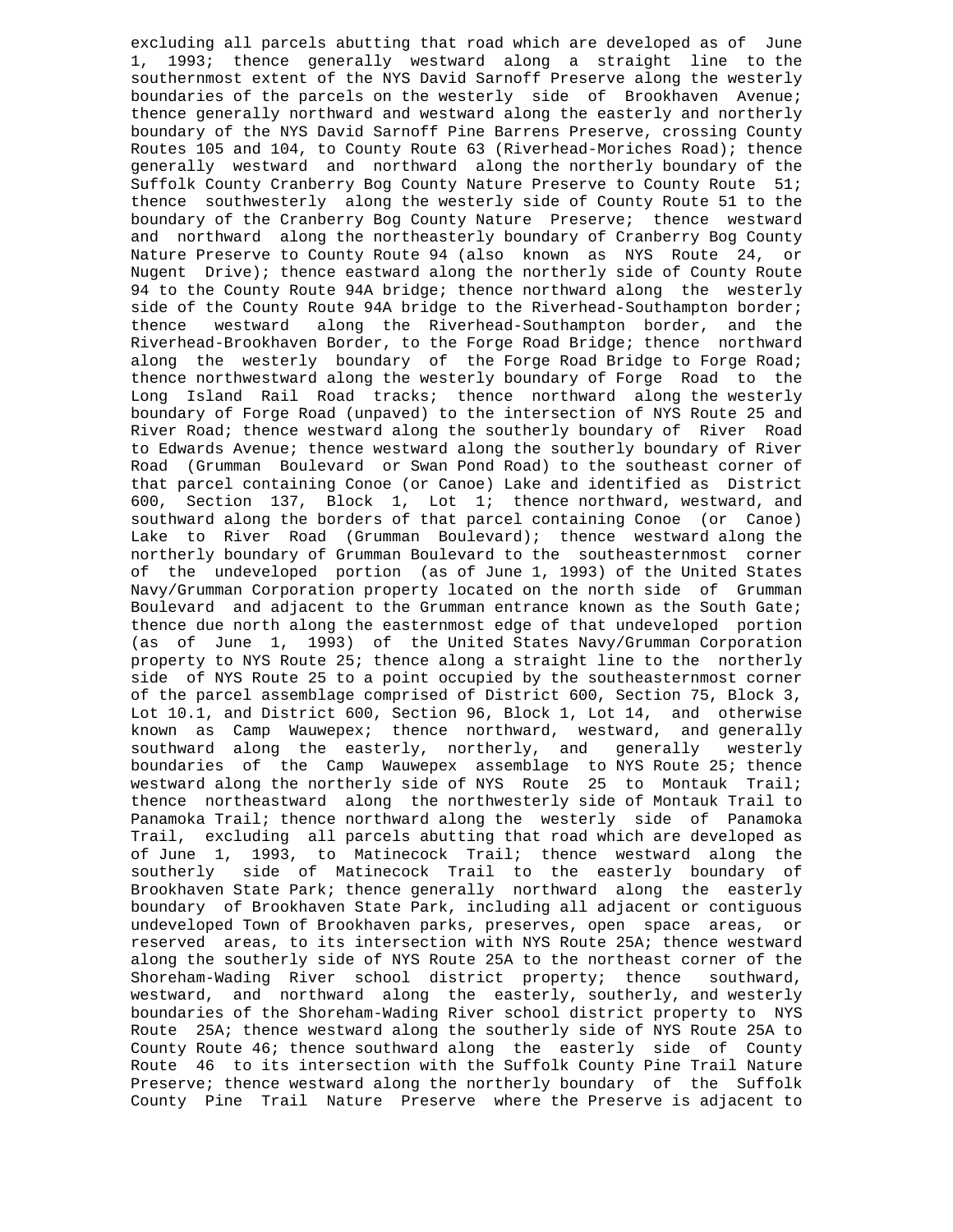developed parcels or parcels in agricultural or horticultural use, or along a line parallel to, and 100 (one hundred) feet north of, the Preserve where the Preserve is adjacent to parcels which are undeveloped as of June 1, 1993, to the southeastern corner of the parcel west of Woodlots Road and identified as District 200, Section 291, Block 1, Lot 14.1; thence northward and westward along the easterly and northerly boundaries of that parcel to Whiskey Road; thence westward along the southerly side of Whiskey Road to Wading River Hollow Road; thence northward along the westerly side of Wading River Hollow Road to the boundary of the NYS Rocky Point Land; thence generally northward along the easterly boundary of the NYS Rocky Point Land, including all adjacent or contiguous undeveloped Town of Brookhaven parks, preserves, open space areas, or reserved areas, to NYS Route 25A; thence westward along the southerly side of NYS Route 25A, excluding those parcels abutting that road which are developed as of June 1, 1993, and those lands identified for the reroute of Route 25A by the NYS Department of Transportation, to the northeastern corner of the parcel identified as District 200, Section 102, Block 3, Lot 1.4; thence southward along the westerly boundary of that parcel to the parcel identified as District 200, Section 102, Block 3, Lot 1.6; thence generally westward and southward along the westerly boundaries of that parcel and the adjoining southerly parcel identified as District 200, Section 102, Block 3, Lot 1.5 to the boundary of the NYS Rocky Point Land; thence westward along the northerly boundary of the NYS Rocky Point Land to County Route 21; thence generally westward along a straight line across County Route 21 to the northernmost extent along County Route 21 of the NYS Rocky Point Land; thence generally westward along the generally northerly boundary of the NYS Rocky Point Land to the point or place of beginning, and excluding the area defined as beginning at a point where the southerly boundary of NYS Route 25 meets the easterly side of the Suffolk County Pine Trail Nature Preserve; thence southeastward along the easterly side of the Suffolk County Pine Trail Nature Preserve where the Preserve is adjacent to developed parcels, or along a line parallel to, and 100 (one hundred) feet east of, the Preserve where the Preserve is adjacent to parcels which are undeveloped as of June 1, 1993, to the Long Island Lighting Company high voltage transmission lines; thence northward along the westerly side of the Long Island Lighting Company high voltage transmission lines to NYS Route 25; thence westward along the southerly side of NYS Route 25 to the point or place of beginning; and excluding two distinct areas described as follows: Area One is the area defined as beginning at a point where the southerly boundary of NYS

 Route 25 meets the easterly side of the Suffolk County Pine Trail Nature Preserve; thence southeastward along the easterly side of the Suffolk County Pine Trail Nature Preserve where the Preserve is adjacent to developed parcels, or along a line parallel to, and 100 (one hundred) feet east of, the Preserve where the Preserve is adjacent to parcels which are undeveloped as of June 1, 1993, to the Long Island Lighting Company high voltage transmission lines; thence northward along the westerly side of the Long Island Lighting Company high voltage transmission lines to NYS Route 25; thence westward along the southerly side of NYS Route 25 to the point or place of beginning; Area Two is the area defined as beginning at the northwest corner of the parcel identified as District 200, Section 552, Block 1, Lot 3; thence eastward, southwestward and generally northward along the northerly, southeasterly and westerly boundaries of that parcel, containing the sewage treatment facility known as the Dorade facility, to the point of beginning.

 12. "Compatible growth area" shall mean the compatible growth area which comprises that area within the central pine barrens, but outside the core preservation area as defined.

13. "Development" shall mean the performance of any building activity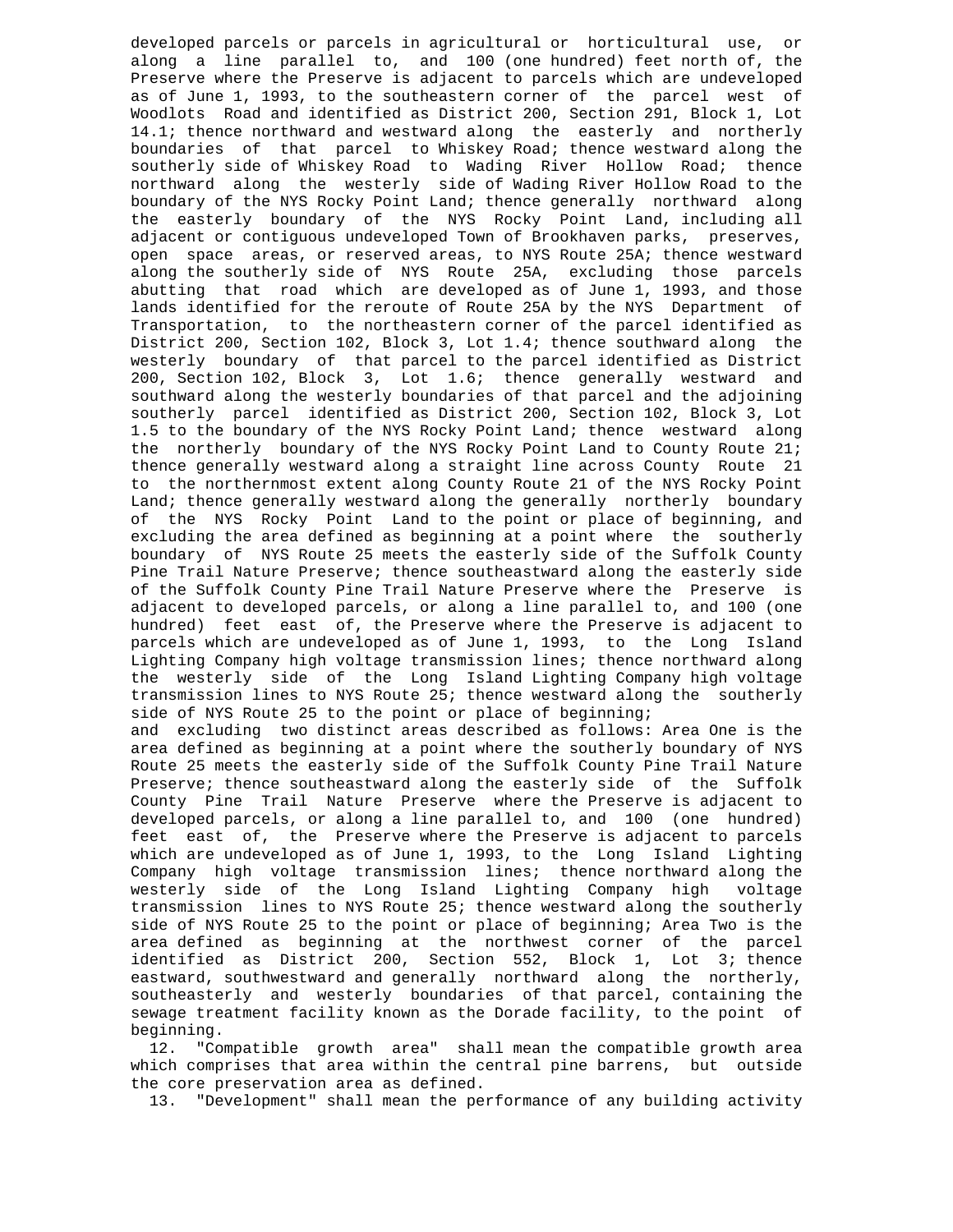or mining operation, the making of any material change in the use or intensity of use of any structure or land and the creation or termination of rights of access or riparian rights. Without limitation, the following activities or uses shall be taken for the purposes of this title to involve development as defined in this subdivision:

 (a) a change in type of use of a structure or land or, if the ordinance or rule divides uses into classes, a change from one class of use designated in an ordinance or rule to a use in another class so designated;

 (b) a material increase in the intensity of use of land or environmental impacts as a result thereof;

 (c) commencement of mining, excavation or material alteration of grade or vegetation on a parcel of land excluding environmental restoration activities;

 (d) material alteration of a shore, bank or flood plain of a river, stream, lake, pond, or artificial body of water;

(e) re-establishment of a use which has been abandoned for one year;

 (f) departure from the normal use for which development permission has been granted, or material failure to comply with the conditions of an ordinance, rule or order granting the development permission under which the development was commenced or is continued.

 The following operations or uses do not constitute development for the purposes of this title:

 (i) public improvements undertaken for the health, safety or welfare of the public. Such public improvements shall be consistent with the goals and objectives of this title, and shall include, but not be limited to, maintenance of an existing road or railroad track;

 (ii) work by any utility not involving substantial engineering redesign for the purpose of inspection, maintenance or renewal on established utility rights-of-way or the likes, and any work pertaining to water supply for the residents of Suffolk county;

 (iii) work for the maintenance, renewal, replacement, reconstruction, improvement, or alteration of any existing structure or additions to an existing residence or residential property owned by an association formed for the common interest in real property;

 (iv) the use of any structure or land devoted to dwelling uses for any purposes customarily incidental and otherwise lawful;

 (v) the use of any land for the purpose of agriculture or horticulture;

 (vi) work by a utility performed for the purpose of public health, safety, or welfare and consistent with the goals and objectives of this title;

 (vii) existing or expanded recreational use consistent with the purposes of this title including scouting activities, the maintenance or expansion of facilities associated with or necessary for such scouting activities including, but not limited to, the addition, modification, expansion or replacement of structures necessary for such activities and such clearing as may be reasonably required for the maintenance or expansion of scouting activities;

 (viii) a change in use of land or structure from a use within a class specified in an ordinance or rule to another use in the same class;

 (ix) residential development on any subdivision, residential clustered development, land division or site plan which has received preliminary<br>or final approval on or before June first, nineteen hundred or final approval on or before June first, nineteen hundred ninety-three, providing the lots to be built upon conform to the lot area requirements of the current zoning, are subject to the three year exemption contained in section two hundred sixty-five-a of the town law, or are subject to an exemption from an upzoning adopted by a town board;

 (x) in the core preservation area, construction of one single family home and customary accessory uses thereto on those parcels identified in the comprehensive land use plan adopted by the commission in June of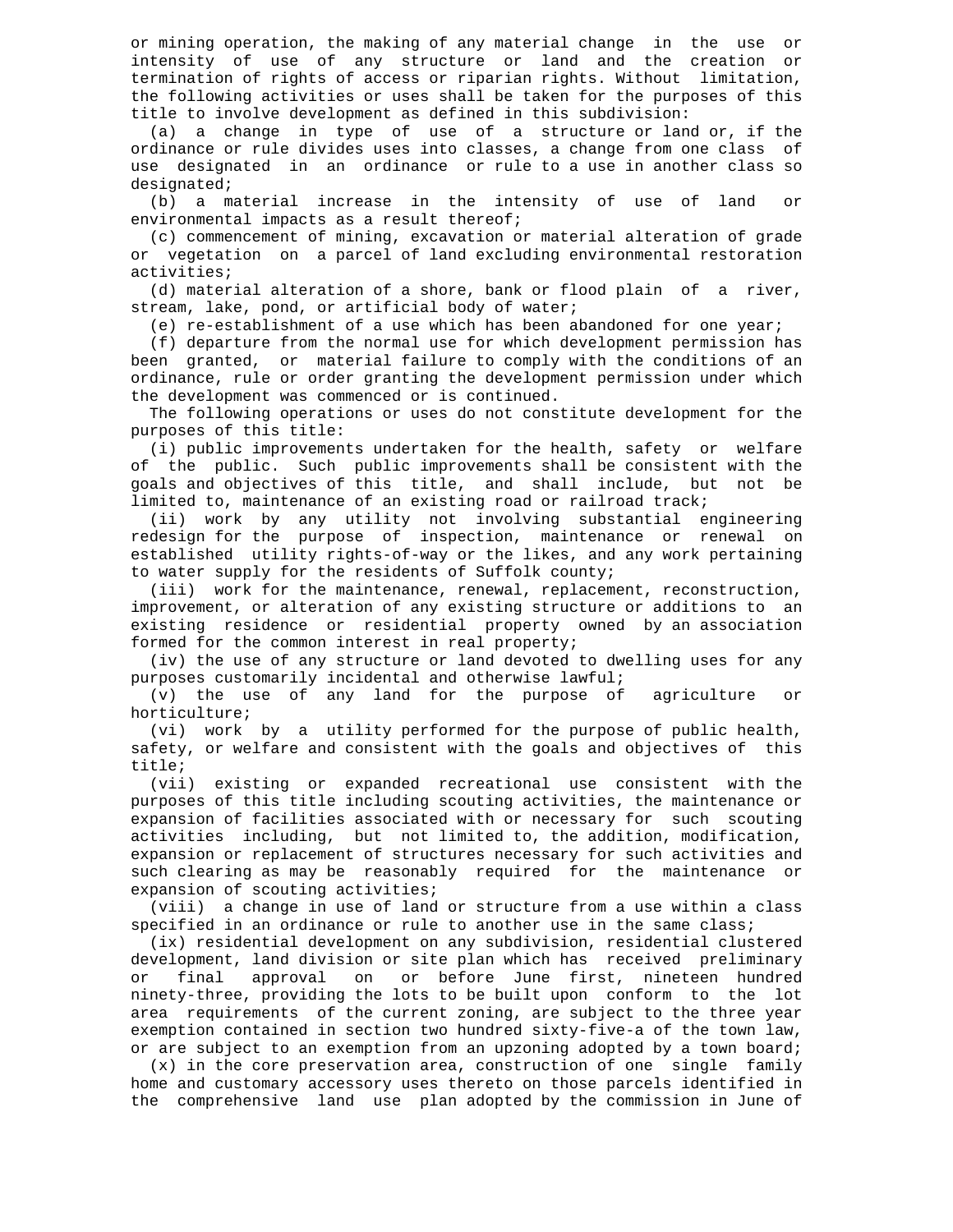nineteen hundred ninety-five and as amended on February twenty-first, two thousand one;

 (xi) in the compatible growth area, construction of single family homes and customary accessory uses thereto on any lot held on June 1, 1993 in ownership singly and separately from adjacent lots;

in the compatible growth area, continuation of existing non-conforming uses, and activities permitted by special permit or special exception, including renewals of said special permits or exceptions;

 (xiii) in the compatible growth area, land divisions or subdivisions in the compatible growth area consisting of five or fewer residential lots which conform to the lot area requirement of the existing zoning for the subject parcel;

 (xiv) in the compatible growth area, renovations, reconstructions, additions or extensions to existing commercial or industrial uses providing the addition or extension conforms to the uses permitted in the zoning district in which said parcel is located and which does not increase existing square footage by more than twenty-five percent; or

 (xv) in the core preservation area, the state or public corporation projects on parcels identified in the comprehensive land use plan adopted by the commission in June of nineteen hundred ninety-five, as amended on February twenty-first, two thousand one and October twentieth, two thousand four.

 Development as designated in an ordinance, rule, or development permit includes all other development customarily associated with it unless otherwise specified.

 14. "Agriculture" or "horticulture" shall mean any production of plants or animals useful to man, including but not limited to: forage or sod crops; grains and feed crops; dairy animals and dairy products; poultry and poultry products; livestock, including beef cattle, sheep, swine, horses, ponies, mules or goats, and including the breeding and grazing of any or all of such animals; bees and apiary products; fur animals; trees and forest products; fruits of all kinds including wineries; vegetables; nursery, floral, ornamental and greenhouse products and farmstands for selling products raised or produced on site and other associated structures required for their production.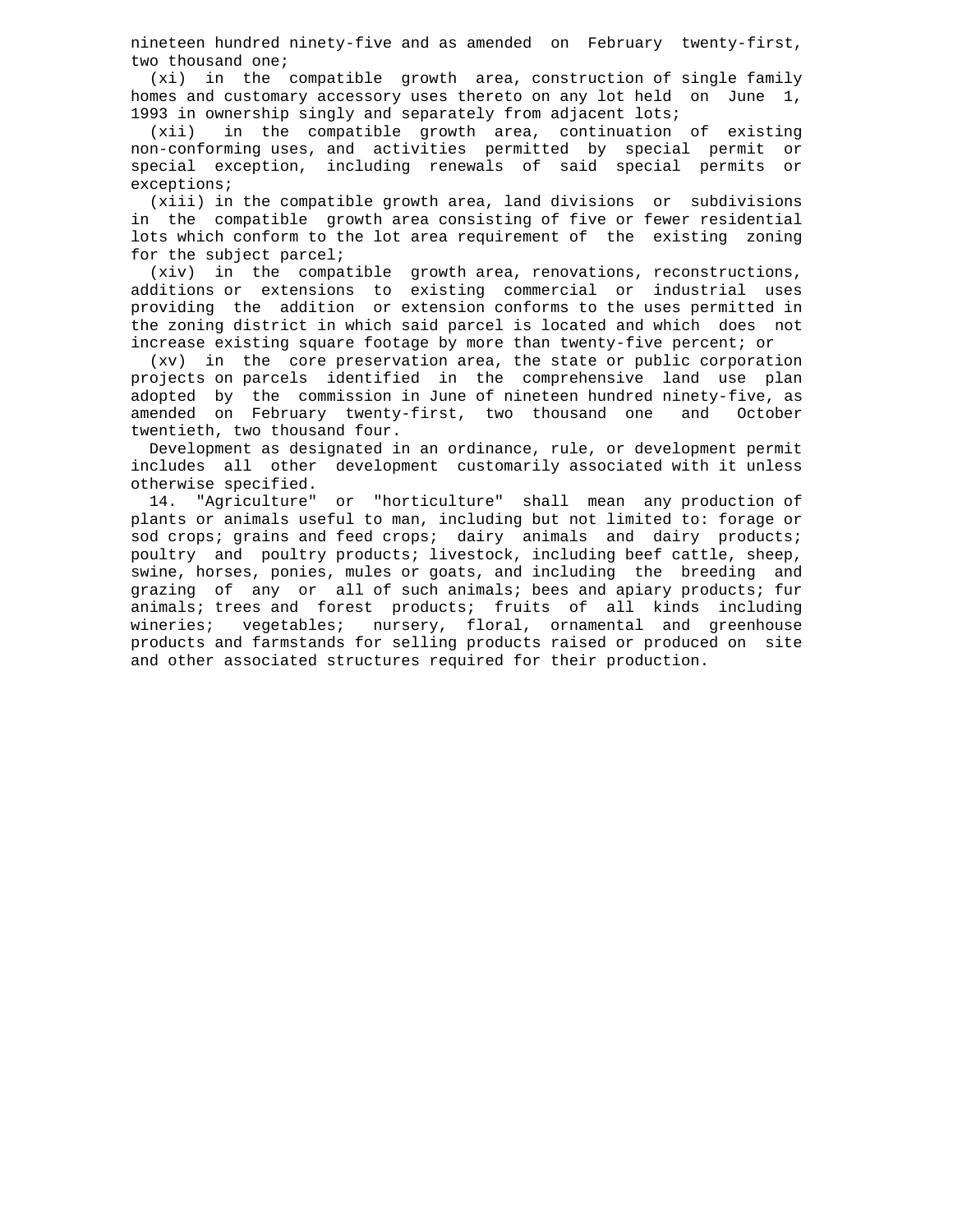§ 57-0109. Establishment of Long Island Pine Barrens maritime reserve; core preservation area and compatible growth area.

 1. The region encompassing and distinguished by the Peconic Bay system, lands which gather and transmit precipitation as either groundwater or runoff into the Peconic Bay system, lands characterized by the growth of pitch pine, dwarf pine and/or scrub oak pine barrens including lands currently under the review and jurisdiction of the Suffolk county Pine Barrens review commission and lands used in traditional patterns for agriculture, finfishing, shellfishing and tourism and made up of all lands and waters located in the towns of Riverhead, Southold, Shelter Island, Southampton and East Hampton and the portion of the town of Brookhaven east of a north south line defined by extending County Road 83 to the northern most and southern most extension to their respective water boundaries of Brookhaven town and the town's incorporated villages is hereby established and designated to be the Long Island Pine Barrens Maritime reserve.

 2. Within the reserve and within forty-five days of the effective date of this subdivision, the commission shall file with the secretary of state the maps of the Central Pine Barrens area classifying and depicting the core preservation area as defined, which comprises the largest essentially intact areas of undeveloped pine barrens ecology, and the compatible growth area where appropriate patterns of development and regional growth shall be permitted and shall file a certified copy thereof with the county clerk of Suffolk county and the clerk of each town or village whose boundaries are included within the Central Pine Barrens area. Notice of the filing and availability of such map shall be published at least twice in the paper of general circulation in the county of Suffolk. An affected property owner may petition the commission for precise delineation or adjustment of boundary as it applies to the affected property. The commission shall have discretionary powers to modify the boundaries of the core preservation area by up to three hundred feet as circumstances warrant after notification to the affected property owner or owners, except no boundary defined by a state or county highway or navigable waterway shall be modified to extend beyond such highway or waterway.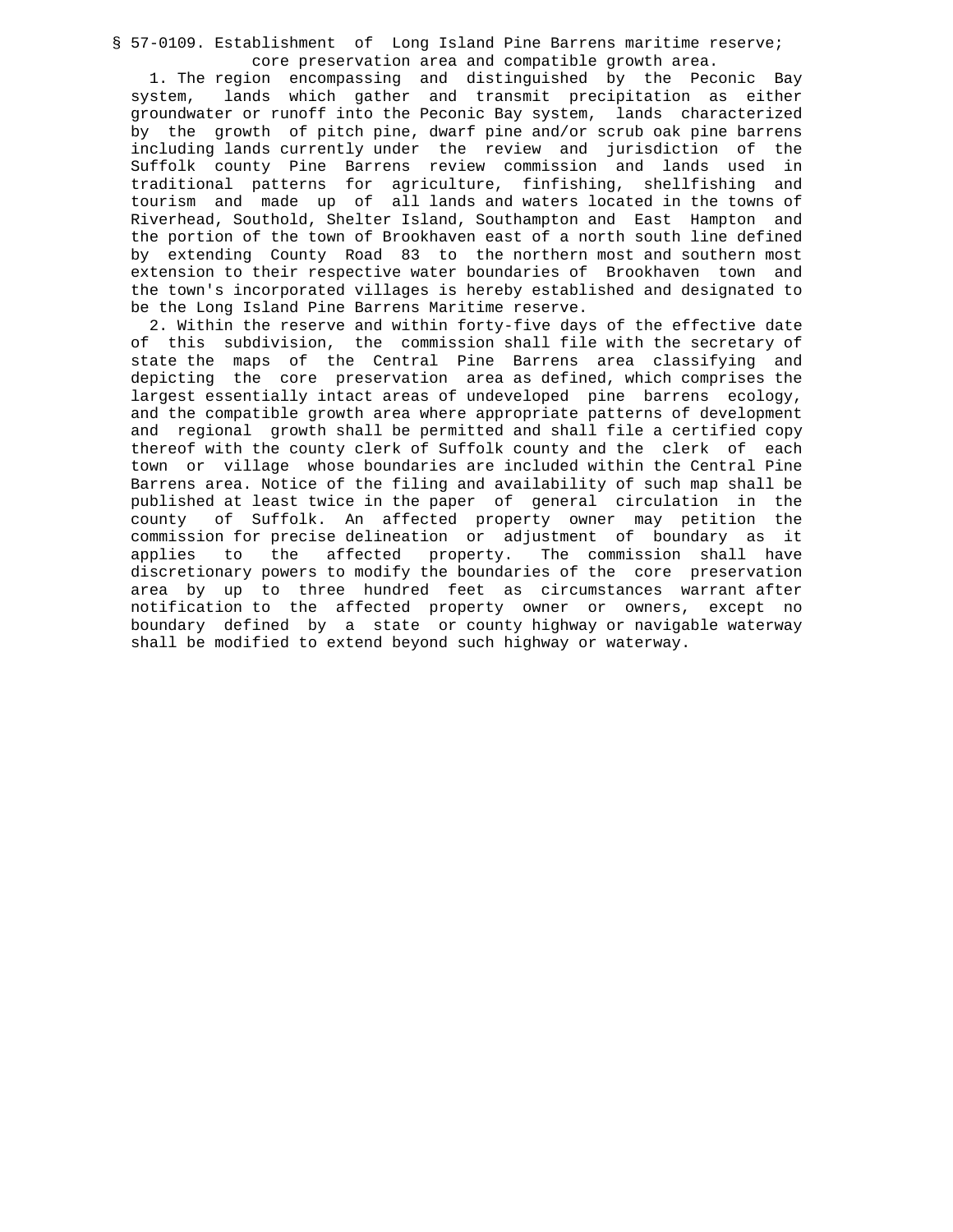§ 57-0111. Long Island Pine Barrens maritime reserve council.

 1. There is hereby established, within the department, a Long Island Pine Barrens maritime reserve council to help local governments and the state coordinate the efforts of all municipal, county, state and federal agencies involved in the management of the preserve and to oversee and prepare a comprehensive intergovernmental management plan for the Long Pine Barrens maritime reserve that the state and local governments may adopt.

 2. The council shall be composed of seventeen voting members. The governor shall appoint three members. The county executive of the county of Suffolk, with the advice and consent of the county legislature, shall appoint four members. The town supervisors of the towns of Riverhead, Southold, Shelter Island, Southampton, East Hampton and Brookhaven shall each appoint one member. The commissioner or his or her designee, the commissioner of parks, recreation and historic preservation or his or her designee, the secretary of state or his or her designee for purposes of matters related to coastal resources and the commissioner of economic development or his or her designee for purposes of tourism shall serve as ex-officio members. All members, except ex-officio members shall be residents of the county of Suffolk and shall have demonstrated expertise in the functional areas to be addressed by the commission. All initial appointments shall be made within sixty days of the effective date of this title.

 3. Members of the council shall serve for a term of two years or thereafter until a successor is appointed. A chairperson shall be designated by the governor. The council shall elect a vice-chairperson and such other officers as it may determine are necessary for the conduct of its duties.

4. Ten members of the council shall constitute a quorum.

5. The members of the council shall serve without compensation.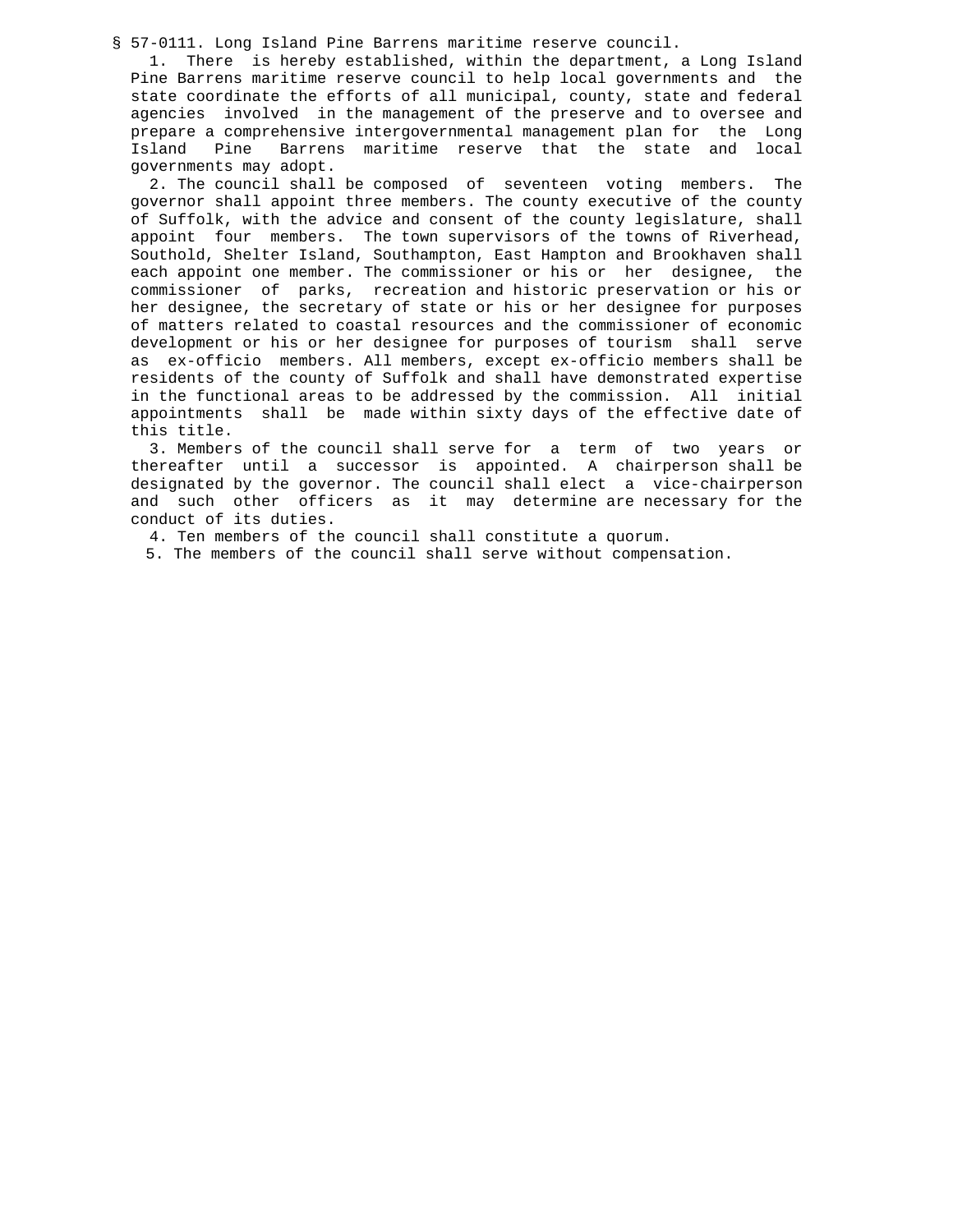§ 57-0113. Duties of the council.

The council shall have the following powers and duties:

1. to conduct scientific and environmental studies;

 2. to review and approve proposed dedications of lands to the Long Island Pine Barrens maritime preserve and recommend additional dedications to such maritime preserve;

 3. to utilize to the extent feasible, the staff and facilities of state agencies, subject to the approval of the director of the budget, and local agencies to carry out the provisions of this title;

4. to hold public hearings;

 5. to contract within amounts appropriated for or otherwise available for professional and technical assistance or advice;

 6. to meet not less than once every two months and to encourage the attendance at such meetings of representatives of local governments and interested parties affected by the deliberations of the council;

 7. to send copies of the minutes of each meeting to each town and village within the Long Island Pine Barrens maritime reserve, the members of the assembly and senators representing such area and any other interested party upon request;

 8. to encourage individuals, corporations, associations and public entities to protect and preserve the unique resources of the reserve including the preserve; and

 9. to contract for and to accept assistance, including but not limited to gifts, easements or loans of funds or real property or personal property from the federal government or any agency or instrumentality thereof, or from any agency or instrumentality of the state, or from any other public or private source and to comply, subject to the provisions of this title, with the terms and conditions thereof, subject to the approval of the division of the budget. Notwithstanding the provisions of section eleven of the state finance law, the commission may accept gifts, grants, devises and bequests, whether conditional or unconditional, with the approval of the director of the budget.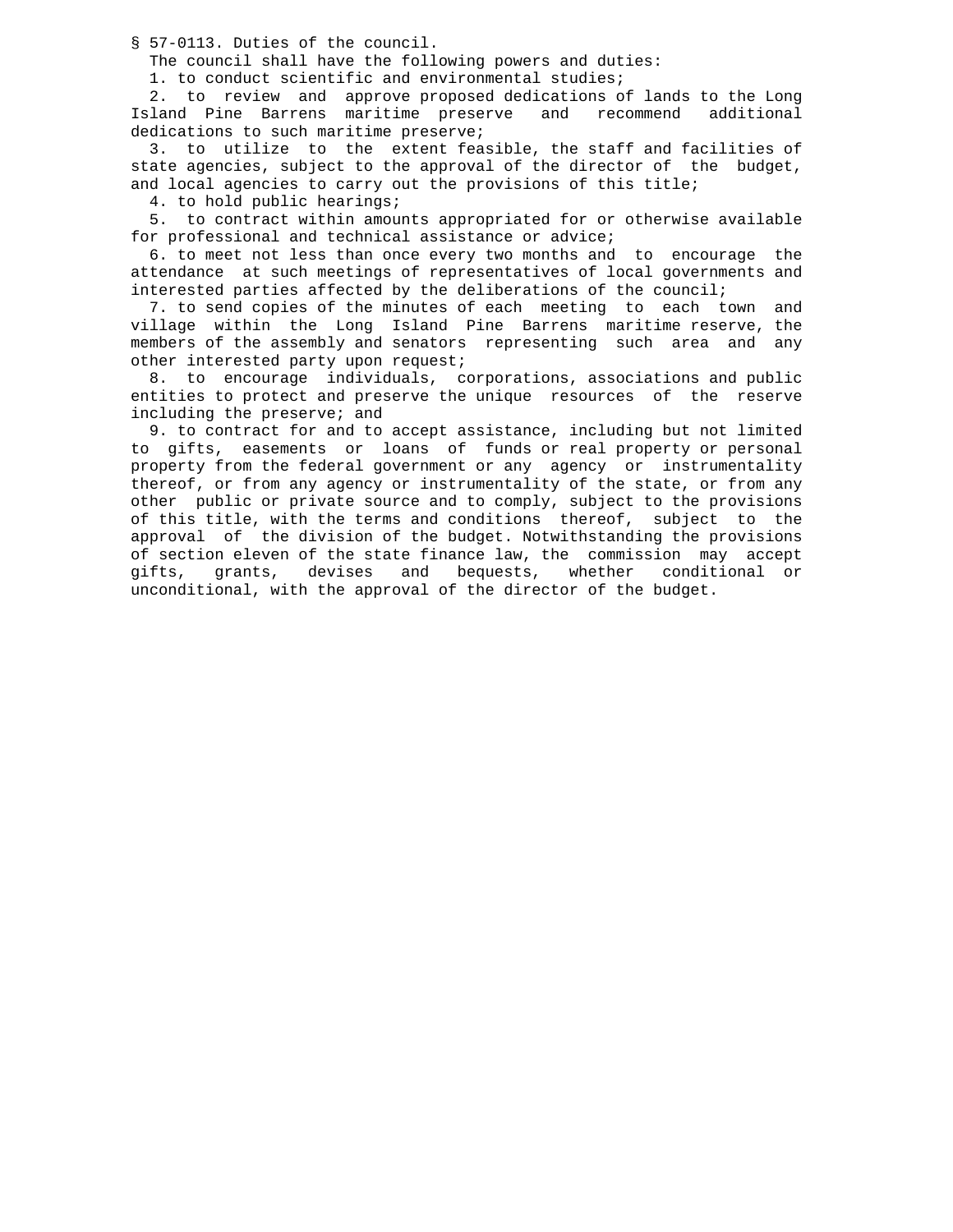§ 57-0115. Comprehensive management plan.

 1. The council shall, after holding public hearings, prepare and adopt a comprehensive management plan for the Long Island Pine Barrens maritime reserve, which the state and local governments may adopt. Such plan shall include, but not be limited to:

 a. a statement of the public values of the area, including their educational, ecological and hydrological values, together with the general goals and policies which will best protect and enhance such values;

 b. a map of the area, delineating the boundaries of the Long Island Pine Barrens maritime reserve;

 c. a brief and general historical overview regarding the lands of the Long Island Pine Barrens maritime reserve;

 d. an inventory of all public lands and lands available for public use within the Long Island Pine Barrens maritime reserve specifying use, facilities for public use, and the management agency with jurisdiction over the property;

 e. management guidelines for the preservation, recreational and educational use of resources of the Long Island Pine Barrens maritime reserve;

 f. management guidelines for protecting and supporting indigenous economic activities like agriculture, fishing, recreation and tourism;

 g. a plan for protection and management for dedicated land in the Long Island Pine Barrens preserve including:

 (1) A survey or inventory of the following, together with the establishment of management priorities therefor:

(i) natural plant and wildlife resources;

(ii) historic resources;

(iii) erosion control needs and stream protection;

(iv) trails, trail development and use; and

(v) other recreational uses.

 (2) Recommendations for the enforcement of laws pertaining to public use activities, which can be implemented by rules and regulations for the administration and use of lands dedicated to the preserve.

 (3) Recommendations for acquisition of open space suitable for dedication in the preserve.

 (4) Recommendations for institutional arrangements to coordinate management of dedicated land held by separate owners;

 h. a local participation plan, which describes how local citizens, officials and members of the tourism, agricultural and fishing industries will participate in the planning and implementation of the management program and which contains a statement identifying support for such program by the participating local governments; and

 i. a financial statement estimating the necessary costs and potential funding sources to carry out recommendations in the study over a five year period and the benefits therefrom.

 2. A draft plan shall be prepared and made available to the public and the local governments within the Long Island Pine Barrens maritime reserve prior to adopting the plan. The council shall hold public hearings at different locations within the Long Island Pine Barrens maritime reserve. There shall be two public hearings on the draft plan and there shall also be a public hearing on the completed plan before the plan is submitted to the commissioner.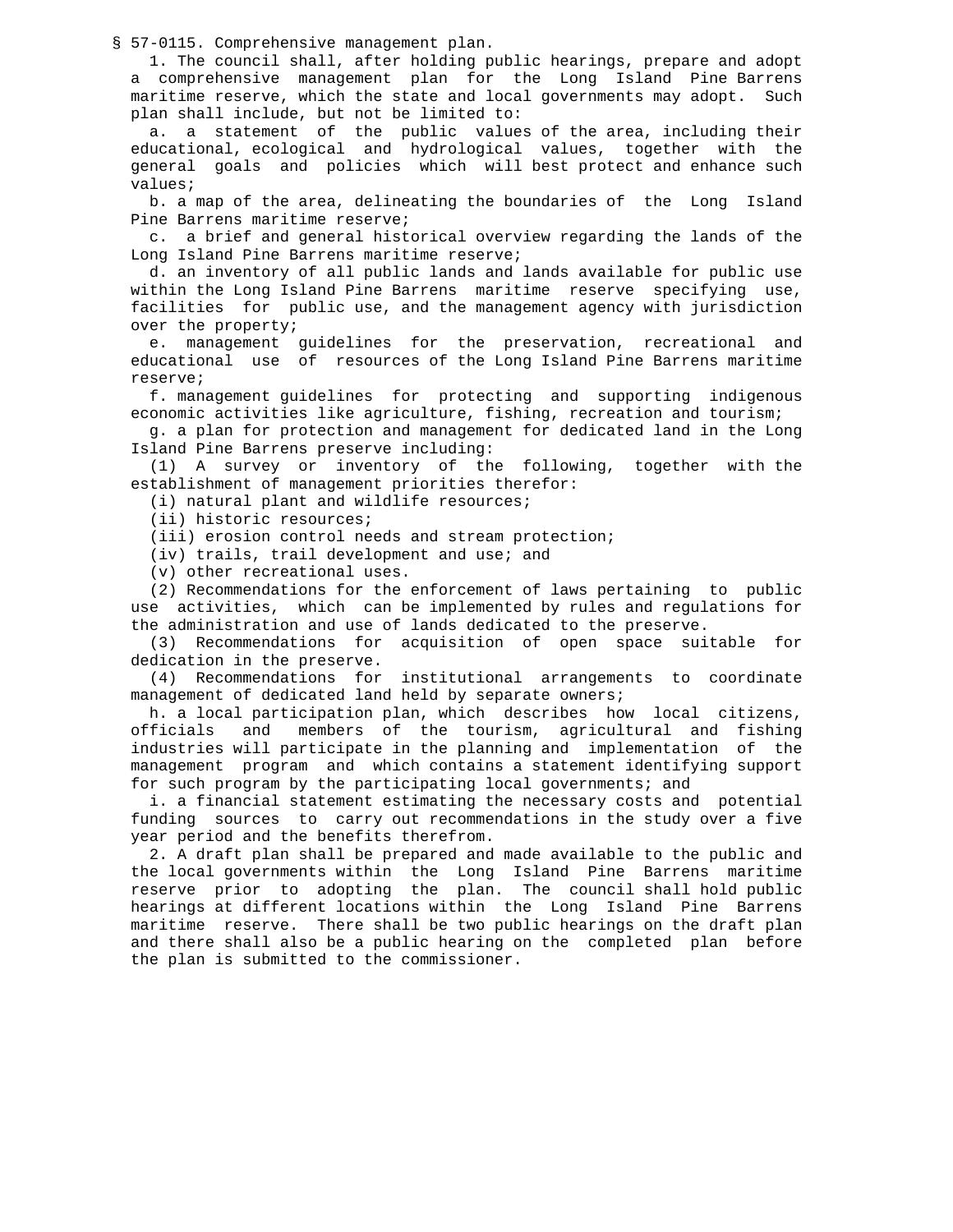§ 57-0117. Dedications to the Long Island Pine Barrens preserve; legislative protection.

 1. The commissioner shall maintain a record of the boundaries of the lands which have been dedicated to the Long Island Pine Barrens preserve in text and depicted on a map.

 2. Land owned by the state within the Long Island Pine Barrens maritime reserve may be dedicated to be part of the Long Island Pine Barrens preserve by the action of the commissioner or the commissioner of parks, recreation and historic preservation, or by action of the legislature.

 3. Land owned by a local government within the Long Island Pine Barrens maritime reserve may be dedicated to the Long Island Pine Barrens preserve by the action of its local legislative body.

 4. Land owned by private individuals within the Long Island Pine Barrens maritime reserve may be dedicated to be part of the Long Island Pine Barrens preserve by the execution of a conservation easement.

 5. Land in the core preservation area which come in the public domain shall be deemed to be dedicated to the Long Island Pine Barrens Preserve.

 6. Except for the core preservation area which shall be deemed to be dedicated to the preserve, the council shall review and must approve each dedication of land to the preserve.

 7. No publicly owned real property, dedicated to the Long Island Pine Barrens preserve, shall be alienated except by law enacted by two successive regular sessions of the legislature, but easements for public water supply purposes may be maintained consistent with local ordinances.

 8. The council shall have no authority to manage any private land unless such land has been voluntarily dedicated pursuant to this title or the owner has executed a voluntary written agreement with the council authorizing the specific management actions taken.

 9. Nothing contained in this title shall affect any previous dedication of state land to the State Nature and Historic preserve. Any state land dedicated to the Long Island Pine Barrens preserve may also be dedicated to the State Nature and Historic preserve.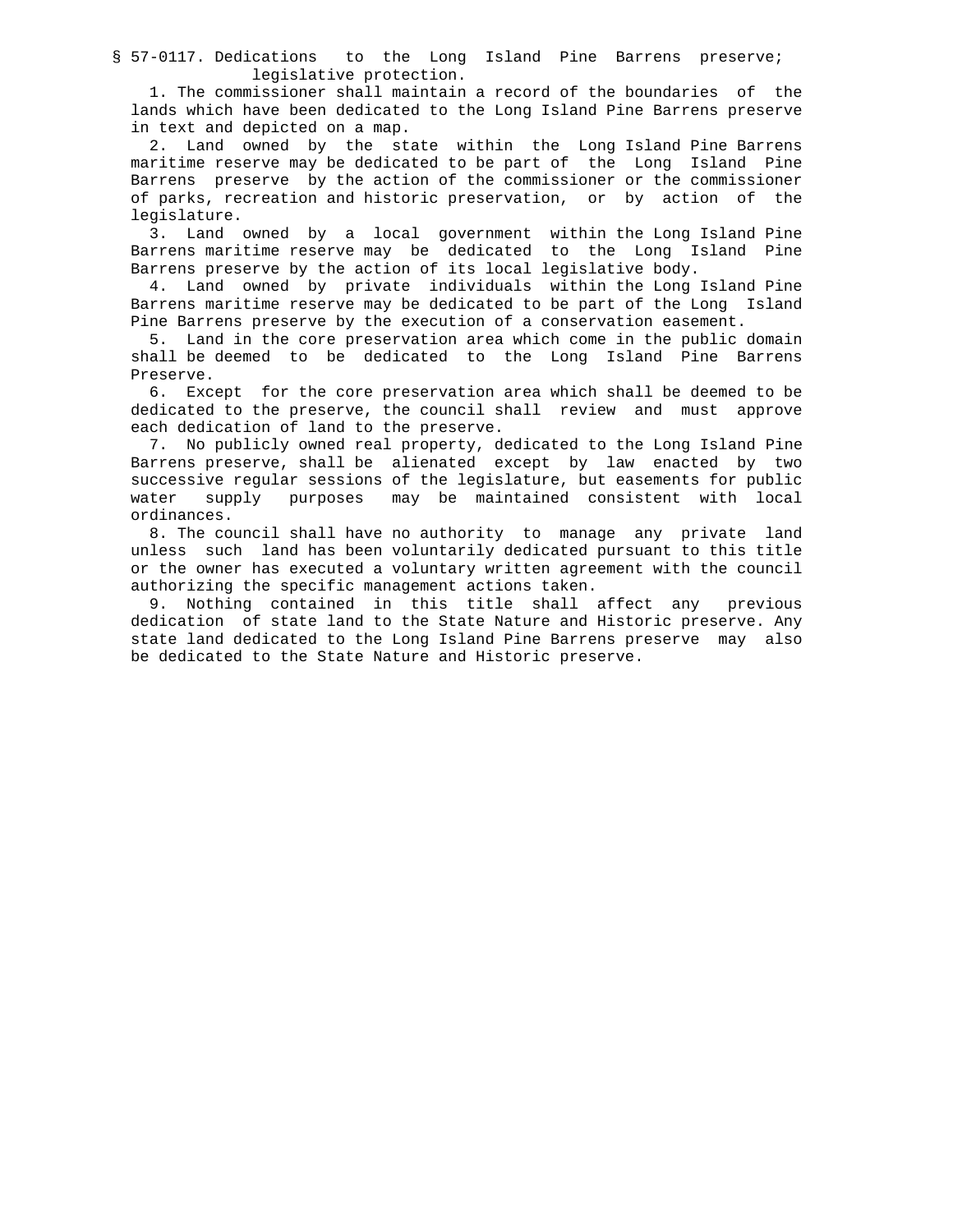§ 57-0119. Central Pine Barrens joint planning and policy commission.

 1. It is hereby found, determined and declared that the Long Island Central Pine Barrens area is a major resource area of statewide significance where the hydrological and ecological integrity is endangered; that a public entity representative of town, county and state government is necessary and appropriate to plan, manage and oversee land use within the Central Pine Barrens area of Long Island Pine Barrens Maritime reserve in the public interest for present and future generations; and that the Central Pine Barrens joint planning and policy commission created by this section and its purposes are in all respects for the benefit of the people of the state of New York and are a public purpose.

 2. There is hereby established, the Central Pine Barrens joint planning and policy commission to consist of five voting members: one member appointed by the governor who will serve at the pleasure of the governor and four ex officio members who are the county executive of Suffolk county, the supervisor of the town of Brookhaven, the supervisor of the town of Riverhead and the supervisor of the town of Southampton. Each ex officio member may appoint a designated representative, by official authority filed with the commission, to exercise his or her powers and perform his or her duties, including the right to vote, on the commission. The commission shall elect one of its members as chairperson. Four members shall constitute a quorum for the transaction of any business or the exercise of any power or function of the commission. An affirmative vote of three or more members shall be required to pass a resolution or otherwise exercise any functions or powers of the commission, except the adoption of the plan which requires a unanimous vote of the commission.

 3. The commission shall hold its initial meeting within thirty days of enactment of this section, following public notice by the county executive.

 4. Every state agency and public corporation having jurisdiction of land or water within the Central Pine Barrens area or of programs relating to the purposes and goals of this title shall, to the fullest extent practicable, offer full cooperation and assistance to the commission in carrying out the provisions of this title.

 5. Every local or regional agency with activities relating to the Central Pine Barrens area may offer assistance to the commission in carrying out the provisions of this title.

6. The commission shall have the power:

 (a) To prepare, adopt, enforce and ensure implementation of the comprehensive land use plan, with the advice of the advisory committee; (b) To sue and be sued;

 (c) To make and execute contracts and all other instruments necessary or convenient for the exercise of its powers and functions under this title;

 (d) To establish and maintain such facilities as may be necessary for the transacting of its business;

 (e) To appoint an executive officer, officers, agents, employees, and prescribe their duties and qualifications and fix their compensation;

 (f) To utilize to the extent feasible the staff and facilities of existing state and county agencies, pursuant to an agreement to be made by the state or by the county of Suffolk;

 (g) To hold hearings in the exercise of its powers, functions and duties provided for by this title;

(h) To contract for professional and technical assistance and advice;

 (i) To contract for and to accept any assistance, including but not limited to gifts, grants or loans of funds or of property from the federal government or any agency or instrumentality thereof, or from any agency or instrumentality of the state, or from any other public or private source and to comply, subject to the provisions of this title,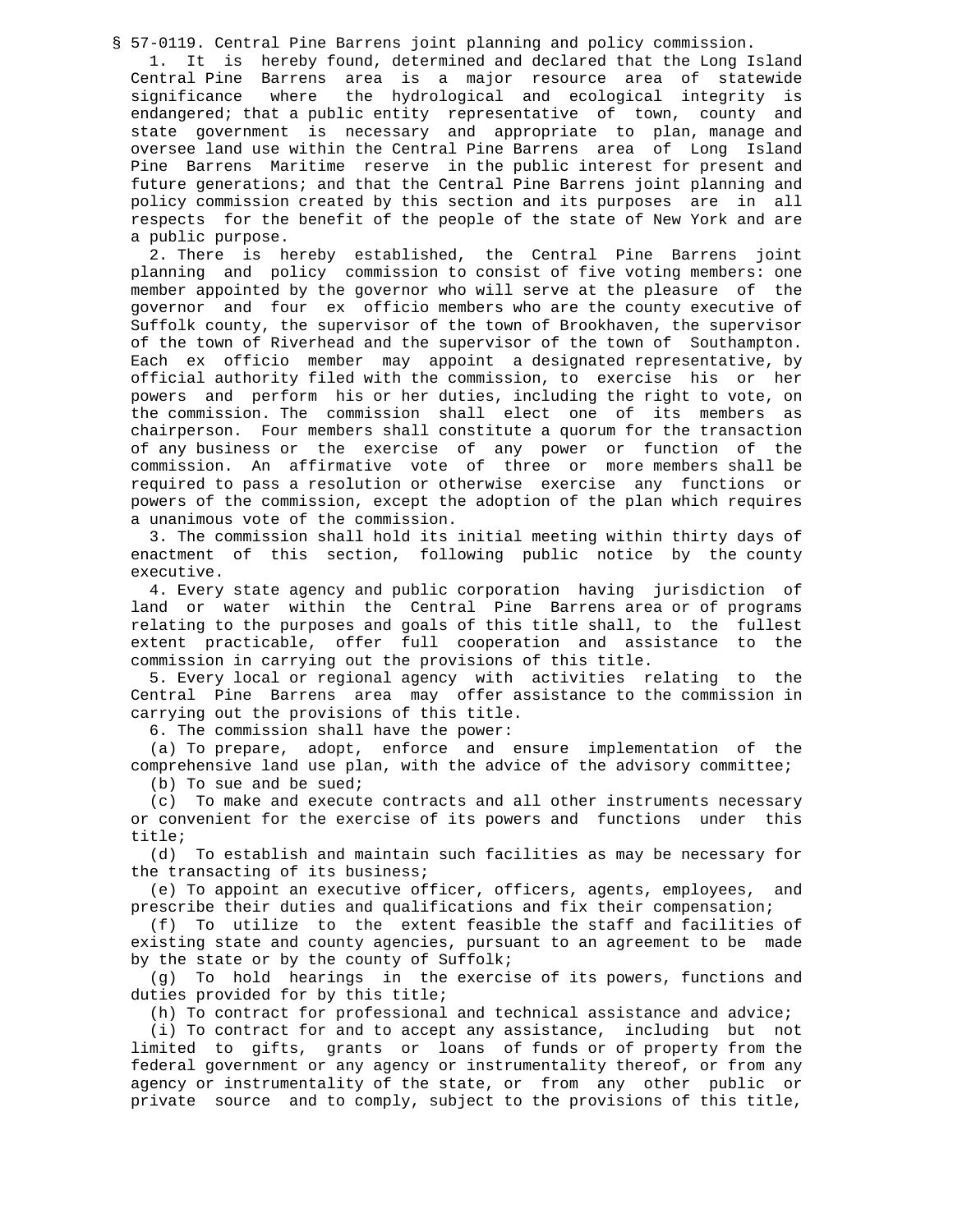with the terms and conditions thereof;

 (j) To establish regulations, values, and standards which may include a system of bonuses and incentives in order to purchase, sell, hold and trade development rights as defined in paragraph a of subdivision one of section two hundred sixty-one-a of the town law; such transfers may cross municipal and special district boundaries;

 (k) To adopt, amend and repeal, after public hearing (except in the case of rules and regulations that relate to the organization or internal management of the agency), such rules and regulations, consistent with this title, as it deems necessary to administer this title, and to do any and all things necessary or appropriate to carry out the purposes and policies of this title and exercise powers granted by law;

 (k-1) To purchase the maximum insurance, practicable and affordable from revenues in the Pine Barrens fund pursuant to section ninety-seven-o of the state finance law, from any duly authorized insurer in this state, against any liability subject to indemnity pursuant to subdivision six of section 57-0123 of this chapter;

 (k-2) To acquire, hold lands and interest in land, and utilize the power of eminent domain within available funds in the Pine Barrens fund pursuant to section ninety-seven-o of the state finance law or made available by local, county, or state government;

 (l) To provide scientific and technical assistance or to make grants to municipalities, towns and the county for revisions of local master plans, or the relevant ordinances designed to bring such plans and ordinances into conformance with the comprehensive land use plan prepared and adopted by the commission. The commission may make such grants from any funds which may be appropriated or otherwise made available to it for such purpose;

 (m) To establish and maintain an education and outreach program relating to the commission's work;

 (n) To convene conferences, seminars, meetings, technical sessions on its own or in coordination with federal, state, county, town or private organizations as deemed necessary relative to its responsibilities;

 (o) To report periodically to the governor and the legislature on the conduct of its activities not less than once a year, furnishing a copy of each such report to the legislative bodies of Suffolk county and the towns and villages in whole or in part within the Central Pine Barrens area;

 (p) To assist local, county and state government in prioritization and negotiation with private landowners whose property is restricted by the land use plan, to evaluate the impact of any restrictions and develop a package of benefits; and

 (q) To have and exercise such other incidental and usual powers as are necessary and appropriate to carry out its duties.

 7. The commission shall within six months of the first meeting of the commission:

(a) Inventory all private parcels within the core preservation area.

 (b) Upon completion of the inventory, notify property owners and assign and calculate the development yield for each property located in the core preservation area. Development yield may be calculated in accordance with such factors as area, floor area, floor area ratios, density, height limitations or other criteria that will effectively quantify a value for establishing development rights in a reasonable and uniform manner that will carry out the objectives of this title.

 8. The commission shall within twelve months of the first meeting of the commission:

 (a) Identify receiving districts within and without the Central Pine Barrens sufficient to receive and transfer of rights and values of the core preservation area and for the continuation of an adequate program of development rights or development values.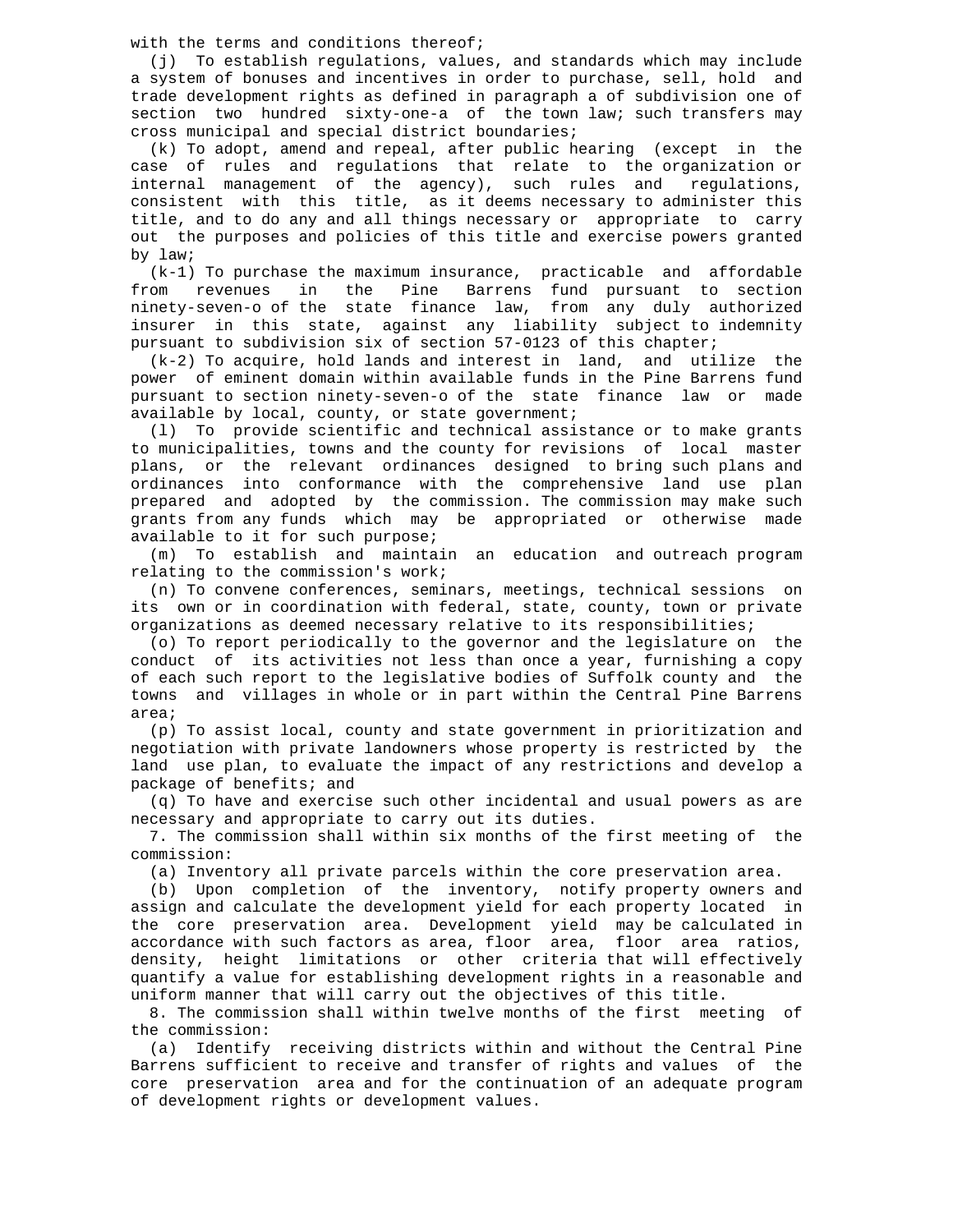(b) Consider the fiscal impact of the established transfer of development rights and values system.

 9. There is hereby created a Central Pine Barrens advisory committee to actively assist and advise the commission in the preparation, adoption and implementation of the Central Pine Barrens comprehensive land use plan. The committee shall consist of not more than twenty-eight members which shall include representatives of environmental groups, economic development and real estate interests, farmers, water suppliers, civic groups, planners, biologists, water quality scientists and recreational interests. The members of the committee shall serve without compensation. The initial members of the advisory committee shall include a representative of the Long Island Association, Long Island Builders Institute, Association For A Better Long Island, Long Island Board of Realtors, Long Island Farm Bureau, Suffolk County Water Authority, SUNY at Stony Brook, Regional Plan Association, Long Island Pine Barrens Society, Group For The South Fork, The Nature Conservancy, North Fork Environmental Council, Open Space Council, Long Island Greenbelt Trail Conference, Environmental Defense Fund, Eastern Suffolk Board of Realtors, Southampton Alliance, South Fork Promotion Committee or their successors and interests, a member from the Long Island regional planning board, two members from the New York state legislative commission on water resource needs of Long Island and a civic representative from each of the towns of Southampton, Brookhaven and Riverhead designated by the supervisor thereof. The committee may be expanded as necessary to incorporate other interests in the development and preservation of the Central Pine Barrens preserve. Each member shall serve at the pleasure of the entity which designated it. The committee by a majority vote shall elect a chairperson. The commission shall meet periodically with the advisory committee, make available working draft and other documents, and shall provide services to the advisory committee as are necessary and appropriate to carry out its functions under this title.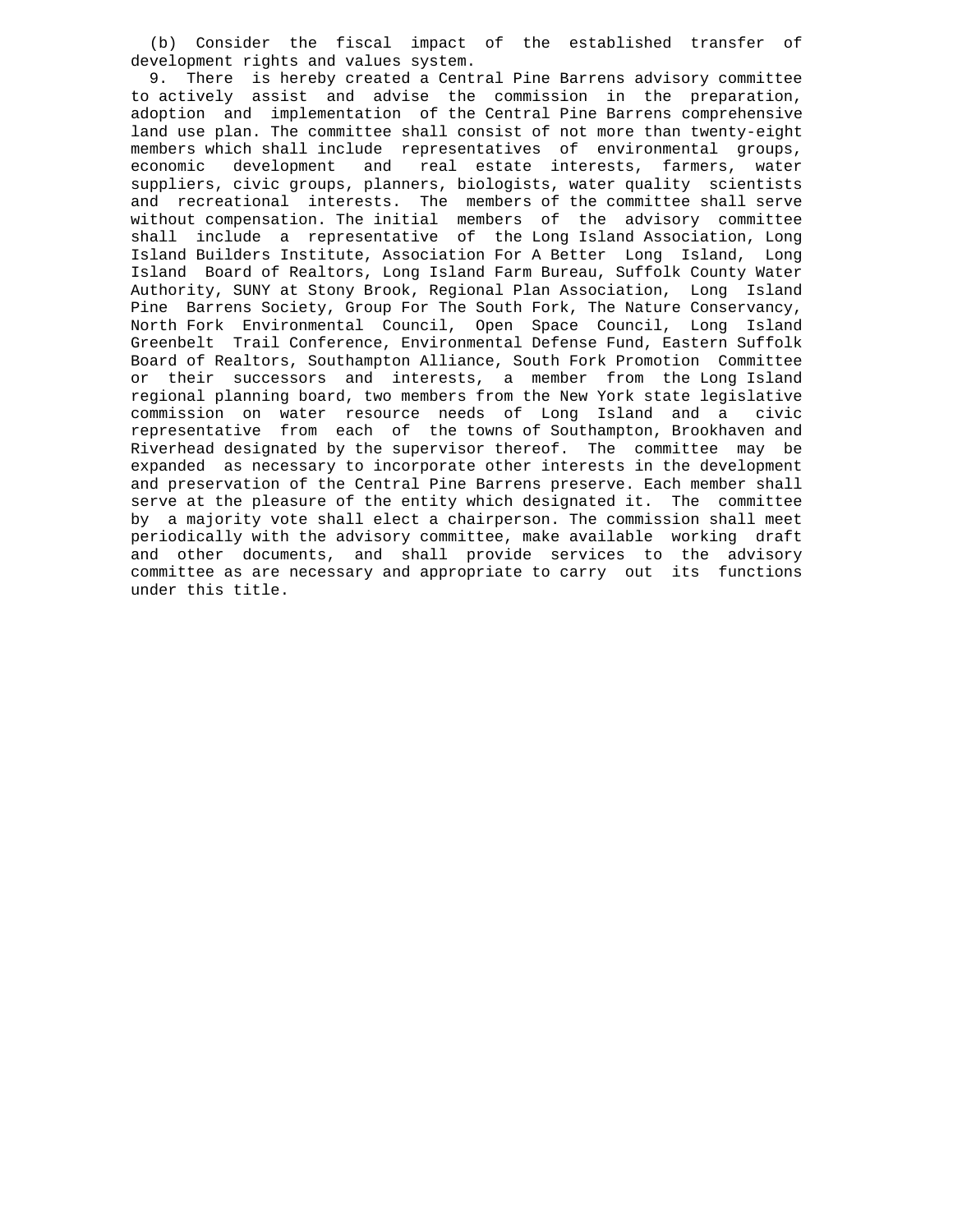§ 57-0121. Central Pine Barrens comprehensive land use plan; interim regulations.

 1. As soon as practicable and within twelve months of the effective date of this section, the commission shall, after consultation with the advisory committee, prepare or cause to be prepared a draft comprehensive land use plan and generic environmental impact statement thereon which shall be part of the plan for the Central Pine Barrens area. The land use plan shall be designed to preserve the Pine Barrens ecology and to ensure the high quality of groundwater within the Central Pine Barrens area and to balance the public and private interests in development and in protection of the Pine Barrens ecology consistent with the objectives of the land use plan. Where local plans exist, the commission shall evaluate and incorporate such plans as is appropriate in the land use plan.

 2. The land use plan for the Central Pine Barrens area shall be designed to:

 (a) protect, preserve and enhance the functional integrity of the Pine Barrens ecosystem and the significant natural resources, including plant and animal populations and communities, thereof;

(b) protect the quality of surface water and groundwater;

(c) discourage piecemeal and scattered development;

 (d) promote active and passive recreational and environmental educational uses that are consistent with the land use plan; and

 (e) accommodate development, in a manner consistent with the long term integrity of the Pine Barrens ecosystem and to ensure that the pattern of development is compact, efficient and orderly.

 3. The land use plan with respect to the core preservation area shall be designed to protect and preserve the ecologic and hydrologic functions of the Pine Barrens by:

 (a) preserving the Pine Barrens area in their natural state thereby insuring the continuation of Pine Barrens environments which contain the unique and significant ecologic, hydrogeologic and other resources representative of such environments;

 (b) promoting compatible agricultural, horticultural and open space recreational uses within the framework of maintaining a Pine Barrens environment and minimizing the impact of such activities thereon;

(c) prohibiting or redirecting new construction or development;

 (d) accommodating specific Pine Barrens management practices, such as prescribed burning, necessary to maintain the special ecology of the preservation area;

 (e) protecting and preserving the quality of surface and groundwaters; and

 (f) coordinating and providing for the acquisition of private land interests as appropriate and consistent with available funds.

 4. The land use plan with respect to the compatible growth areas shall be designed to:

 (a) preserve and maintain the essential character of the existing Pine Barrens environment, including plant and animal species indigenous thereto and habitats therefor;

(b) protect the quality of surface and groundwaters;

(c) discourage piecemeal and scattered development;<br>(d) encourage appropriate patterns of compa

encourage appropriate patterns of compatible residential, commercial, agricultural, and industrial development in order to accommodate regional growth influences in an orderly way while protecting the Pine Barrens environment from the individual and cumulative adverse impacts thereof;

 (e) accommodate a portion of development redirected from the preservation area. Such development may be redirected across municipal boundaries; and

(f) allow appropriate growth consistent with the natural resource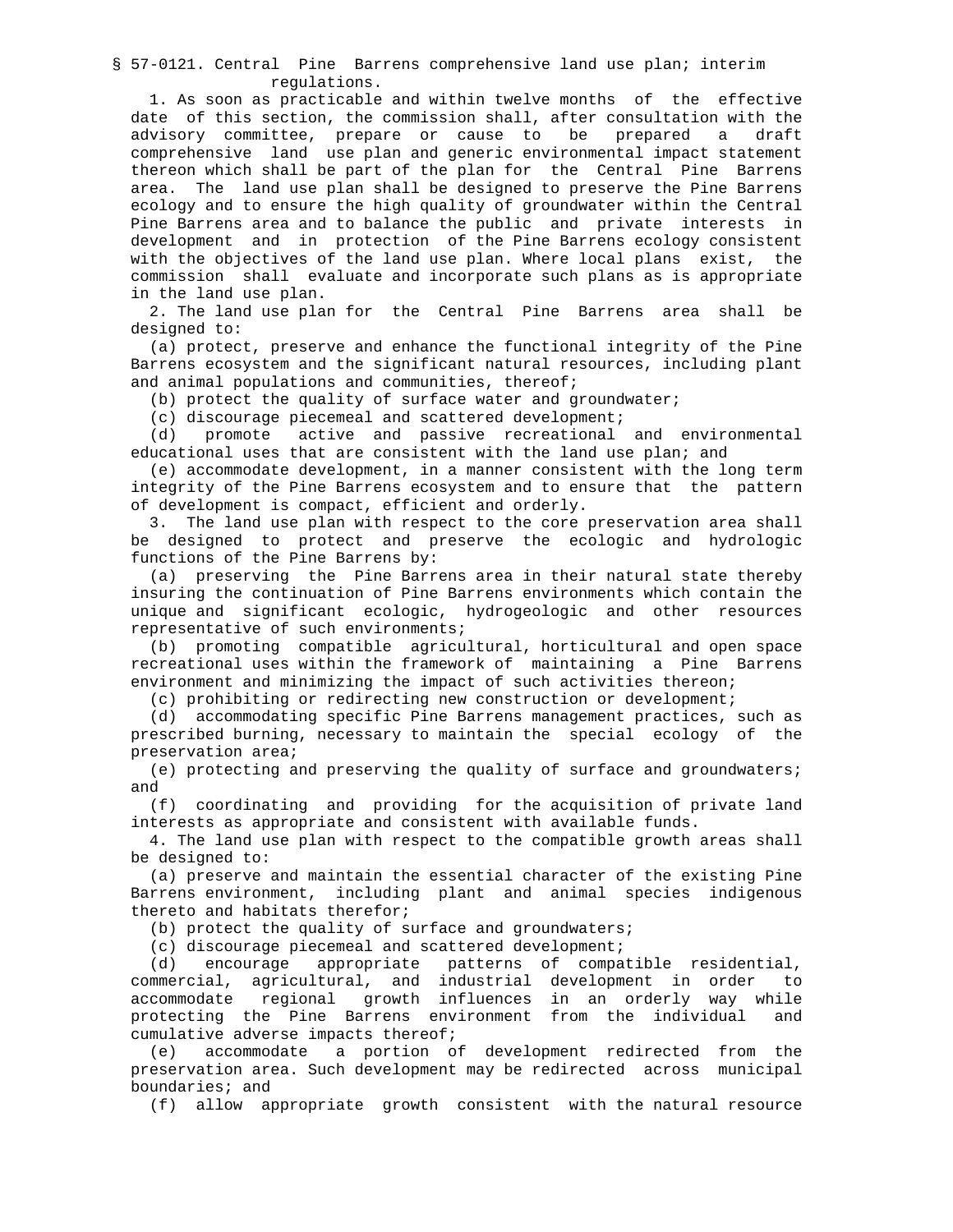goals pursuant to this title.

 5. Preparation of the land use plan shall be based on the following planning studies and reports:

 (a) Previously undertaken and current groundwater and ecological studies pertaining to the reserve, generally, and the Central Pine Barrens area, specifically;

 (b) General planning studies of the reserve, generally, and the Central Pine Barrens area, specifically, including but not limited to:

(i) population and population distribution;

 (ii) amount, type, intensity, and general location of commerce, industry and agricultural production;

(iii) amount, type, quality, and general location of housing;

 (iv) general location and extent of existing or currently planned major transportation, utility, and community facilities;

 (v) amount, general location, and interrelationship of different categories of land use;

 (vi) areas, sites, or structures of historical, archaeological, architectural, or scenic significance;

 (vii) natural resources, including air, water, open spaces, forests, soils, rivers, wetlands and other waters, shorelines, fisheries, wildlife, vegetation, threatened species, and minerals; and

 (viii) any other matter found to be important to preservation and future development.

 (c) Scientific research prepared for other hydrological or ecological areas analogous to the reserve, generally, and the Central Pine Barrens area specifically. Such studies and reports may include, but are not limited to those undertaken by the New Jersey Pinelands commission or Cape Code commission.

 (d) Public improvement studies including but not limited to the area or subareas within the Central Pine Barrens area or outside such area having an aggregation of sites with development potential to facilitate application of transfer of development rights that could create the need for new public improvements and/or public improvement expansions;

(e) Advisory committee recommendations or reports.

 6. The land use plan shall provide for, address and include but not be limited to the following:

 (a) Statements of objectives, policies and standards as they pertain to the purposes of this title and the land use plan.

(b) A map depicting the core preservation area.

 (c) A map depicting compatible growth areas in the Central Pine Barrens area where orderly and environmentally compatible development can be encouraged and to which development potential within the preserve may be transferred.

(d) A phased public improvement element for providing the public<br>cilities necessary for carrying out the goals for the core facilities necessary for carrying out the goals for the core preservation and compatible growth areas.

(e) Identification and mapping of critical resource areas within the<br>ntral Pine Barrens area which are of regional or statewide Central Pine Barrens area which are of regional significance. Such areas shall include fragile lands, significant<br>shorelands of rivers, lakes, and streams; freshwater wetlands; shorelands of rivers, lakes, and streams; significant wildlife habitats; unique scenic or historic features; and rare or valuable ecosystems and geological formations which are of regional or statewide significance.

 (f) Identification of sending districts in core preservation and compatible growth areas and receiving districts in compatible growth areas and outside the Central Pine Barrens area for the purpose of providing for the transfer of development rights and values to further the preservation and development goals of the land use plan and methodologies and standards for procedural equity and appropriate values in establishing rights and values consistent with the provisions of section two hundred sixty-one-a of the town law.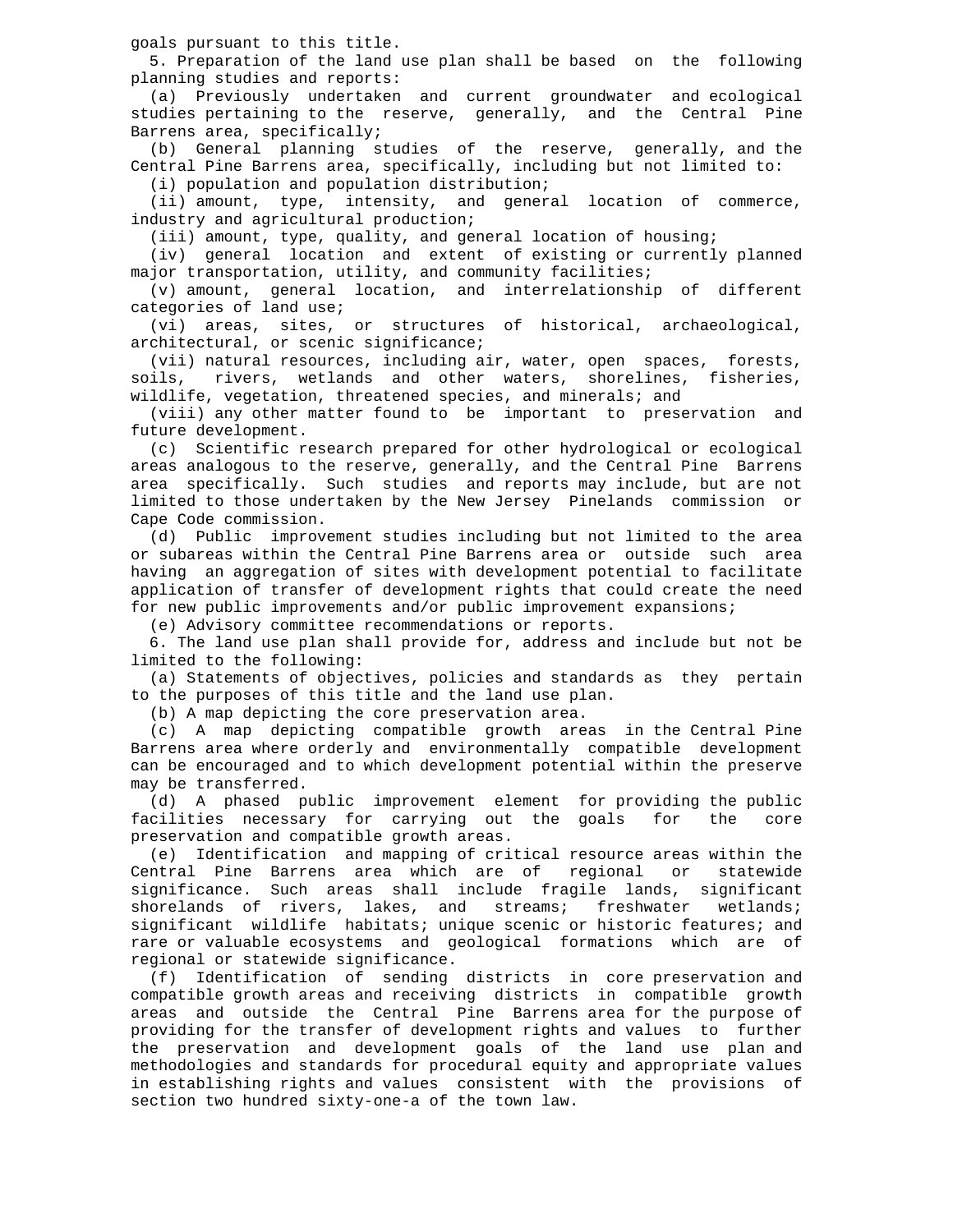(g) Identification of land suitable for agricultural use and necessary and appropriate strategies to protect land capable of agricultural production.

(h) Development criteria and performance standards.

 (i) An intergovernmental coordination and consistency component establishing the ways in which state and local programs and policies may best be coordinated to promote the goals and implement the policies of the land use plan.

 (j) A financial component analyzing the public and private costs of developing and implementing the land use plan which shall include:

 (i) detailed costs including those for infrastructure improvements, acquisition of fee simple or other interests in lands for preservation or recreation purposes, compensation guarantees, general administrative costs and any anticipated extraordinary or continuing costs; and

 (ii) the source of revenue for covering such costs, including, but not limited to, grants, donations and loans from local, state and federal departments and agencies and from the private sector.

 (k) A program for state, county and local governmental implementation of the comprehensive land use plan and the various elements thereof in a<br>manner that will insure the continued, uniform, and consistent manner that will insure the continued, uniform, protection of the Pine Barrens ecosystem and development objectives including:

 (i) minimum standards for the adoption, as required in this title, of municipal and county plans, codes and ordinances concerning the development and use of land including, but not limited to, standards for minimum lot sizes, site clearance and wetland setbacks, appropriate population and densities and regulated or prohibited uses for specific portions of the Pine Barrens area and procedures for determining hardship consistent with the purposes and provisions of this title;

 (ii) guidelines and standards for review of projects of regional significance which because of scale of intensity of use or location are likely to impede implementation of the land use plan; and

 (iii) guidelines for consistency with the land use plan by state, county and local agencies.

 (l) Professional staffing requirements necessary to carry out the land use plan.

 (m) Land protection mechanisms, including, but not limited to, acquisition, conservation easements, rights and values transfers, purchase of development rights, donations and clustering, planned unit development, land trusts, exchanges between privately and publicly owned lands, or other zoning activities consistent with the provisions of this title.

 (n) Provisions for use of best management practices, in all natural resource-dependent commercial and industrial activities, including agriculture, horticulture and related activities.

 (o) Provisions for restoration of natural and cultural resources where such resources have been damaged, lost, or otherwise impaired. Such work shall address restoration of Pine Barrens habitats, stream and shore revitalization, historic structures, traditional industries demonstration programs, and strengthening of community character which will be consistent with the provisions of the comprehensive management plan pursuant to section 57-0115 of this title.

 (p) Provisions for cumulative impact analyses, both environmental and economic, for the effects of development, preservation, financial policies and related factors upon the Central Pine Barrens area, its private and public open space, its residents and constituents, school and other special districts, and other pertinent aspects or demographic sectors.

 (q) Recommendations for further legislation at the state, county, and local levels as may be necessary to fully implement the provisions of this title.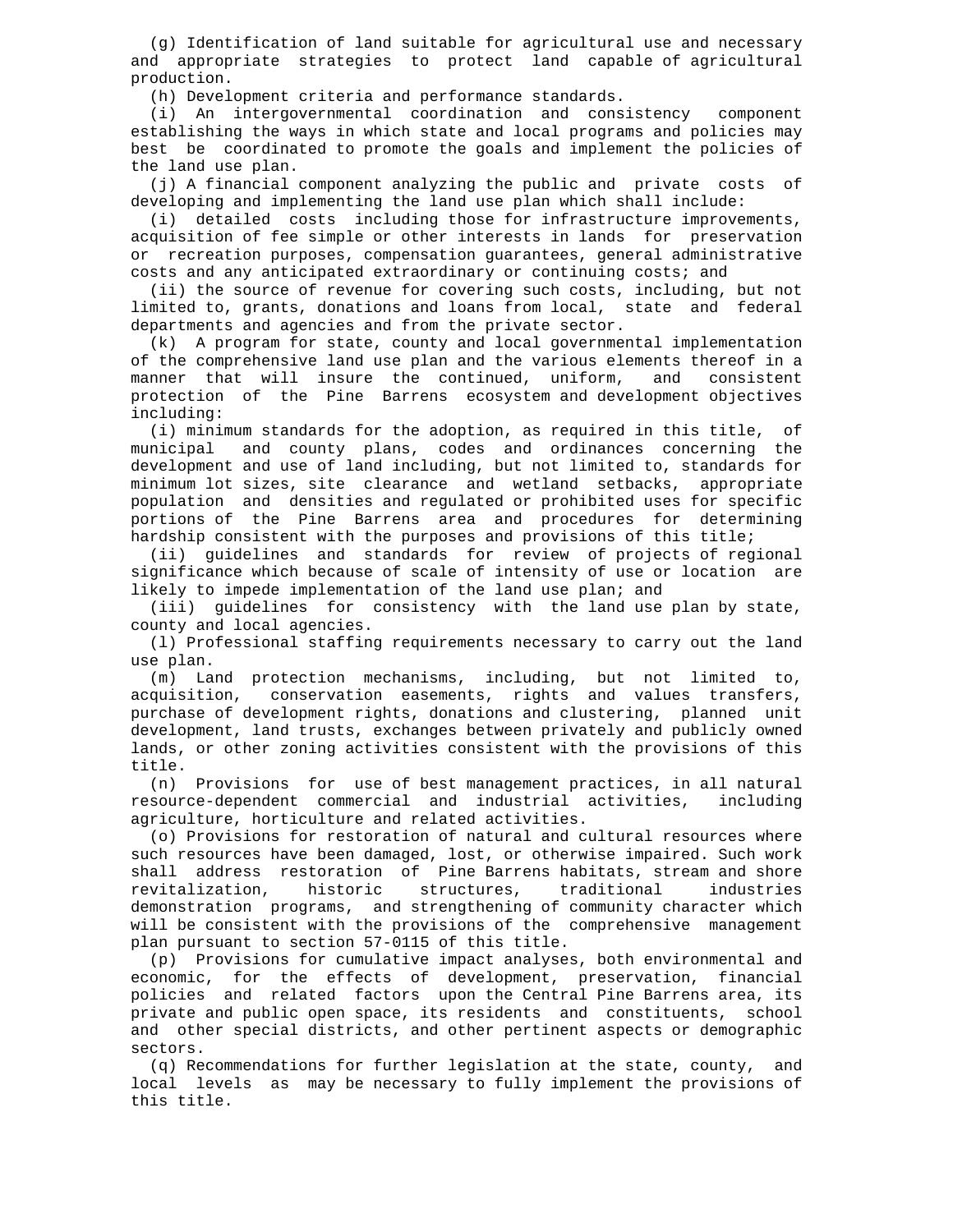(r) Provisions for management and stewardship of natural and cultural resources which shall include coordination by owners of public lands which will be consistent with the provisions of the comprehensive management plan pursuant to section 57-0115 of this title.

 (s) Provisions for appropriate and relevant scientific research relating to the species, ecological communities and processes, natural landscape features, and surface and groundwater resources of the Central Pine Barrens necessary to ensure and enhance the long-term management of the preserve. Such research may be addressed in a cooperative effort with the state university of New York at Stony Brook through its biological research station, established by the department of ecology and evolution.

 (t) Provisions for fire management for controlled, prescribed burning, and responses to unanticipated fires. This shall include coordination among the department and local fire departments.

(u) Description of developments of regional significance.

 The land use plan shall also, as funds permit, provide for a follow-up plan to be undertaken by the commission for a partnership infrastructure and sustainable development plan for the reserve. Based on the land use plan and the comprehensive management plan, such follow up plan shall be designed to (i) coordinate the activities of all governmental entities in the provision of infrastructure necessary to support orderly development in the compatible growth areas and support of sustainable development in the reserve outside of the preserve; and (ii) coordinate and focus investment in sustainable development efforts.

 7. Notwithstanding any provision contrary to any other provisions of article eight of this chapter, the commission shall be the lead agency for the generic environmental impact statement which is part of the land use plan. Such generic environmental impact statement shall be prepared in accordance with the provisions of article eight of this chapter.

 8. In order to effectuate the purposes and provisions of this title, no person, public corporation or the state shall undertake or otherwise engage in development within the Central Pine Barrens area prior to approval and implementation of the land use plan except as provided by this section. No amendments to the existing town or village zoning laws, ordinances or regulations affecting development within the Central Pine Barrens area shall take effect prior to the approval of the land use plan as provided in this chapter except that a town may as part of a zoning ordinance adopted pursuant to article sixteen of the town law or by local law pursuant to other enabling law, provide for a planned unit development or planned development district ordinance for a development for which the designated lead agency, on or before June first, nineteen hundred ninety-three, accepted a draft environmental impact statement or draft generic environmental impact statement under article eight of this chapter. The provisions of this section shall not apply to development in the compatible growth area for which:

 (a) the designated lead agency, on or before June first, nineteen hundred ninety-three, accepted a draft environmental impact statement or draft generic environmental impact statement or issued a conditioned negative declaration or a negative declaration under article eight of this chapter, or

 (b) all required municipal and state permits and approvals were issued on or before June first, nineteen hundred ninety-three (except that a building permit need not have been issued by said date), or

 (c) The designated lead agency, after June first, nineteen hundred ninety-three and prior to ninety days immediately following adoption of this section or as extended at the discretion of the commission in its interim rules and regulations adopted pursuant to section nine herein, issues on an active application a conditioned negative declaration or a negative declaration under article eight of this chapter and which does conform to the use and lot area requirements of the zoning in effect in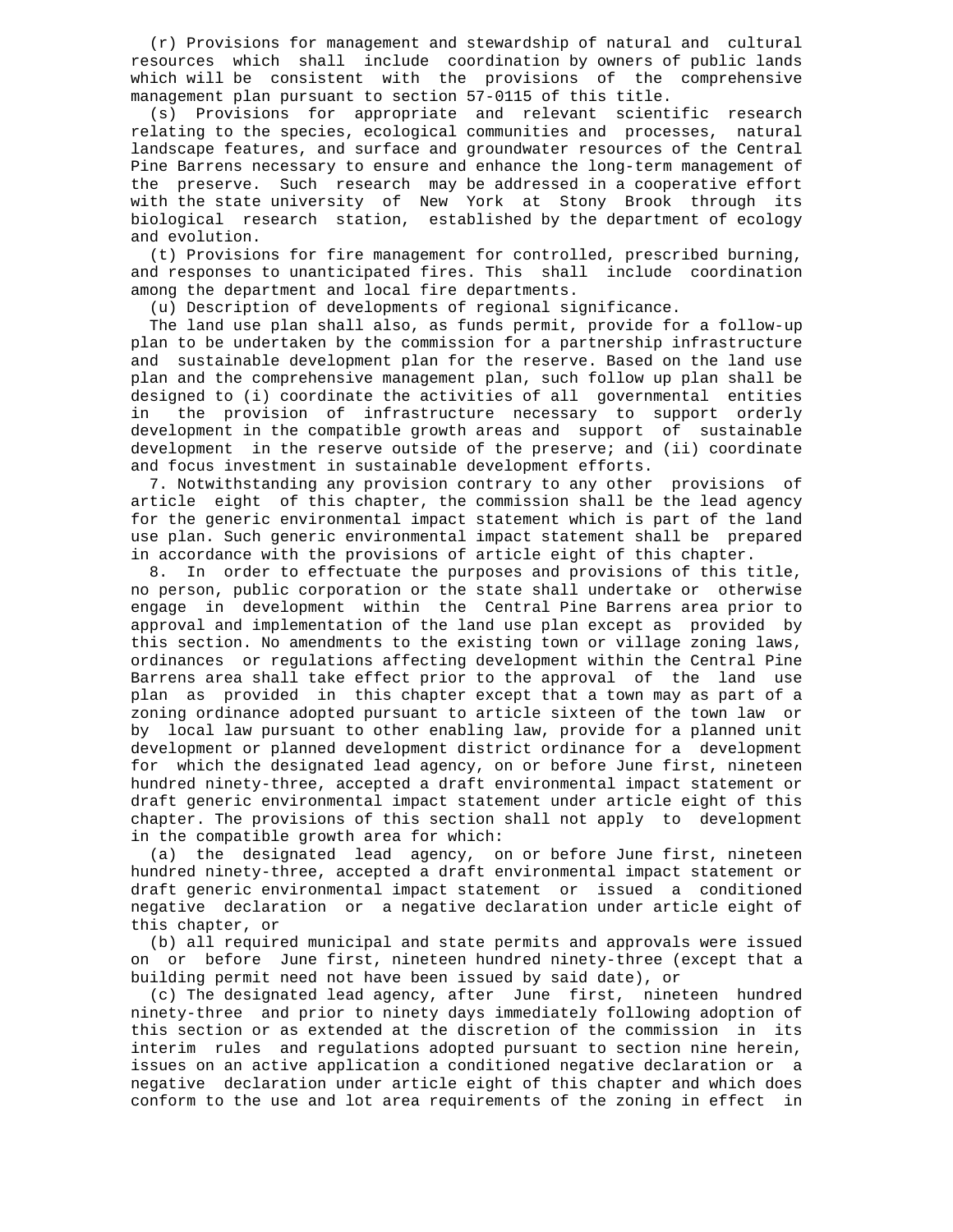the relevant municipality on June first, nineteen hundred ninety-three, and does not necessitate a use variance. Notwithstanding the foregoing, in the event a commissioner within thirty days of receiving notice of said issuance requests review of the action by the full commission, the development shall be subject to the interim rules and regulations and reviewed as provided for in section nine herein.

 In the event that an event referred to herein (acceptance of a draft environmental impact statement or draft generic environmental impact statement; issuance of a conditioned negative declaration or negative declaration; or issuance of a required permit or approval) is annulled or vacated by a court of competent jurisdiction and such judicial action has not been reversed by a superior court, then, for purposes of this section, such event shall be deemed not to have taken place.

 Notwithstanding any other provision of law, any development which includes land within the core preservation area for which the designated lead agency, on or before June first, nineteen hundred ninety-three, accepted a draft environmental impact statement or draft generic environmental impact statement shall not require a supplemental draft or generic environmental impact statement under article eight of this chapter solely because such development includes land within the core preservation area.

 9. Within three months of the effective date of this section, the commission shall publish interim goals and standards for development and for hardship before the land use plan is implemented in compatible growth areas identified in the map. The commission may vary the procedures and time periods for compliance with article eight of this chapter as necessary and appropriate to comply with the three month deadline of this subdivision. Upon such publication, development may proceed in such compatible growth areas subject to existing laws, regulations and approval procedures and subject to the review and approval of the commission. Any person, the state or a public corporation applying for development in such compatible growth areas who has received all necessary local and state approvals may petition the commission for approval of the development. Within thirty days of an application being received, the commission shall provide the applicant and any other interested party an opportunity to be heard. Notice of such hearing shall be published in a newspaper having a general circulation in the Central Pine Barrens area, and notice of such hearing shall also be given by registered mail to the chief administrative officer of each town and village within whose boundary any proposed development is located. If the proposed development is consistent with the commission's interim goals and standards, the commission shall approve the development and may include conditions for approval. If the applicant seeks an exemption based upon a demonstration of hardship, the commission may approve development in the compatible growth area upon the finding that such interim goals and standards caused an unnecessary hardship. In making such finding the commission-shall-consider-the<br>criteria for a use variance pursuant to section two hundred criteria for a use variance pursuant sixty-seven-b of the town law. The commission must make a decision within one hundred twenty days of receipt of a complete application. If the commission fails to make a decision within one hundred twenty days, the development shall be deemed to be approved by the commission, unless extended by mutual agreement of the applicant and commission.

 10. Any person, the state or a public corporation upon a showing of hardship caused by the provisions of subdivision eight of this section on development in the core preservation area, may apply to the commission for a permit exempting such applicant from such subdivision eight in connection with any proposed development in the core preservation area. Such application for an exemption pursuant to the demonstration of hardship within the core preservation area shall be approved only if the person satisfies the following conditions and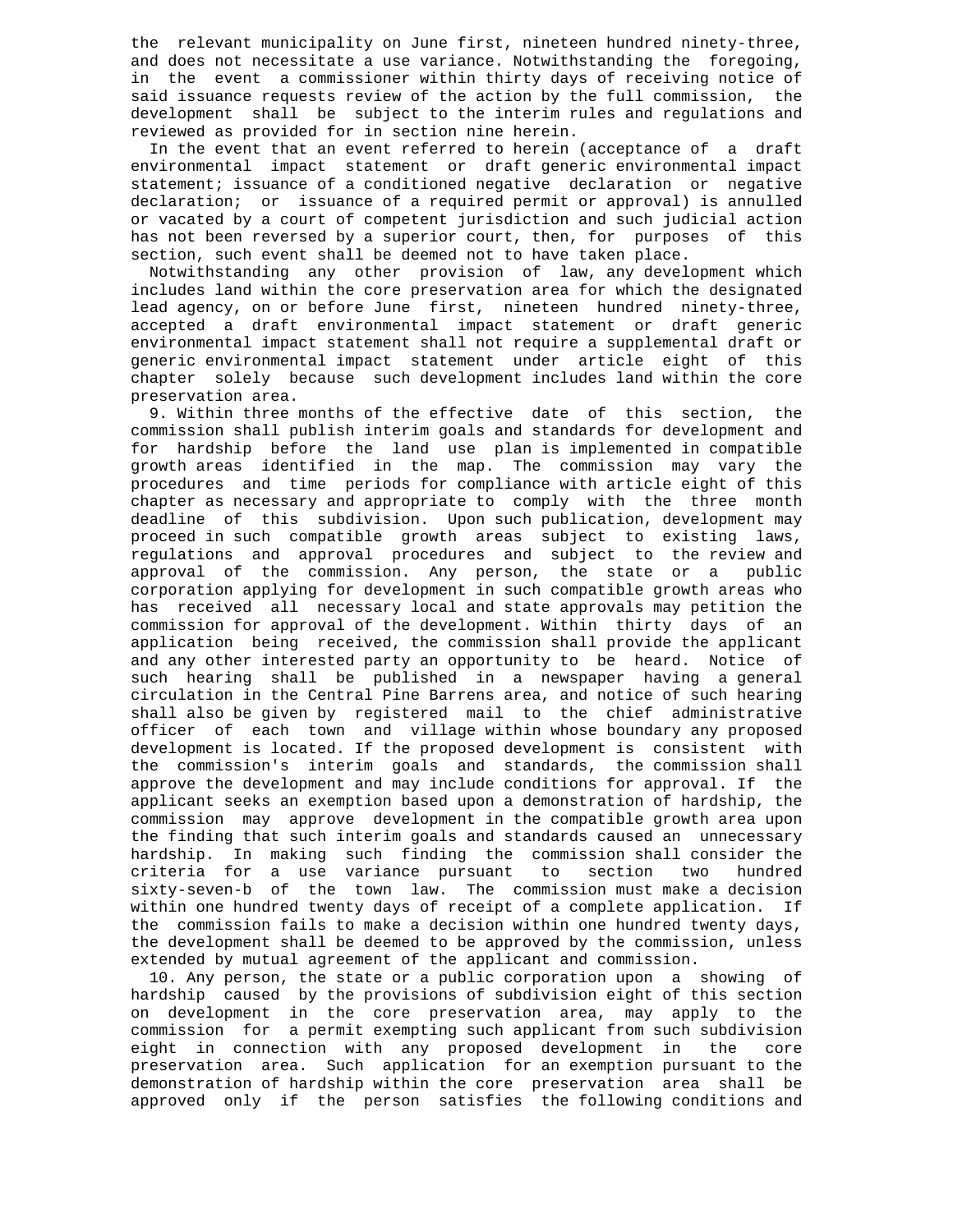extraordinary hardship or compelling public need is determined to have been established under the following standards or for development by the state or a public corporation or proposed for land owned by the state or a public corporation compelling public need is determined to have been established under the following standards:

 (a) The particular physical surroundings, shape or topographical conditions of the specific property involved would result in an extraordinary hardship, as distinguished from a mere inconvenience, if the provisions of this act are literally enforced. A person shall be deemed to have established the existence of extraordinary hardship only if he or she demonstrates, based on specific facts, that the subject property does not have any beneficial use if used for its present use or developed as authorized by the provisions of this title, and that this inability to have a beneficial use results from unique circumstances peculiar to the subject property which:

 (i) Do not apply to or affect other property in the immediate vicinity;

 (ii) Relate to or arise out of the characteristics of the subject property rather than the personal situation of the applicant; or

 (iii) Are not the result of any action or inaction by the applicant or the owner or his or her predecessors in title including any transfer of contiguous lands which were in common ownership on or after June 1, 1993.

 (b) A person, the state or a public corporation shall be deemed to have established compelling public need if the applicant demonstrates, based on specific facts, one of the following:

 (i) The proposed development will serve an essential health or safety need of the municipalities in the Central Pine Barrens such that the public health and safety require the requested waiver, that the public benefits from the proposed use are of a character that overrides the importance of the protection of the core preservation area as established in this title, that the proposed use is required to serve existing needs of the residents, and that no feasible alternatives exist outside the core preservation area to meet the established public need and that no better alternatives exist within the county; or

 (ii) The proposed development constitutes an adaptive reuse of an historic resource designated by the commission and said reuse is the minimum relief necessary to ensure the integrity and continued necessary to ensure the integrity and continued protection of the designated historic resource and further that the designated historic resource's integrity and continued protection cannot be maintained without the granting of a permit.

 (c) An application for a permit in the core preservation area shall be approved only if it is determined that the following additional standards also are met:

 (i) The granting of the permit will not be materially detrimental or injurious to other property or improvements in the area in which the subject property is located, increase the danger of fire, endanger public safety or result in substantial impairment of the resources of the core preservation area;

 (ii) The waiver will not be inconsistent with the purposes, objectives or the general spirit and intent of this title; or

 (iii) The waiver is the minimum relief necessary to relieve the extraordinary hardship, which may include the granting of a residential development right to other lands in the compatible growth area that may be transferred or clustered to those lands to satisfy the compelling public need.

 Any waiver or exemption granted under the provisions of this part shall only be considered an exemption or waiver of the particular standard of this title which the commission waived. It shall not constitute an approval of the entire development proposal. Nor shall it constitute a waiver from any requirements contained within any local,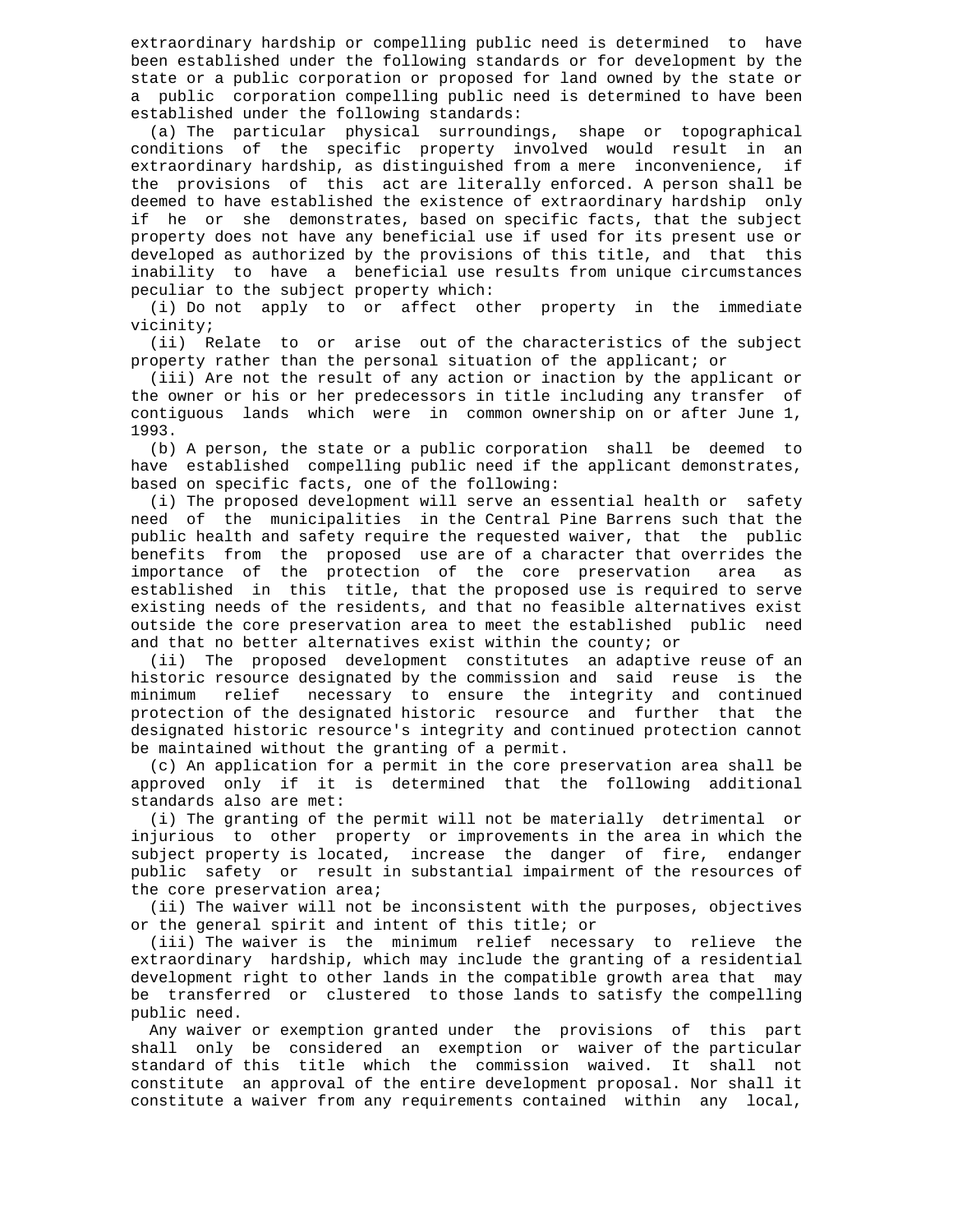county or state law or ordinance.

 Within thirty days of the application being received, the commission shall provide the applicant and any other interested party an opportunity to be heard. Notice of any public hearing conducted in connection with an application for such a permit shall be published in a newspaper of general circulation in the Central Pine Barrens area. If the proposed development is not contrary to the policy or any provision of this title and meets the standards of extraordinary hardship or public need herein, and the commission so finds, it may issue a permit allowing the development or such development subject to appropriate conditions or modifications to occur, provided that permission may be revoked by the commission if its terms are violated, and provided further that any such hardship permit issued by the commission shall be in addition to, and not in lieu of, such permit or permits as may be required by any state agency or municipality within whose boundary such development is located. The time within which the commission must decide a core preservation area hardship application for which a negative declaration has been made by the commission pursuant to article eight of this chapter is one hundred twenty days from receipt of such application. The time within which the commission must decide a core preservation area hardship application for which a positive declaration has been made by the commission pursuant to article eight of this chapter is sixty days from issuance of a findings statement by the commission pursuant to article eight of this chapter. If the commission fails to make a decision within the aforesaid time periods, the development shall be deemed to be approved by the commission, unless extended by mutual agreement of the applicant and commission.

11. In preparation of the land use plan, the commission shall:

 (a) consult with appropriate officials of any regional, state or federal agency which has jurisdiction over lands and waters within the Central Pine Barrens area;<br>(b) consult with the

consult with the officials of any municipality which has jurisdiction over lands and waters within the Central Pine Barrens area; (c) consult with interested professional, scientific and citizens' organizations; and

(d) consult with citizens' committees.

 12. Following consultation with the advisory committee and within the twelve month period established therefor, the commission shall publish the draft land use plan. Within three months of such publication, the commission shall hold public informational meetings in the towns of Brookhaven, Riverhead and Southampton and at least one public hearing within the Central Pine Barrens area. During this period the commission shall receive and review comments on the draft land use plan-generic environmental impact statement from state and local governments and the public and within three months, the commission shall recommend a revised comprehensive land use plan pursuant to this title to the respective town boards of such towns for their ratification and adoption. Within two months of the commission recommending the plan to the respective town boards, the town boards shall perform a comprehensive review of the plan and shall provide final comments to the commission. The commission at its discretion may modify the plan as requested by the town representatives. After modifying the plan as necessary, the commission shall prepare a draft supplemental generic environmental impact statement and a final generic environmental impact statement, and the towns and commission shall adopt the necessary statement of findings pursuant to article eight of this chapter. Ratification and adoption of the plan by the town boards of Brookhaven, Riverhead, and Southampton shall represent commitment to implementation of the provisions contained therein. Upon ratification and adoption by such three towns, the commission itself will formally adopt the plan-generic environmental impact statement and its provisions shall be in full force. Adoption by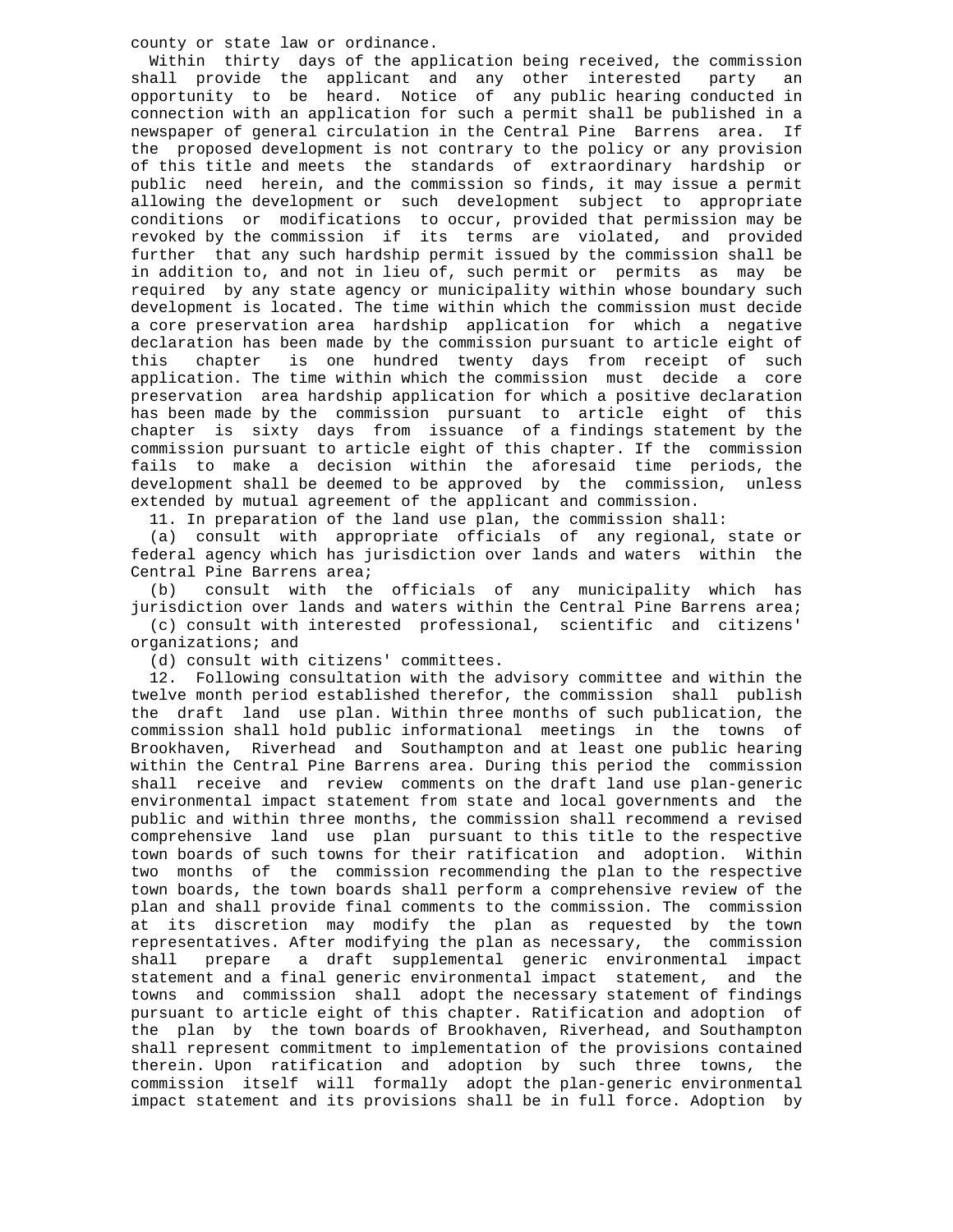the commission shall only be upon the signature of the governor, county executive of Suffolk county, supervisor of the town of Brookhaven, supervisor of the town of Riverhead and supervisor of the town of Southampton.

 13. Not less than once every five years after the land use plan has become effective, the commission shall review and, if appropriate, make amendments to the land use plan and update the generic impact statement. Within each such period, the commission shall hold a public hearing and shall receive comments on the effectiveness of implementation of the land use plan. Not less than thirty days before voting on an amendment to the land use plan, the commission shall publish notice thereof in a newspaper of general circulation in the Central Pine Barrens area.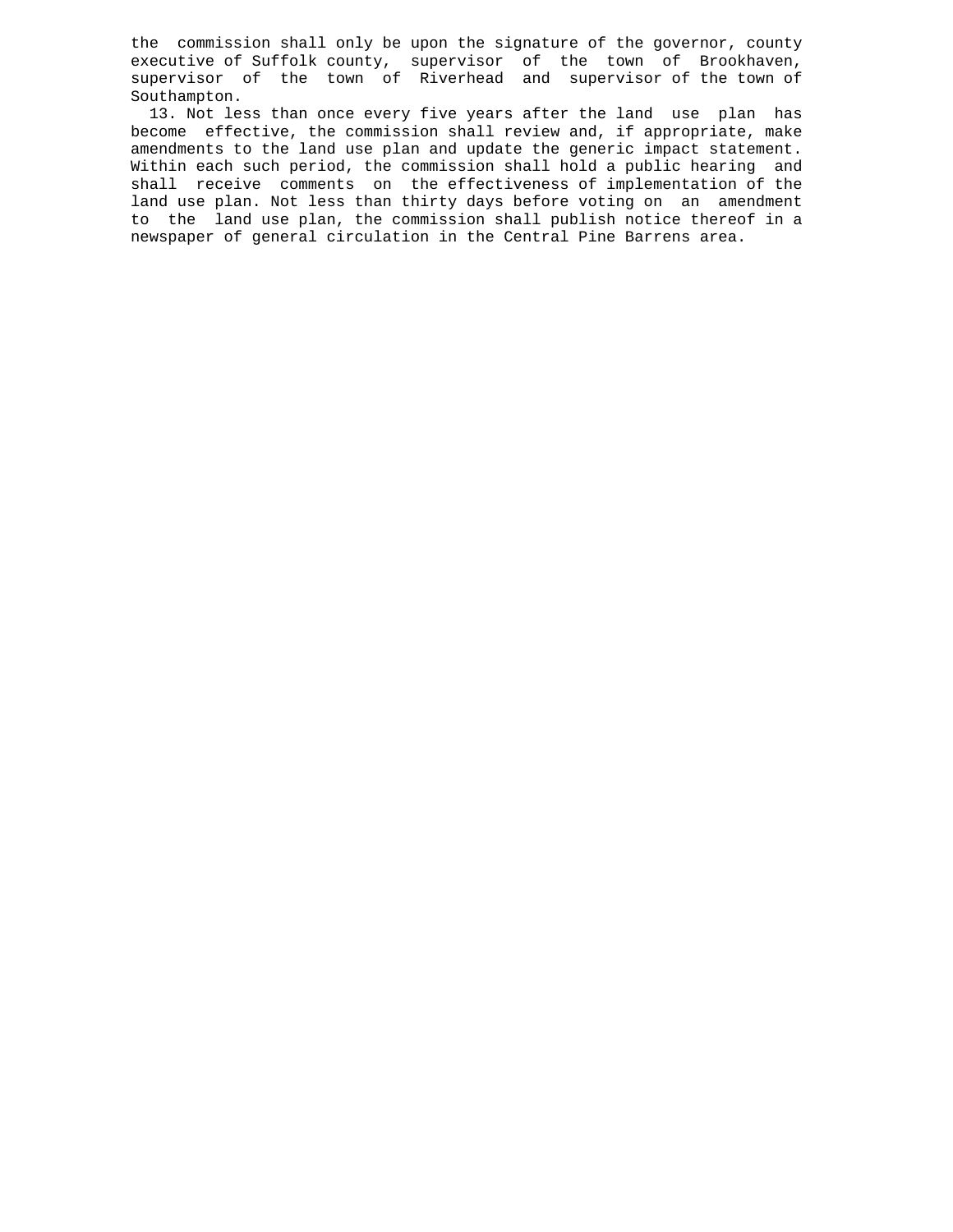#### § 57-0123. Implementation of the Central Pine Barrens comprehensive land use plan.

 1. Within three months after the land use plan has been adopted by the commission, each town board and village board with jurisdiction within the Central Pine Barrens area shall adopt and amend as necessary land use and zoning regulations, by local law or ordinance, rule or regulation to conform their land use regulations to the land use plan. Such action shall not be subject to the provisions of article eight of this chapter if it is in conformance with the conditions and thresholds of the land use plan. At least thirty days before adoption thereof, the town or village board shall submit the proposed regulations to the commission for its review and approval. Within ten days of receipt of such proposed regulations, the commission shall review and approve such proposed regulations, or if it does not approve them, return them with comments on what needs to be done to make them approvable. For each jurisdiction, the land use plan shall be deemed to be implemented upon adoption by the town or village board of approved land use regulations. The interim regulation provisions of subdivisions eight, nine, and ten of section 57-0121 of this title shall remain in effect for each town or village until it has adopted approved land use regulations to conform to the adopted comprehensive management plan. Within villages that were incorporated on or before June 30, 1993, whose land use and zoning regulations are approved by the commission consistent with the land use plan pursuant to section 57-0121 of this title, development which conforms to such land use and zoning regulations and does not have significant adverse impacts on the goals of the land use plan shall not be subject to review by the commission. After town or village land use regulations have been approved and upon a finding that a town or village has changed such regulations in a manner substantially inconsistent with the land use plan or has administered its approved land use regulations in a manner substantially inconsistent with the land use plan, the commission shall withdraw approval of such land use regulations and the provisions of subdivisions eight, nine and ten of section 57-0121 of this title shall be reinstituted. Such withdrawal of approval shall be made not before fourteen days after the commission holds a public hearing in the affected town or village on the proposed withdrawal. Notice of such hearing shall be published in a newspaper having general circulation in the Central Pine Barrens area and notice of such hearing shall also be given by registered mail to the affected supervisor or mayor.

 2. (a) The commission shall have jurisdiction to review and approve all proposed development in critical resource areas and developments of regional significance as identified in the land use plan and proposed developments found by the commission after petition by a commissioner to have significant adverse impact on the land use plan. Any commissioner may petition the commission to assert review jurisdiction over a proposed development outside of a critical resource area or which is other than a project of regional significance which has a significant adverse impact on the goals of the land use plan. If the commissioner by majority vote asserts jurisdiction, such project or action shall be subject to review by the commission. For the purposes of review and identification of projects coming under the jurisdiction of the commission by virtue of critical resource area or area of regional impact or at the request of any commission member, the commission shall designate the responsible planning entity or staff for the purposes of advising the commission with respect to such applications or projects. To the fullest extent possible, the commission shall consolidate and coordinate its review with the appropriate local government. A person, the state or a public corporation proposing development in a critical resource area or development of regional significance shall apply to the commission for approval of the development. Applications shall be made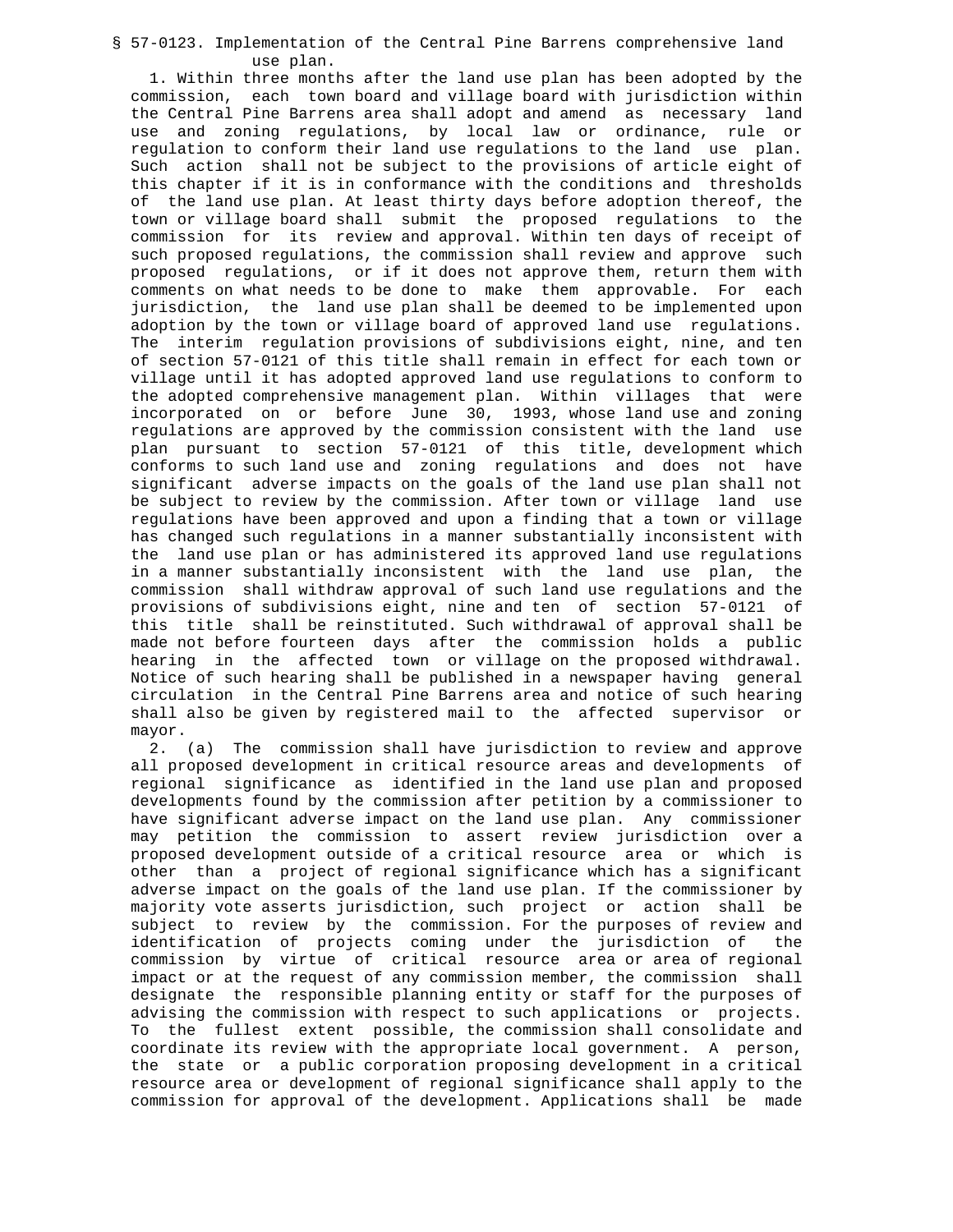to the commission on forms and in such manner as the land use plan and commission shall designate.

 (b) The commission must make a decision within one hundred twenty days of the receipt of a complete application. If the commission fails to make a decision within one hundred twenty days, the development shall be deemed to be approved by the commission, unless extended by mutual agreement of the applicant and the commission. The commission must make a decision within one hundred twenty days of asserting jurisdiction over a project that is before the commission based on the petition by a commissioner. If the commission fails to make a decision within one hundred twenty days of the date of asserting jurisdiction, the development shall be deemed to be approved by the commission, unless extended by mutual agreement of the applicant and the commission.

 3. (a) Subsequent to the adoption of the land use plan, the provisions of any other law, ordinance, rule or regulation to the contrary notwithstanding, no application for development within the Central Pine Barrens area shall be approved by any municipality or county or agency thereof or the commission, and no state approval, certificate, license, consent, permit, or financial assistance for the construction of any structure or the disturbance of any land within such area shall be granted, unless such approval or grant conforms to the provisions of such land use plan; provided, however, that the commission by majority vote is hereby authorized to waive strict compliance with such plan or with any element or standard contained therein, for an application for development of any person, upon finding that such waiver is necessary to alleviate hardship for proposed development in the core preservation area according to the conditions and finding of extraordinary hardship or compelling public need pursuant to subdivision ten of section 57-0121 of this title, or for an application for development by the state or public corporation or proposed for land owned by the state or public corporation finding that such waiver is necessary to alleviate hardship for proposed development in the core preservation area according to the conditions and finding of compelling public need pursuant to subdivision ten of section 57-0121 of this title, and every application is consistent with the purposes and provisions of this article and would not result in substantial impairment of the resources of the Central Pine Barrens area.

 (b) The commission by majority vote is also authorized to waive strict compliance with such plan or with any element or standard contained therein, upon finding that such waiver is necessary to alleviate hardship for development proposed by any person, the state or a public corporation in the compatible growth area according to the conditions and findings of hardship pursuant to subdivision nine of section 57-0121 of this title, is consistent with the purposes and provisions of this title and would not result in substantial impairment of the resources of the Central Pine Barrens area.

 (c) The commission must make a decision within the time periods established pursuant to subdivision ten of section 57-0121 of this title. If the commission fails to make a decision within the aforesaid time periods, the development shall be deemed to be approved by the commission, unless extended by mutual agreement of the applicant and the commission. The aforesaid time period and the processing and review of an application shall be suspended by the commission with notice to the applicant where a proceeding pursuant to section 57-0136 of this title is pending against the applicant with respect to the property at issue or otherwise arising out of the ownership or use of such property.

 4. Notwithstanding any inconsistent provisions in article eight of this chapter and within towns and villages with approved land use regulations, actions wholly within the Central Pine Barrens area in conformance with the conditions and thresholds of the land use plan and the generic environmental impact statement thereof shall require no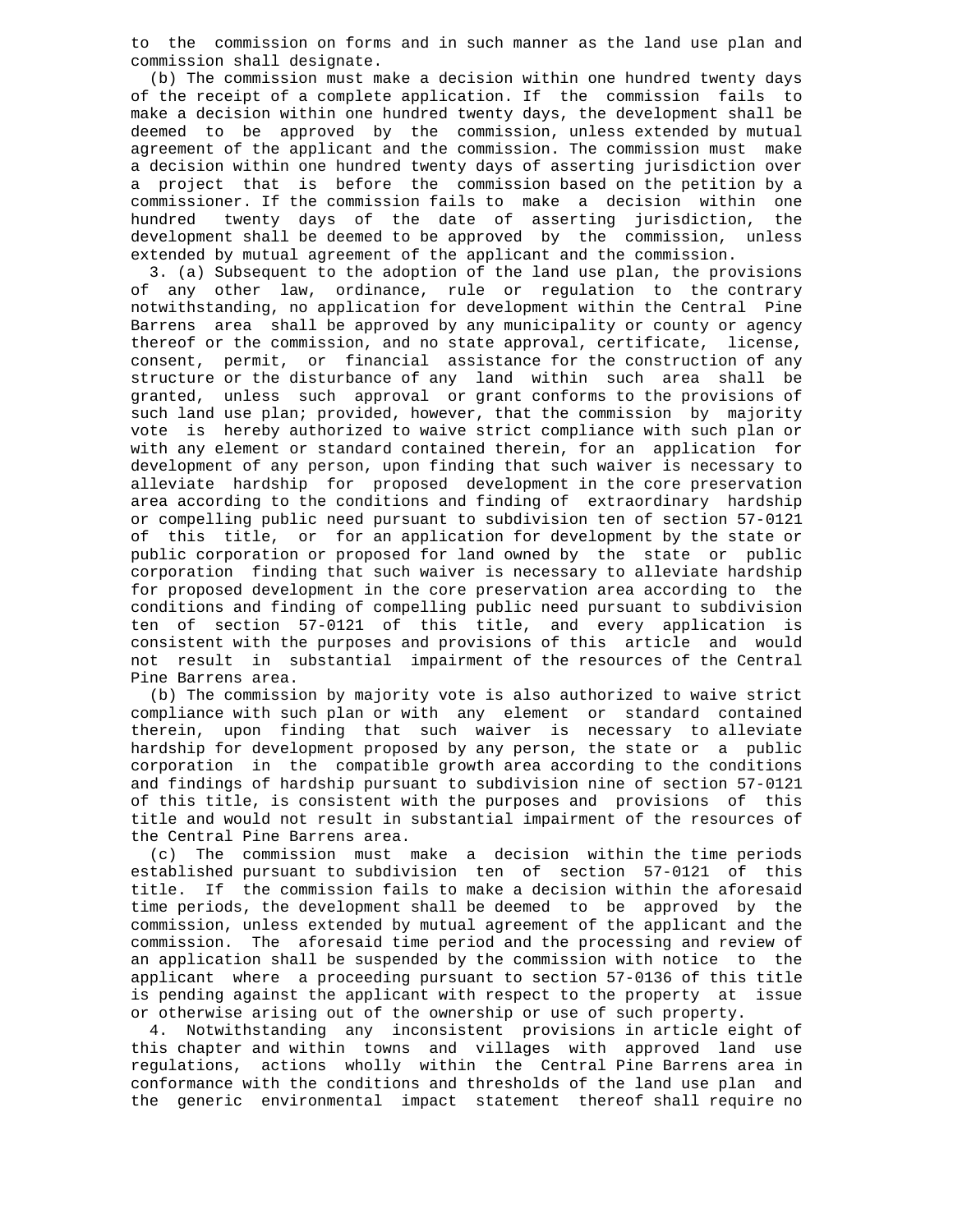further environmental impact statement with respect to impacts addressed in such generic environmental impact statement. Further project-specific compliance with article eight of this chapter may be required. Upon ratification by the towns and adoption of the land use plan by the commission, the consistency provisions of article fifty-five are no longer required.

 5. Notwithstanding any other provision of law, any state agency may provide in implementing a ranking system for allocating funds for infrastructure, land acquisition, farmland preservation or park assistance projects a preference not to exceed the equivalent of an advantage of five percent for such projects which are identified in a land use plan.

 6. For the county of Suffolk, and each town or village implementing regulations wholly within the Central Pine Barrens area approved by the commission, there may be defense by and shall be indemnity from the state in the event of legal actions or proceedings brought against any such municipalities or their agents, servants, officials or employees that may result from the municipal acquisition of land consistent with the land use plan or comprehensive management plan or the adoption or implementation of any land use control including, but not limited to, the provisions of a zoning law, ordinance, or regulation consistent with this title or required by the minimum standards and criteria of the land use plan. Indemnity shall not apply to any such claim in which a final court determination results in a finding of intentional wrongdoing, recklessness, or an unlawful discriminatory practice including the finding that the land use control was intended to exclude a particular<br>group or individual, or gross negligence on the part of such group or individual, or gross negligence on the part municipality or its agents, servants, officials, or employees. Actions or proceedings brought under subdivisions two, two-a, three-b, four, paragraphs (a) and (b) of subdivision five and subdivisions six, seven, fourteen, and eighteen of section two hundred ninety-six of the executive law and 42 U.S.C. 55 1981, 1983, 1988 shall be indemnified by the state only so far as the grievance alleged in such action or proceeding was the result of an act consistent with this title or the plan.

 (a) Such indemnity shall apply only to the extent that any such claim exceeds any insurance coverage obtained by the commission from revenues in the Pine Barrens fund.

 (b) Such indemnity shall be conditioned upon (i) delivery by the governing body or its agent against whom the legal action or proceeding was commenced to the attorney general or an assistant attorney general at an office of the department of law in the state the original or a copy of any summons, complaint, process, notice, demand or pleading within fifteen days after such document is served upon such governing body or its agent, and (ii) the full cooperation of the governing body or its agents against whom the action or proceeding was commenced in the defense of such action or proceeding and in defense of any action or proceeding against the state based upon the same act or omission, and in the prosecution of any appeal.

 (c) There shall be no indemnity in the event of a settlement between or among the parties to such legal action or proceeding in those instances in which the attorney general is not providing the defense for the governing body or its agents, unless such settlement is approved by the commission with the concurrence of the attorney general.

 7. Notwithstanding any other provision of law to the contrary and in addition to any existing authority therefor, a town or village in implementing regulations approved by the commission and acting in furtherance of the land use plan may enter into an agreement to condition a zoning amendment.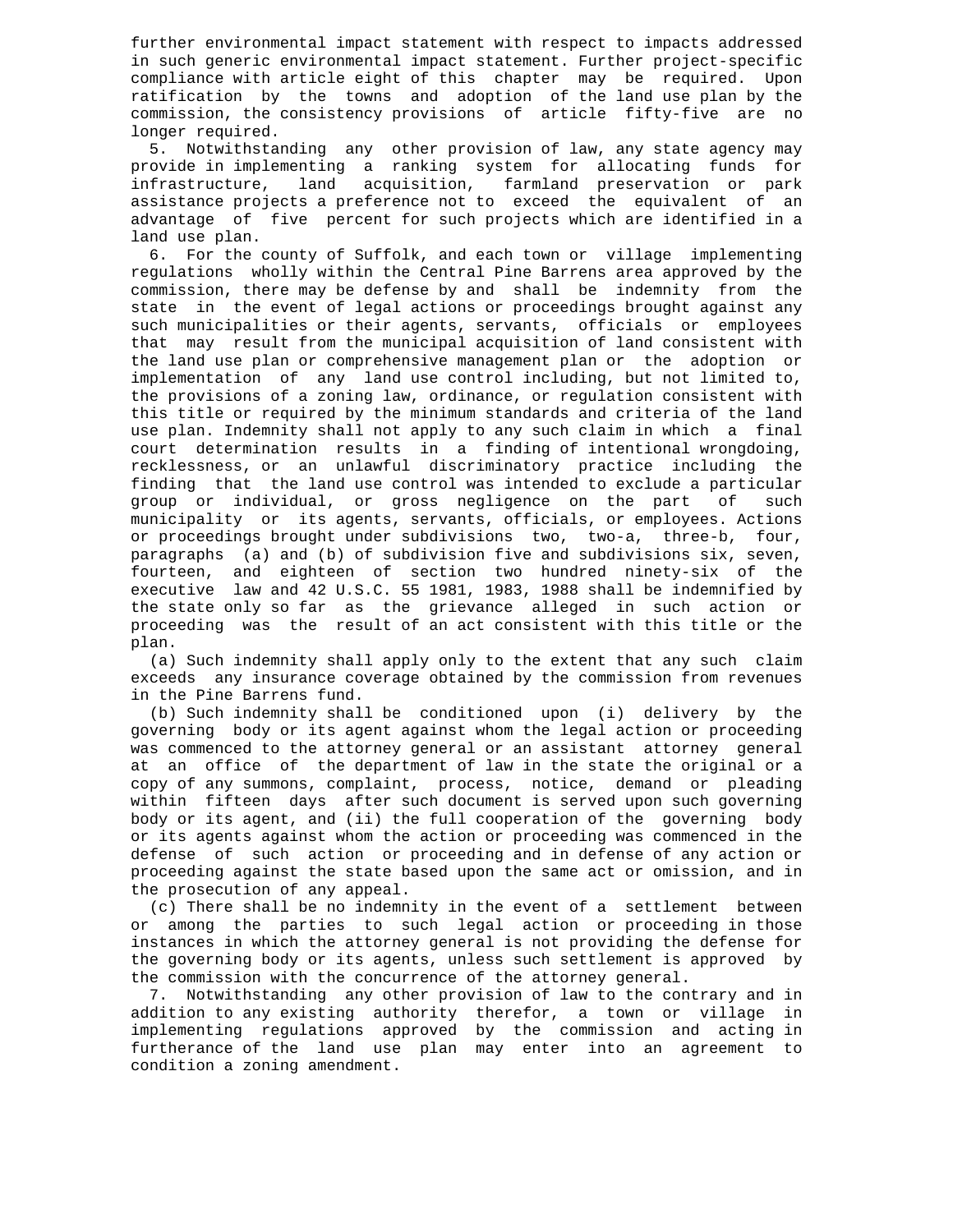§ 57-0125. Addition of towns.

 1. The legislature finds that in order to facilitate regional planning for Long Island, local governments within the reserve but located outside of the Central Pine Barrens area may similarly benefit from the planning effort undertaken by the commission. Therefore, after the completion, ratification, and adoption of the comprehensive land use plan and upon application to the commission, the towns of East Hampton, Shelter Island, and Southold may elect, by duly adopted resolution of their town boards, to join the commission or establish a similar planning effort for those areas outside the Central Pine Barrens area and within the reserve that warrant and would benefit from such regional efforts consistent with the goals and objectives of this title.

 2. All benefits and obligations which accrue to municipalities which participate with the commission shall be afforded to the municipalities of the South and North Fork which elect to voluntarily participate in this process, subject to the obligations of this title. Such benefits may include funding for the development and implementation of regional plans. The provisions of this title with respect to the interim provisions shall not apply. To the extent feasible, towns electing to develop and implement such regional plans consistent with this title, shall utilize the commission and its supportive structure.

 3. Upon completion, ratification, and adoption of the comprehensive land use plan, and an expressed interest on the part of the towns of East Hampton, Shelter Island, or Southold, the commission shall establish criteria for participating in this process. Such criteria may not include the imposition of a moratorium or restriction of development as a requirement for participation.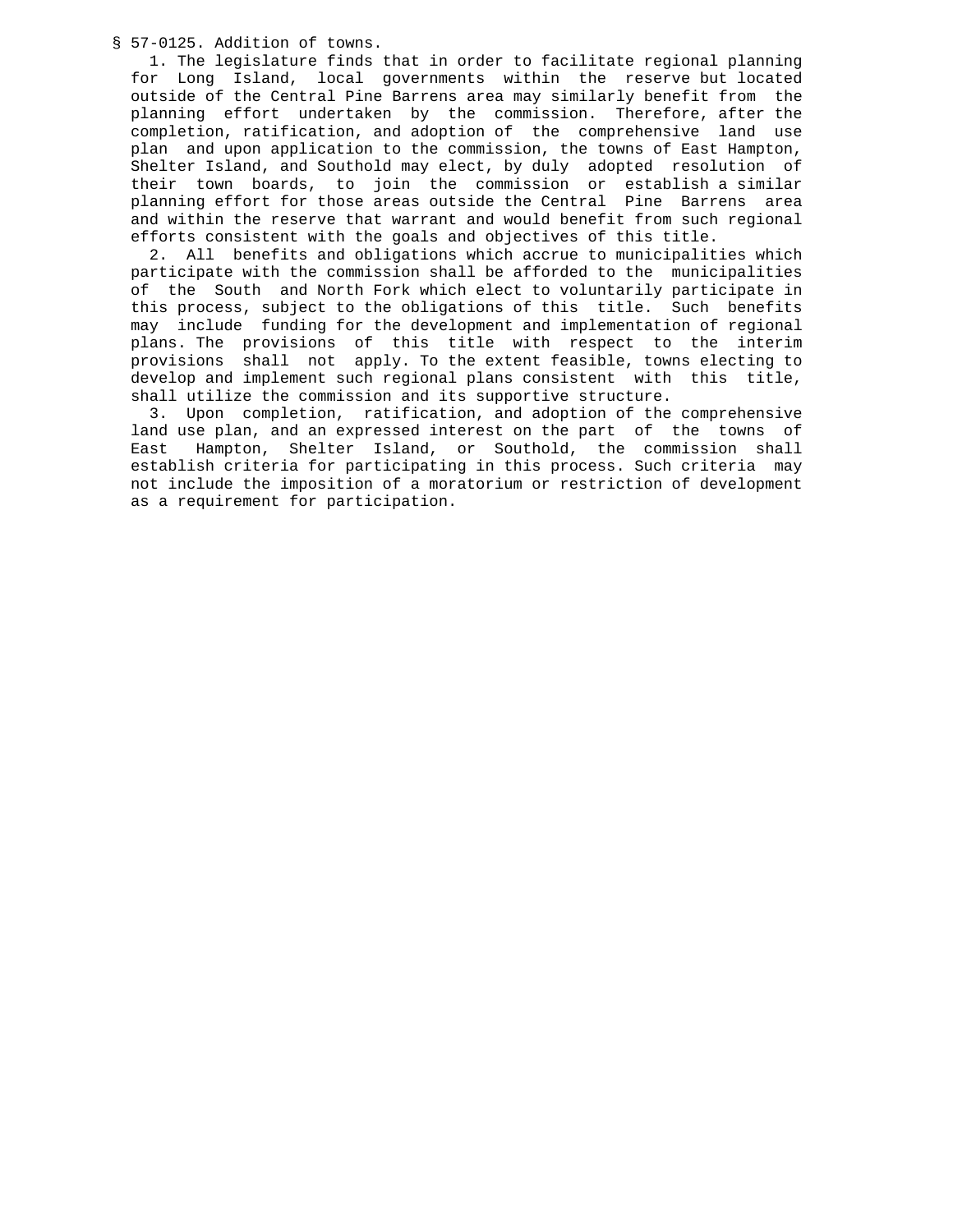§ 57-0127. Cooperation of state and municipal agencies.

 The council may request and shall be provided with such cooperation, assistance, services and data, from any department, agency, advisory board, task force, commission, bureau or any other agency having jurisdiction over land or water within the Long Island Pine Barrens maritime reserve, as are necessary to carry out the council's function pursuant to this title. The council shall coordinate its actions with the region 1 regional advisory committee, established by section 49-0209 of this chapter. Every state agency is authorized to provide, within amounts appropriated therefor and subject to the approval of the director of the budget, such assistance and services as the council may request.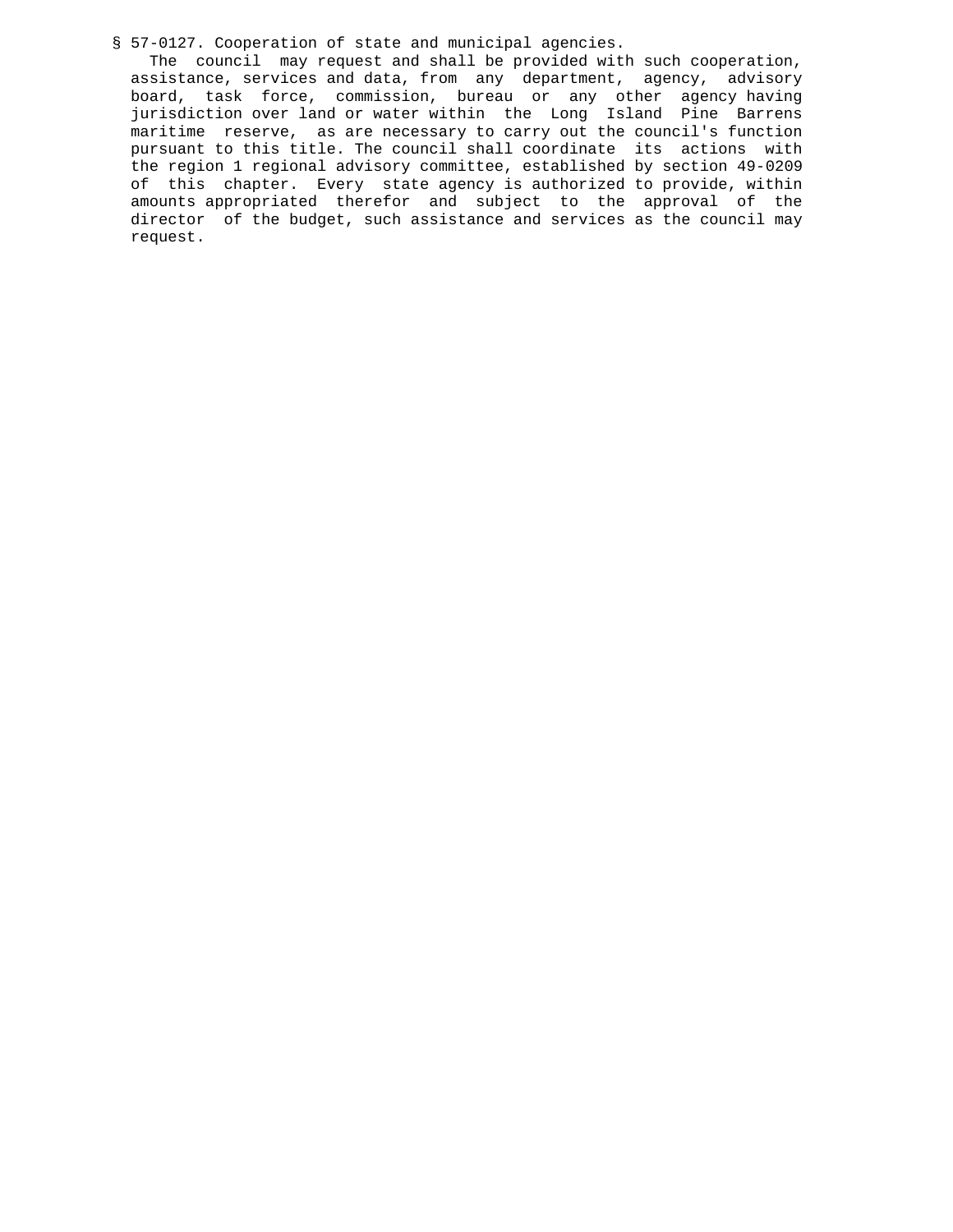## § 57-0129. Acceptance of monies.

 The council may accept any grant or appropriation from federal, state and municipal sources and any gift for use to carry out the provisions of this title. Such monies shall be expended by the council to carry out the provisions of this title, except that such expenditures shall not exceed the grants, appropriations and gifts received by the council.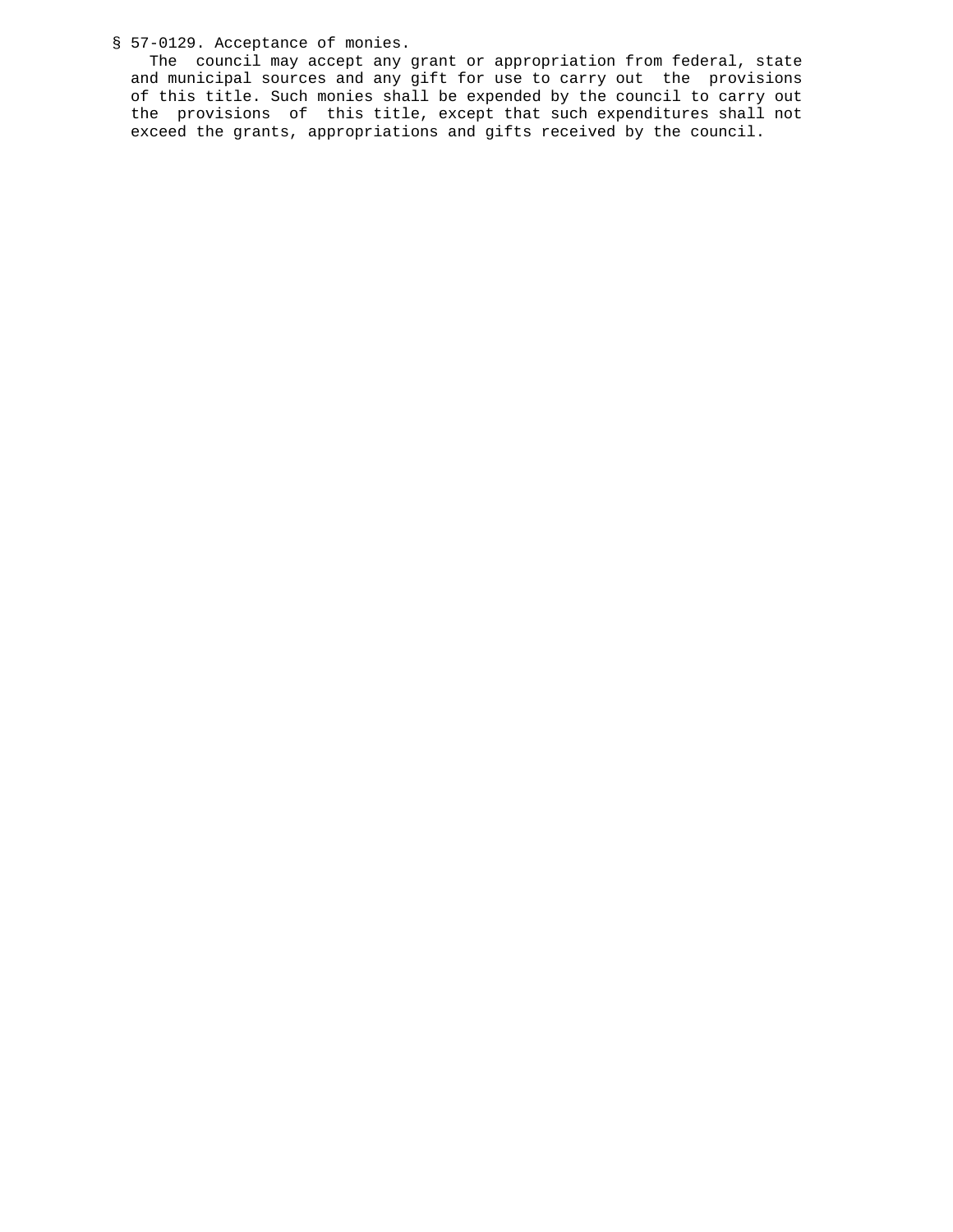### § 57-0131. Limitations on regulation of hunting, fishing and recreation<br>activities; nonregulation of federal conservation activities; nonregulation of activities.

 Nothing in this title shall be interpreted to authorize the regulation of hunting, shellfishing, fishing, trapping, possession of wildlife or other recreational activities in the Long Island Pine Barrens maritime reserve, except as otherwise provided by law. This title shall not apply to any action undertaken by any federal agency or federal department in fulfillment of its obligations or duties pursuant to any federal law, federal regulation, federal agency policy, or federal management activity relating to wildlife, game or nongame species management, habitat protection, or migratory species protection.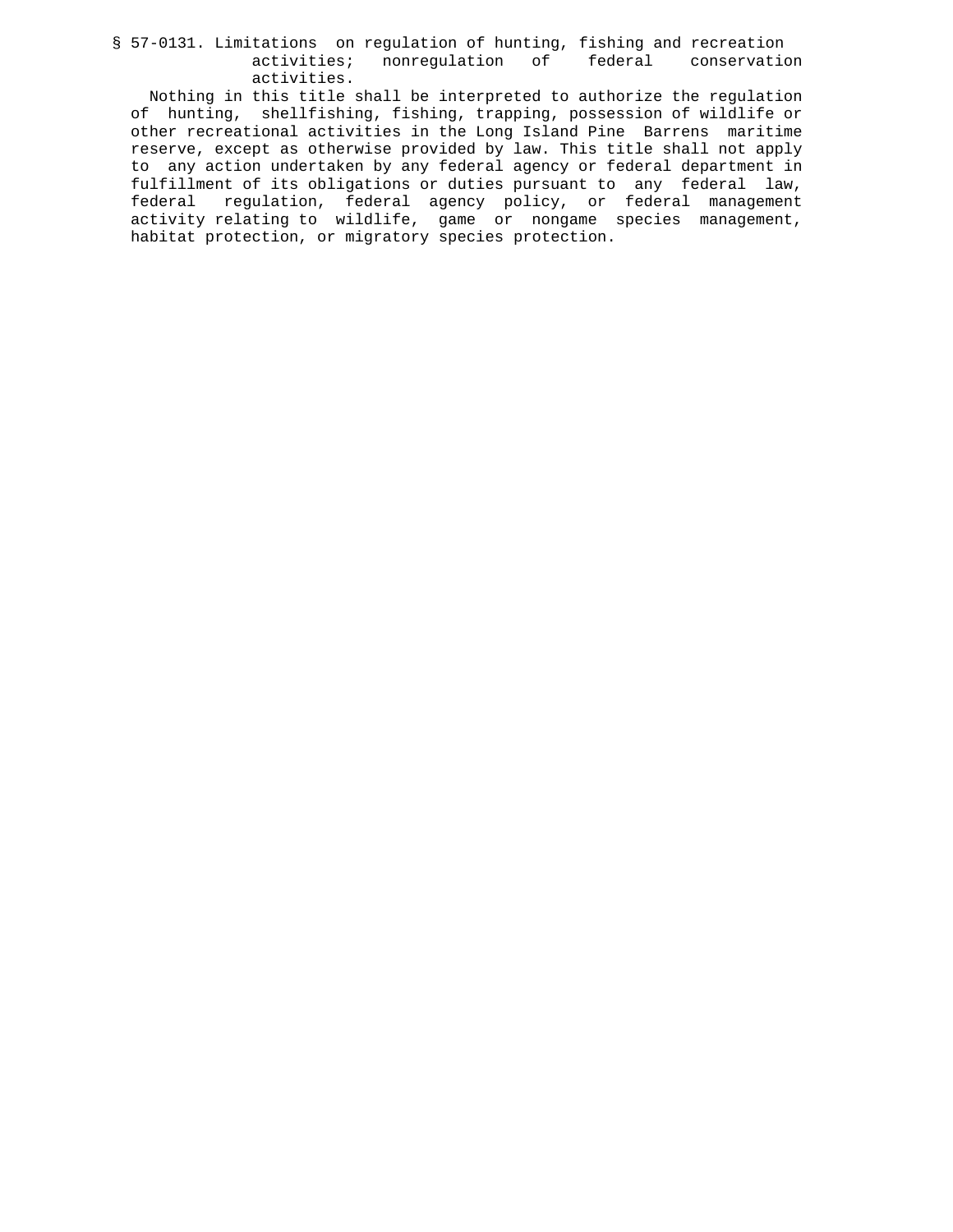§ 57-0133. Affect on other laws.

 Except as otherwise provided in the provisions of this title, this title shall not affect:

 1. the police powers, local planning powers, zoning powers or authority to regulate land uses by villages and towns within the Long Island Pine Barrens maritime reserve; or

 2. the police power of the state to regulate any activity carried upon any lands, in the Long Island Pine Barrens maritime reserve; or

 3. the authority of any state or public agency in the management of any state or public lands in the Long Island Pine Barrens maritime reserve.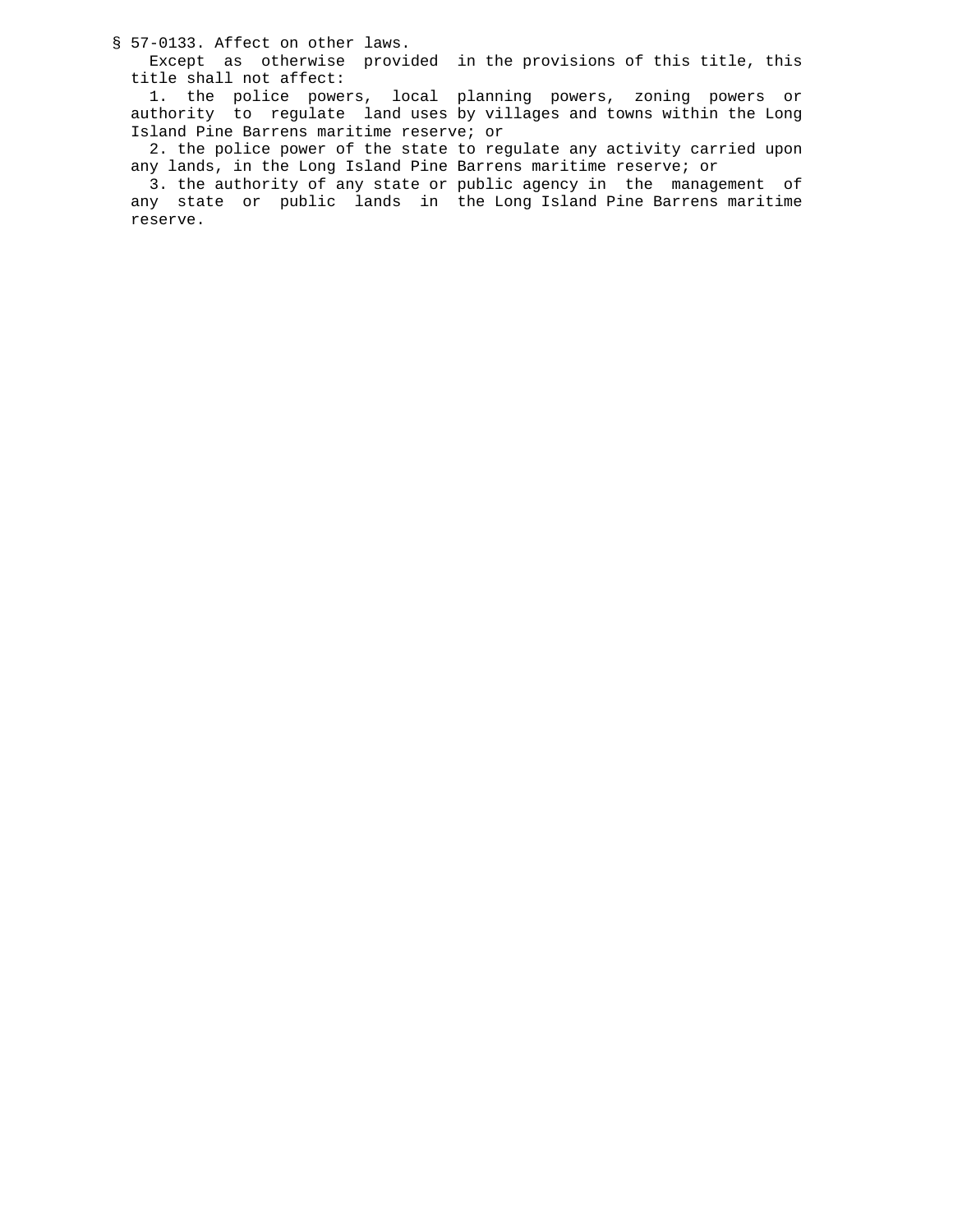§ 57-0135. Judicial review.

 Any person aggrieved by a final determination by any governing body acting under this title, may within thirty days from the date of such determination seek judicial review pursuant to article seventy-eight of the civil practice law and rules in the supreme court. The commission shall be a party to any such proceeding. In the event that the court finds that the determination of such governing body constitutes the equivalent of taking without just compensation, the commission may set aside the determination of such governing body, or if the land so regulated otherwise meets the goals and objectives of this title and if the commission or the governing body has sufficient funds therefor, the commission or the governing body may acquire such land or interest in lands as have been taken, proceeding under the power of eminent domain. All issues in any proceeding under the power of eminent domain shall have preference over all other civil actions or proceedings.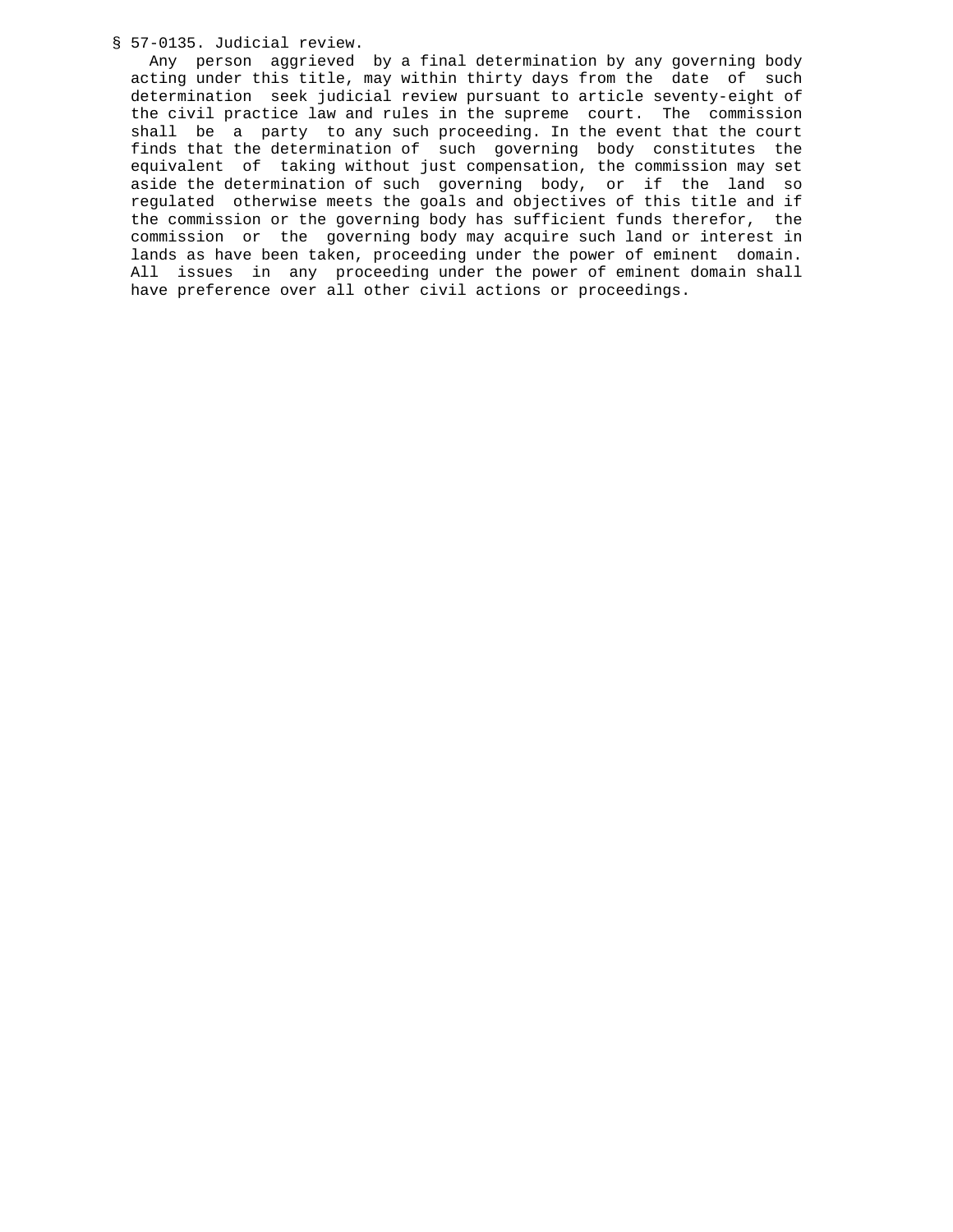§ 57-0136. Penalties and enforcement.

 1. Violations. (a) All of the rights and remedies provided for in this section are in addition to all of the rights and remedies available to the villages and towns located within the "Central Pine Barrens Area" as specifically defined in subdivision ten of section 57-0107 of this title. All of the rights and remedies provided for in this section are in addition to all of the rights and remedies available to the attorney general as provided for in state law.

 (b) With respect to any land use conduct within the Central Pine Barrens Area that violates any provision of an applicable village or town law, the responsibility for enforcement of such violation shall lie with the applicable village or town in the first instance as provided for in the laws of the respective town or village. The applicable village or town shall provide written notice to the commission of all such enforcement efforts. In the event the applicable village or town does not commence an enforcement action within sixty days from the receipt of a written notice to the applicable village or town of any land use conduct within the Central Pine Barrens Area that may violate any provision of an applicable village or town law, the commission, or the attorney general at the request of the commission or upon his or her own initiative, may institute enforcement action for such violation as set forth in subdivisions two, three and four of this section.

 (c) With regard to any violation of this title, the land use plan adopted by the commission, any regulation promulgated by the commission, or any order, determination or permit condition issued by the commission, there shall be independent jurisdiction among the village or town in which such violation occurred or is occurring to investigate and prosecute such violation as set forth in subdivisions two, three and four of this section. The commission or the attorney general at the request of the commission or upon the attorney general's own initiative shall also have independent jurisdiction to investigate and prosecute such violation as set forth in subdivisions two, three and four of this section.

 The party initiating such a prosecution shall consult with the other governmental entities named in this section before initiating such an action, except in a case involving a threat of irreparable harm or imminent violation or repeated violations of this title, the land use plan adopted by the commission, any regulation promulgated by the commission, or any order, determination or permit condition issued by the commission.

 (d) With regard to any land use conduct within the Central Pine Barrens Area that is a violation of the applicable village or town law in addition to being a violation of the specific requirements of this title, the land use plan adopted by the commission, or the terms or conditions of any order, permit or determination issued by the commission, the commission, or the attorney general at the request of the village or town, may jointly institute with the village and town an enforcement action as set forth in subdivisions two, three and four of this section. In such event, any penalties or fines collected shall be deposited with the applicable village or town to be maintained in a segregated account to be used exclusively for the acquisition of real property or transferable development rights interests or capital projects associated with enhancement and/or restoration of the natural resources and ecosystems located within the Central Pine Barrens Area.

 2. Civil penalties. (a) For a violation that takes place in the "core preservation area" as defined in subdivision eleven of section 57-0107 of this title, any person who violates any provision of this title, the land use plan adopted by the commission, any regulation promulgated by the commission, or the terms or conditions of any order, permit, or determination issued by the commission pursuant to this title shall be liable for a civil penalty of not more than twenty-five thousand dollars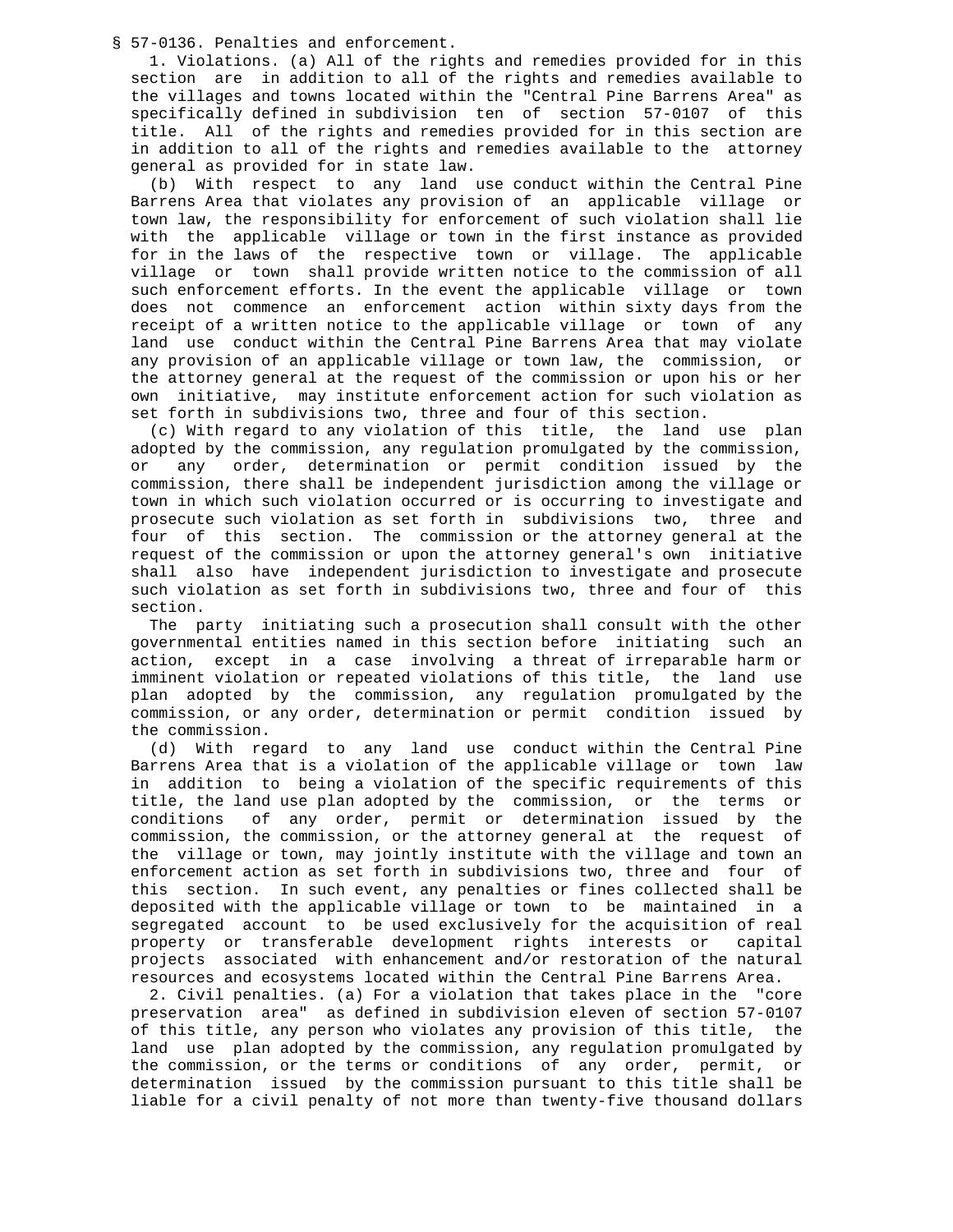for each violation and an additional civil penalty of not more than one thousand dollars for each day that such violation continues.

 (b) For a violation that takes place in the "compatible growth area" as defined in subdivision twelve of section 57-0107 of this title, any person who violates any provision of this title, the land use plan adopted by the commission, any regulation promulgated by the commission, or the terms or conditions of any order, permit, or determination issued by the commission pursuant to this title shall be liable for a civil penalty of not more than ten thousand dollars for each violation and an additional civil penalty of not more than one thousand dollars for each day that such violation continues.

 3. Criminal penalties. (a) For a violation that takes place in the "core preservation area" as defined in subdivision eleven of section 57-0107 of this title, any person who willfully or intentionally violates any provision of this title, the land use plan adopted by the commission, any regulation promulgated by the commission, or the terms or conditions of any order, permit, or determination issued by the commission pursuant to this title shall be guilty of a misdemeanor punishable by a fine of not more than twenty-five thousand dollars for each violation and an additional fine of not more than one thousand dollars for each day that such violation continues.

 (b) For a violation that takes place in the "compatible growth area" as defined in subdivision twelve of section 57-0107 of this title, any person who willfully or intentionally violates any provision of this title, the land use plan adopted by the commission, any regulation promulgated by the commission, or the terms or conditions of any order, permit, or determination issued by the commission pursuant to this title shall be guilty of a misdemeanor punishable by a fine of not more than ten thousand dollars for each violation and an additional fine of not more than one thousand dollars for each day that such violation continues.

 4. Additional remedies. Alternatively, or in addition to an action seeking civil penalties or criminal fines or imprisonment as provided by subdivisions two and three of this section, the commission, or the attorney general may institute any appropriate action or proceeding to prevent, restrain, enjoin, correct, or abate any violation of, or to enforce, any provision of this title, the land use plan adopted by the commission, any regulation promulgated by the commission, or the terms or conditions of any order, permit, or determination issued by the commission pursuant to this title. The court in which the action or proceeding is brought may order the person responsible for the violation to take such affirmative measures as are necessary to correct or remediate the violation. Such an action or proceeding may also seek restitution for any such violation.